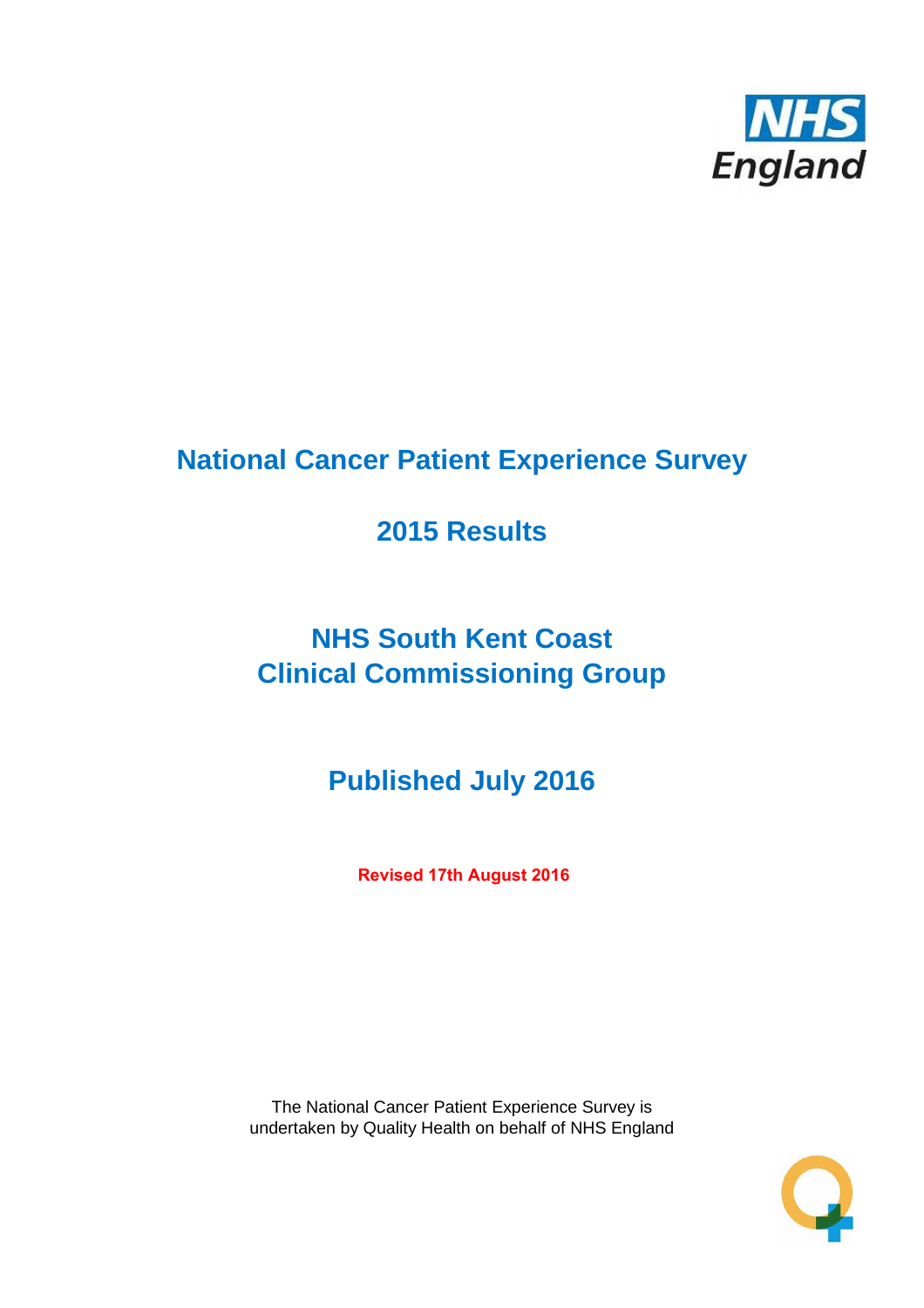#### **Report Revisions**

| <b>Report Name:</b>     | National Cancer Patient Experience Survey 2015 Results                                                                                                                                               |
|-------------------------|------------------------------------------------------------------------------------------------------------------------------------------------------------------------------------------------------|
|                         |                                                                                                                                                                                                      |
| CCG Name:               | <b>NHS South Kent Coast CCG</b>                                                                                                                                                                      |
| Date of revision:       | 17/08/2016                                                                                                                                                                                           |
| Reason for revision(s): | Further quality assurance conducted on published data as a result of a query<br>from a Trust. Errors found affecting a small proportion of the Tumour Group<br>data for a number of Trusts and CCGs. |
|                         | The errors occurred when data was exported incorrectly for some tumour<br>types in selected CCGs and Trusts.                                                                                         |
|                         | Revisions affect Tumour Group tables only. All other scores (Unadjusted, Case<br>Mix Adjusted and Expected Range) reported for 'All Cancers' unaffected by<br>these revisions.                       |

| Detail of revisions made                    |      |          |                     |          |                    |                  |  |  |  |  |
|---------------------------------------------|------|----------|---------------------|----------|--------------------|------------------|--|--|--|--|
| <b>Report Section</b>                       | Page | Question | <b>Tumour Group</b> | Column   | Incorrect<br>Score | Revised<br>Score |  |  |  |  |
| Comparisons by tumour<br>group for this CCG | 32   | Q44      | All Cancers         | This CCG | n.a.               | 81%              |  |  |  |  |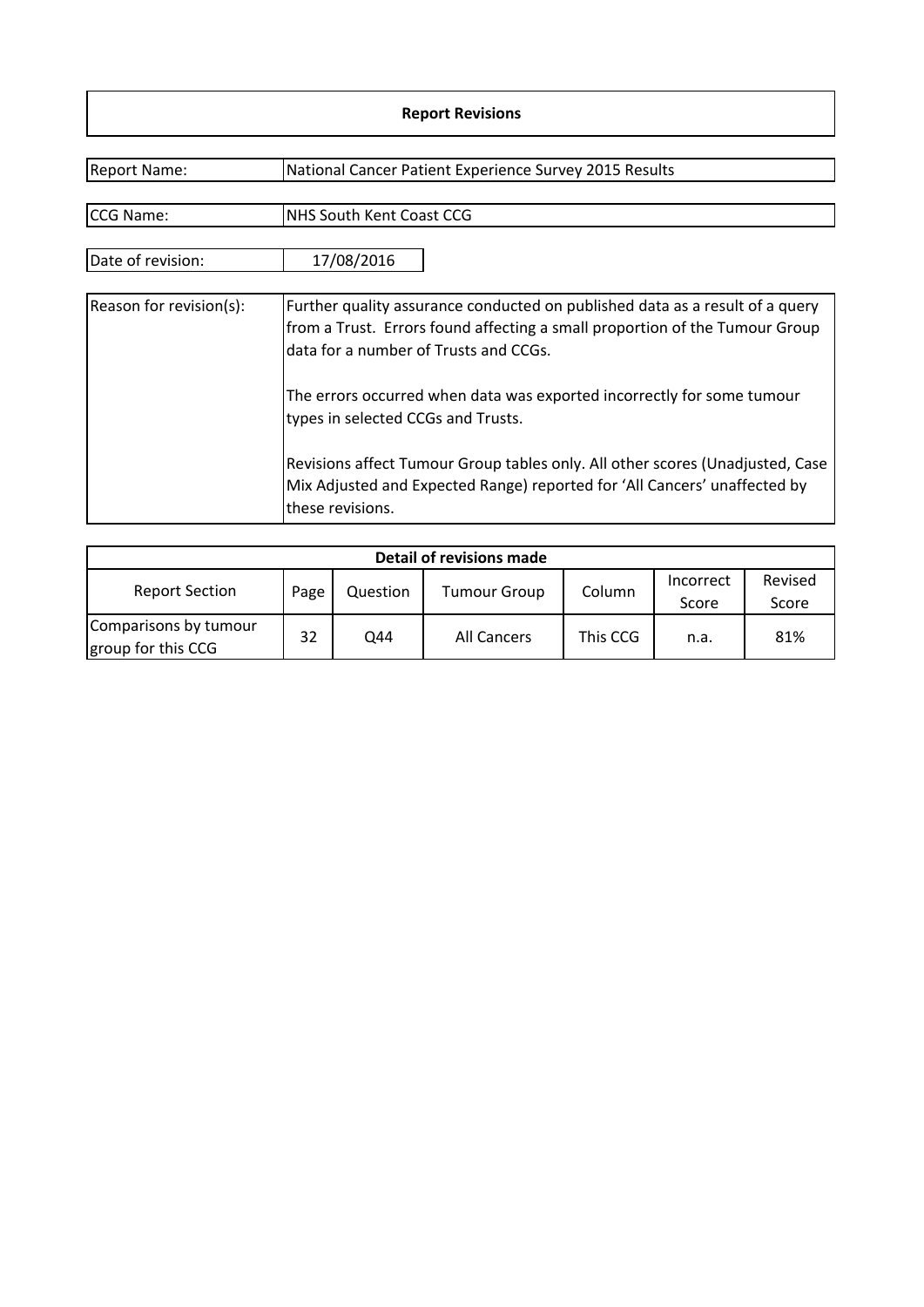#### **Introduction**

The National Cancer Patient Experience Survey 2015 is the fifth iteration of the survey first undertaken in 2010. It has been designed to monitor national progress on cancer care; to provide information to drive local quality improvements; to assist commissioners and providers of cancer care; and to inform the work of the various charities and stakeholder groups supporting cancer patients.

The survey was overseen by a national Cancer Patient Experience Advisory Group. This Advisory Group set the principles and objectives of the survey programme and guided questionnaire development.

The survey was commissioned and managed by NHS England. The survey provider, Quality Health, is responsible for designing, running and analysing the survey.

Full national results and other reports are available at www.ncpes.co.uk

Further details on the survey methodology and changes to the 2015 survey can be found in the Annex. Note that a number of significant changes were made to the 2015 survey so caution should be taken in directly comparing data from the 2015 survey to the findings of the previous CPES surveys. No comparisons with previous surveys are presented in this report.

#### **This report**

The report shows how this CCG scored for each question in the survey, compared with national results. It is aimed at helping individual CCGs to understand their performance and identify areas for local improvement.

Note that responses for questions with 1-20 respondents have been suppressed. This is to protect patient confidentiality and because uncertainty around the result is too great.

#### **Data tables**

The data tables presented in this report show the following for each question:

- **Column 1** shows the number of respondents to this question
- **Column 2** shows the unadjusted 2015 score for this CCG
- **Column 3** shows the case-mix adjusted 2015 score for this CCG
- **Column 4** shows the lower limit of the expected range of scores for this CCG (the top of the pale blue section on the Comparability chart - see below)
- **Column 5** shows the upper limit of the expected range of scores for this CCG (the bottom of the dark blue section on the Comparability chart - see below)
- **Column 6** shows the National Average score for this question.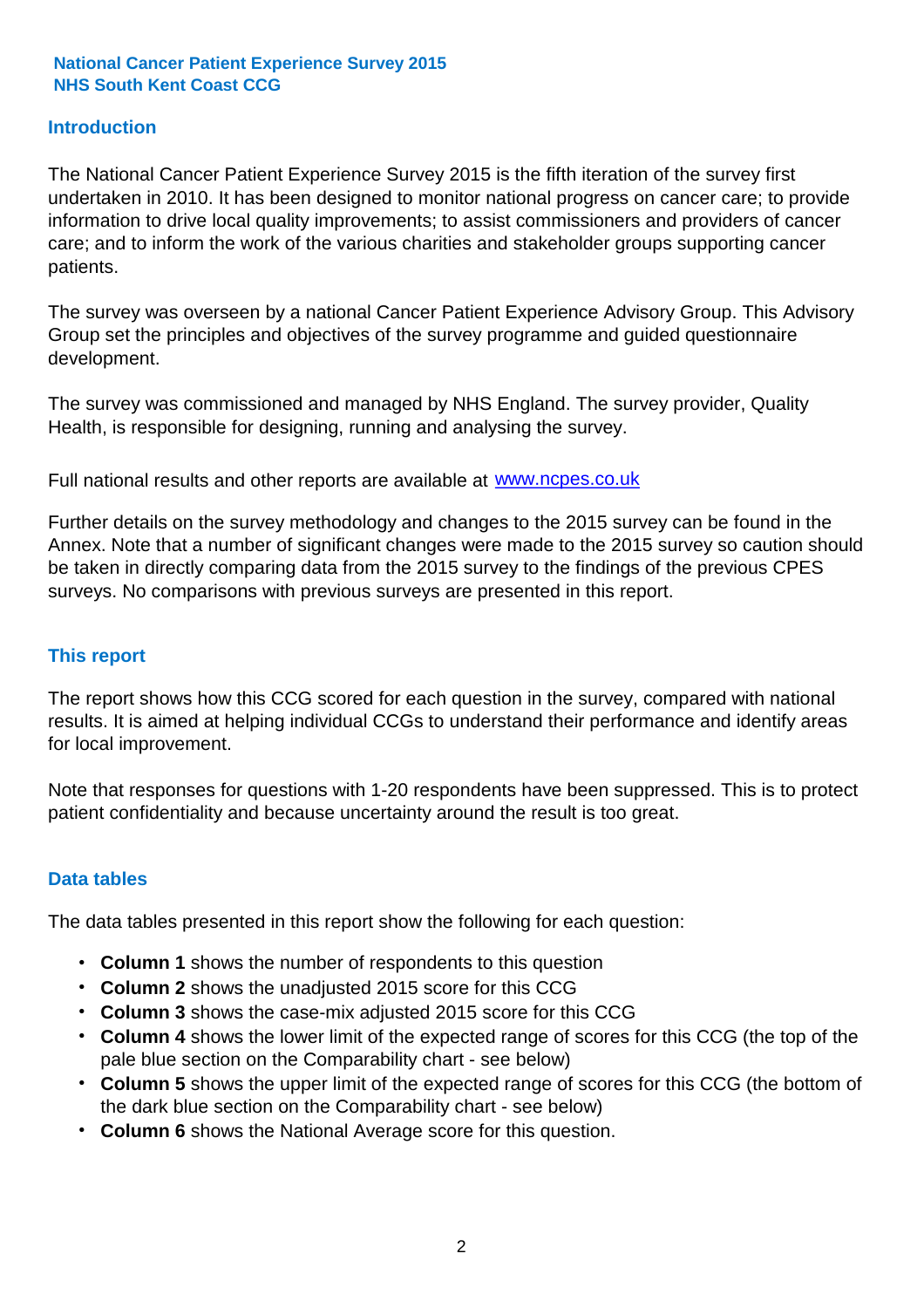Results for individual response options are presented in the detailed data tables **WWW.ncpes.co.uk** Confidence Intervals for unadjusted and case-mix adjusted data are provided in these tables.

Expected ranges and 95% Confidence Intervals highlight the uncertainty around the results. The size of the expected ranges and confidence intervals will be different for each question, and depends on the number of respondents and the range of their responses.

For further details on case-mix adjustment and the scoring methodology used, please refer to the Annex.

#### **Comparability charts**

For the 2015 survey, we have adopted the CQC standard for reporting comparative performance, based on calculation of "expected ranges". This means that CCGs will be flagged as outliers only if there is statistical evidence that their scores deviate (positively or negatively) from the range of scores that would be expected for CCGs of the same size.

The Comparability charts in this report show a bar with these expected ranges (in grey), higher than expected (in dark blue), and lower than expected (in pale blue). A black dot represents the actual score of this CCG.

The same colour convention has been used in Column 3 of the Data tables.

For further details on expected ranges, please refer to the technical document at **www.ncpes.co.uk** 

#### **Tumour group tables**

The final set of tables in this report show the scores for each question for each of the 13 tumour groups, with a comparative national score for that tumour group.

These breakdowns are intended as additional information for CCGs to understand the differences between the experiences of patients with different types of cancer. The numbers are generally relatively small and may not be statistically significant. They should therefore be treated with some caution.

#### **Notes on specific questions**

Question 5 in the survey has not been scored. However, the unscored data is useful and has been published alongside the other results in this report. This question asked respondents to "tick all that apply". The results show all of the responses given including where respondents chose two or more options.

Questions used to direct respondents to different parts of the survey (questions 4, 17, 24, 27, 40, 43, 46) and other demographic and information questions are not reported.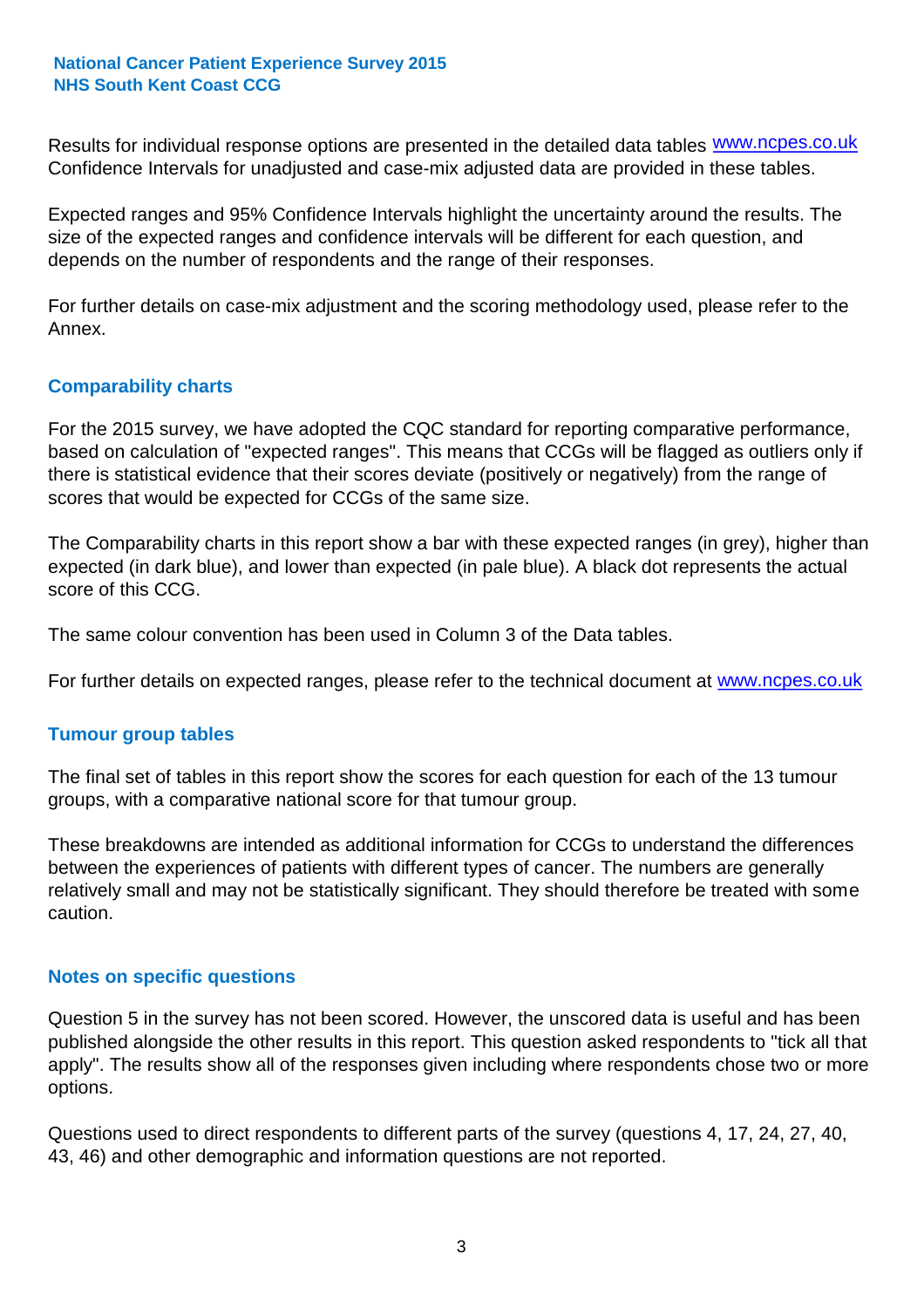#### **How to use the data**

Unadjusted data should be used to see the actual responses from patients relating to the CCG.

Case-mix adjusted data, together with expected ranges, should be used to understand whether the results are significantly higher or lower than national results.

Case-mix adjusted data, together with (case-mix adjusted) Confidence Intervals (presented in the detailed data tables **www.ncpes.co.uk**), should be used to understand whether the results are significantly higher or lower than the results for another CCG.

#### **Response rates**

Numbers of respondents by tumour group, age and gender can be found in the Annex.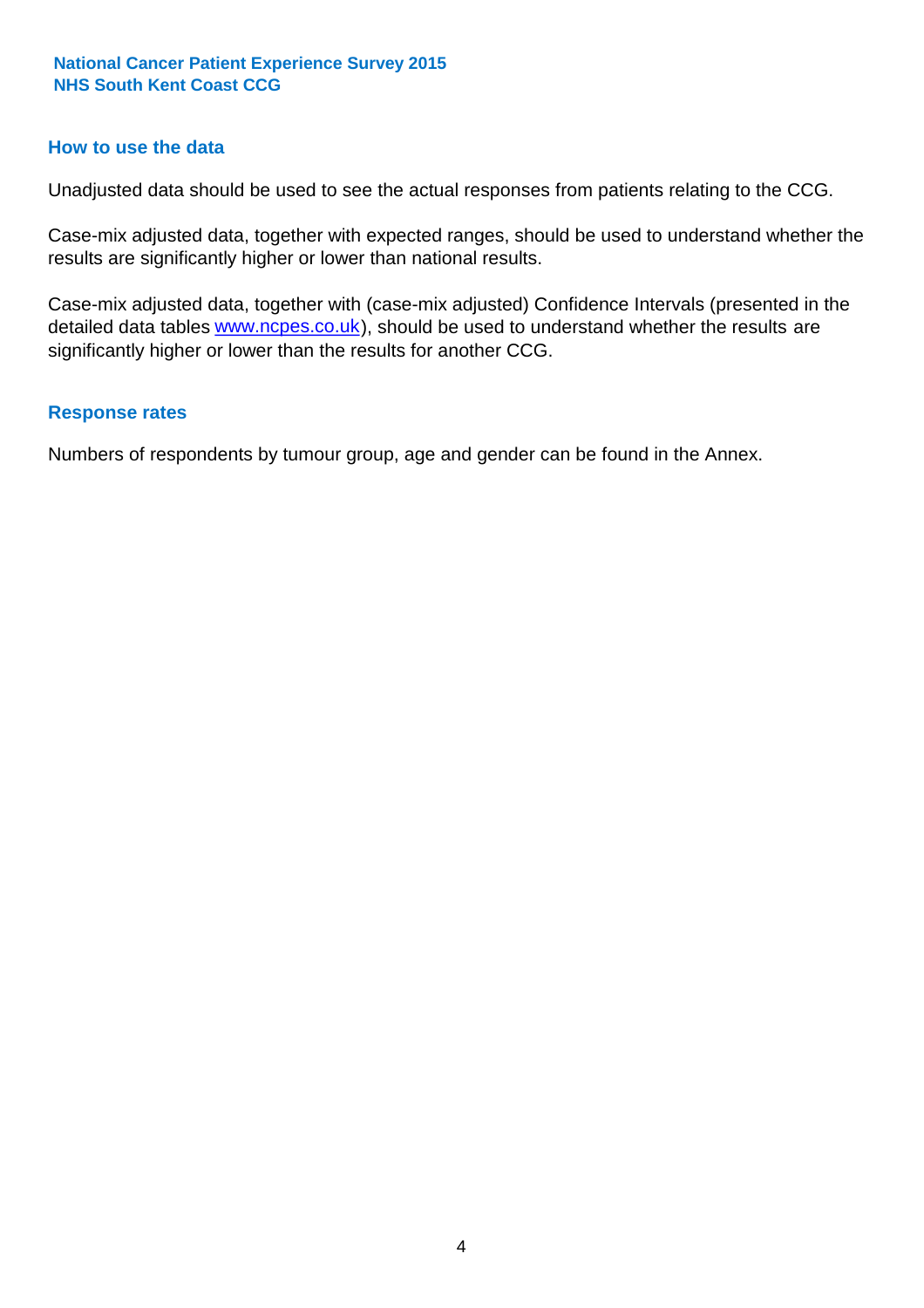#### **Executive Summary**

average rating of 8.6. Asked to rate their care on a scale of zero (very poor) to 10 (very good), respondents gave an

The following questions are included in phase 1 of the Cancer Dashboard developed by Public Health England and NHS England\*:

- **76%** of respondents said that they were definitely involved as much as they wanted to be in decisions about their care and treatment
- **89%** of respondents said that they were given the name of a Clinical Nurse Specialist who would support them through their treatment
- when asked how easy or difficult it had been to contact their Clinical Nurse Specialist 81% of respondents said that it had been 'quite easy' or 'very easy'
- **86%** of respondents said that, overall, they were always treated with dignity and respect they were in hospital
- **90%** of respondents said that hospital staff told them who to contact if they were worried about their condition or treatment after they left hospital
- **61%** of respondents said that they thought the GPs and nurses at their general practice definitely did everything they could to support them while they were having cancer treatment.

Detailed results for these and other questions are set out in the sections that follow.

#### \* www.cancerdata.nhs.uk/dashboard

The questions were selected in discussion with the national Cancer Patient Experience Advisory Group and reflect four key patient experience domains: provision of information; involvement in decisions; care transition; interpersonal relations, respect and dignity. The figures presented above are all case-mix adjusted.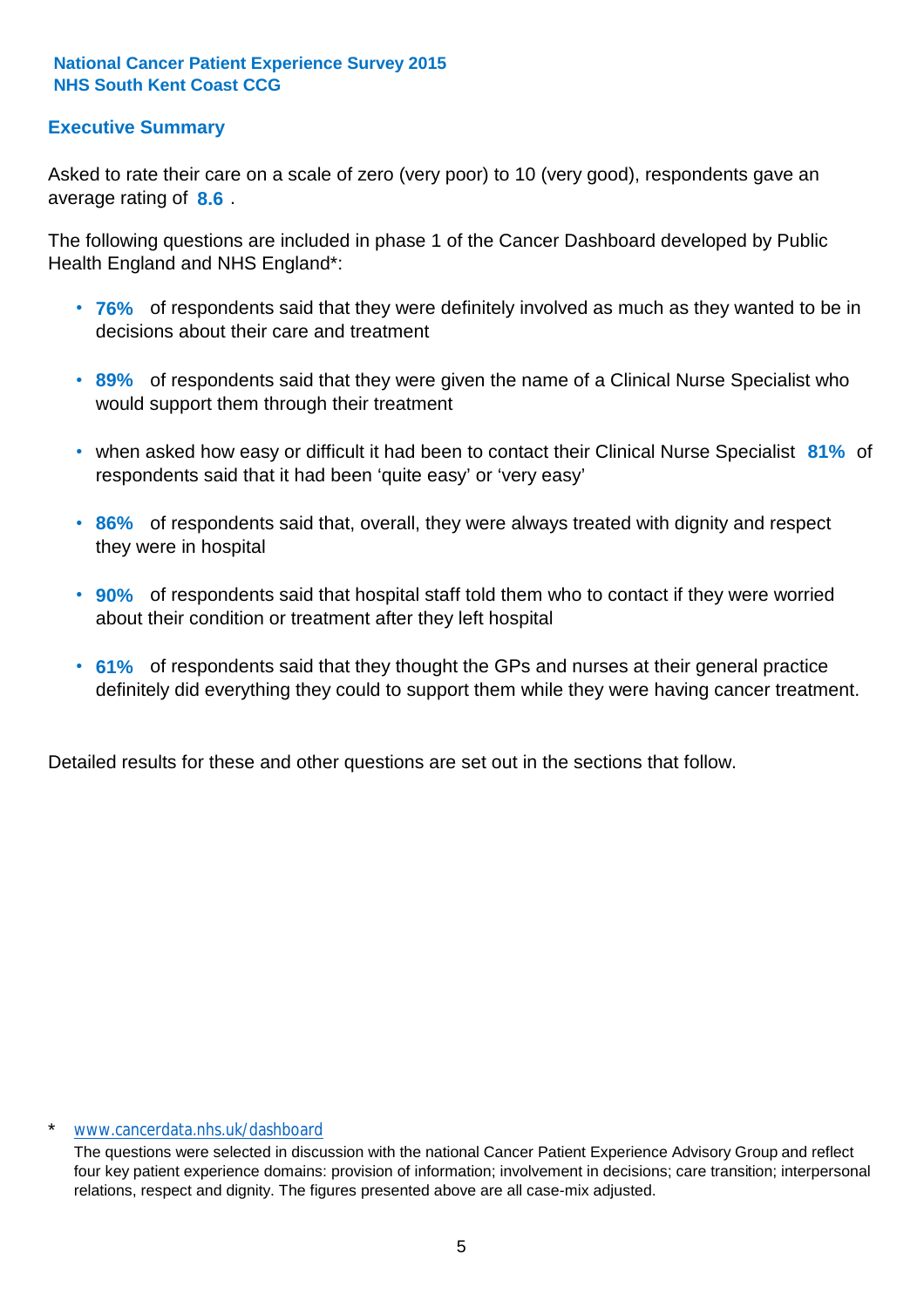# **Questions which scored outside expected range**

|                         |                                                                                            | 2015 Case-mix Adjusted |                                    |                                     |                                     |                              |  |  |  |
|-------------------------|--------------------------------------------------------------------------------------------|------------------------|------------------------------------|-------------------------------------|-------------------------------------|------------------------------|--|--|--|
|                         | Question                                                                                   |                        | Percentage for<br>this CCG<br>2015 | Lower limit of<br>expected<br>range | Upper limit of<br>expected<br>range | Average<br>National<br>Score |  |  |  |
| <b>Diagnostic tests</b> |                                                                                            |                        |                                    |                                     |                                     |                              |  |  |  |
| Q <sub>6</sub>          | The length of time waiting for the test to be done was about<br>right                      | 282                    | 82%                                | 83%                                 | 91%                                 | 87%                          |  |  |  |
|                         | Finding out what was wrong with you                                                        |                        |                                    |                                     |                                     |                              |  |  |  |
| Q8                      | Patient told they could bring a family member or friend when<br>first told they had cancer | 252                    | 72%                                | 74%                                 | 84%                                 | 79%                          |  |  |  |
| Q <sub>9</sub>          | Patient felt they were told sensitively that they had cancer                               | 303                    | 80%                                | 80%                                 | 88%                                 | 84%                          |  |  |  |
|                         | Deciding the best treatment for you                                                        |                        |                                    |                                     |                                     |                              |  |  |  |
| Q14                     | Patient given practical advice and support in dealing with side<br>effects of treatment    | 296                    | 61%                                | 61%                                 | 72%                                 | 66%                          |  |  |  |
|                         | <b>Clinical Nurse Specialist</b>                                                           |                        |                                    |                                     |                                     |                              |  |  |  |
| Q18                     | Patient found it easy to contact their CNS                                                 | 231                    | 81%                                | 82%                                 | 92%                                 | 87%                          |  |  |  |
|                         | Support for people with cancer                                                             |                        |                                    |                                     |                                     |                              |  |  |  |
| Q <sub>22</sub>         | Hospital staff gave information on getting financial help                                  | 169                    | 43%                                | 47%                                 | 62%                                 | 55%                          |  |  |  |
|                         | <b>Your overall NHS care</b>                                                               |                        |                                    |                                     |                                     |                              |  |  |  |
| Q57                     | Length of time for attending clinics and appointments was right                            | 299                    | 57%                                | 59%                                 | 73%                                 | 66%                          |  |  |  |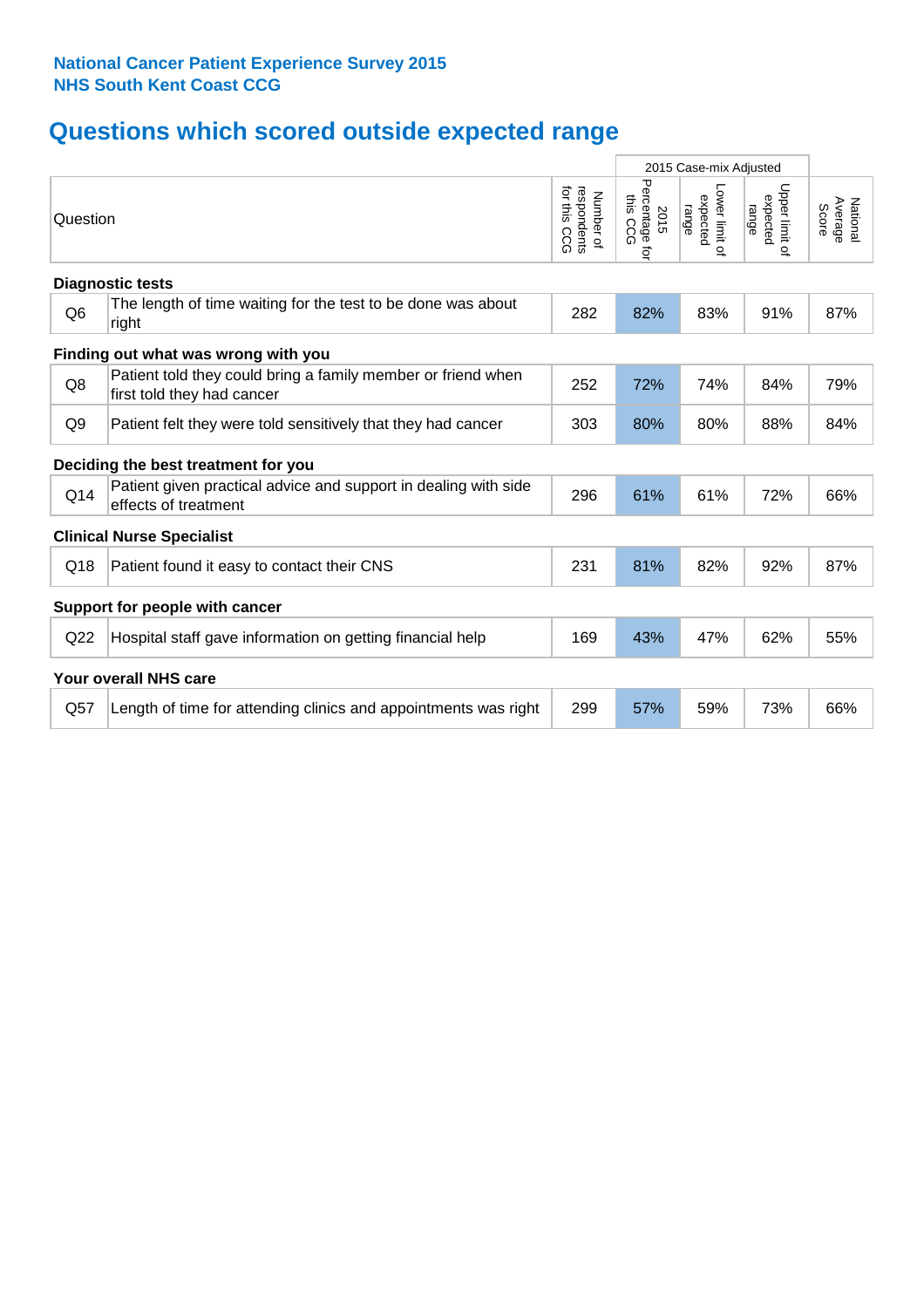## **CCG results**

#### **Seeing your GP**



|    |                                                                |                                              |                             |               | 2015 Case-mix Adjusted     |                            |                           |
|----|----------------------------------------------------------------|----------------------------------------------|-----------------------------|---------------|----------------------------|----------------------------|---------------------------|
|    | Question                                                       | respondents<br>Number<br>$\overline{\sigma}$ | 2015<br>Unadjusted<br>Score | 2015<br>Score | Expected<br>range<br>lower | Expected<br>range<br>nbber | National Average<br>Score |
| Q1 | Saw GP once / twice before being told had to go to<br>hospital | 244                                          | 77%                         | 76%           | 70%                        | 81%                        | 76%                       |
| Q2 | Patient thought they were seen as soon as necessary            | 306                                          | 80%                         | 79%           | 78%                        | 87%                        | 82%                       |

|    |                                                                             |                                                 | No. |
|----|-----------------------------------------------------------------------------|-------------------------------------------------|-----|
|    |                                                                             | Yes                                             | 255 |
|    | Beforehand, did you have all the<br>information you needed about your test? | No, I would have liked more written information | 18  |
| Q5 |                                                                             | No, I would have liked more verbal information  | 10  |
|    |                                                                             | I did not need / want any information           | 9   |
|    |                                                                             | Don't know / can't remember                     | 6   |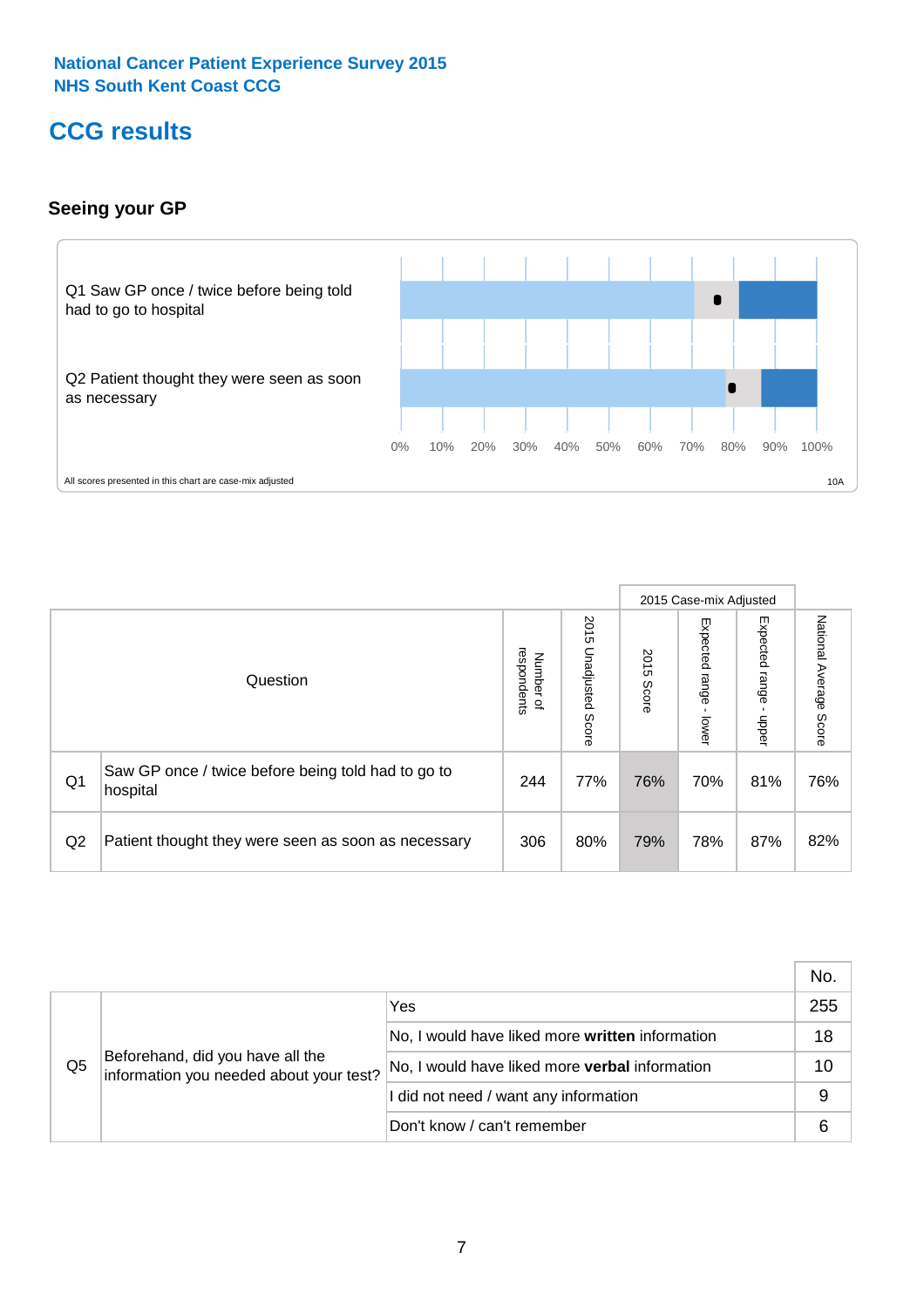#### **Diagnostic tests**



|                |                                                                       |                                   |                             |               | 2015 Case-mix Adjusted  |                         |                           |
|----------------|-----------------------------------------------------------------------|-----------------------------------|-----------------------------|---------------|-------------------------|-------------------------|---------------------------|
|                | Question                                                              | respondents<br>Number<br>$\Omega$ | 2015<br>Unadjusted<br>Score | 2015<br>Score | Expected range<br>lower | Expected range<br>nbber | National Average<br>Score |
| Q <sub>6</sub> | The length of time waiting for the test to be done was<br>about right | 282                               | 83%                         | 82%           | 83%                     | 91%                     | 87%                       |
| Q7             | Given complete explanation of test results in<br>understandable way   | 281                               | 75%                         | 76%           | 74%                     | 84%                     | 79%                       |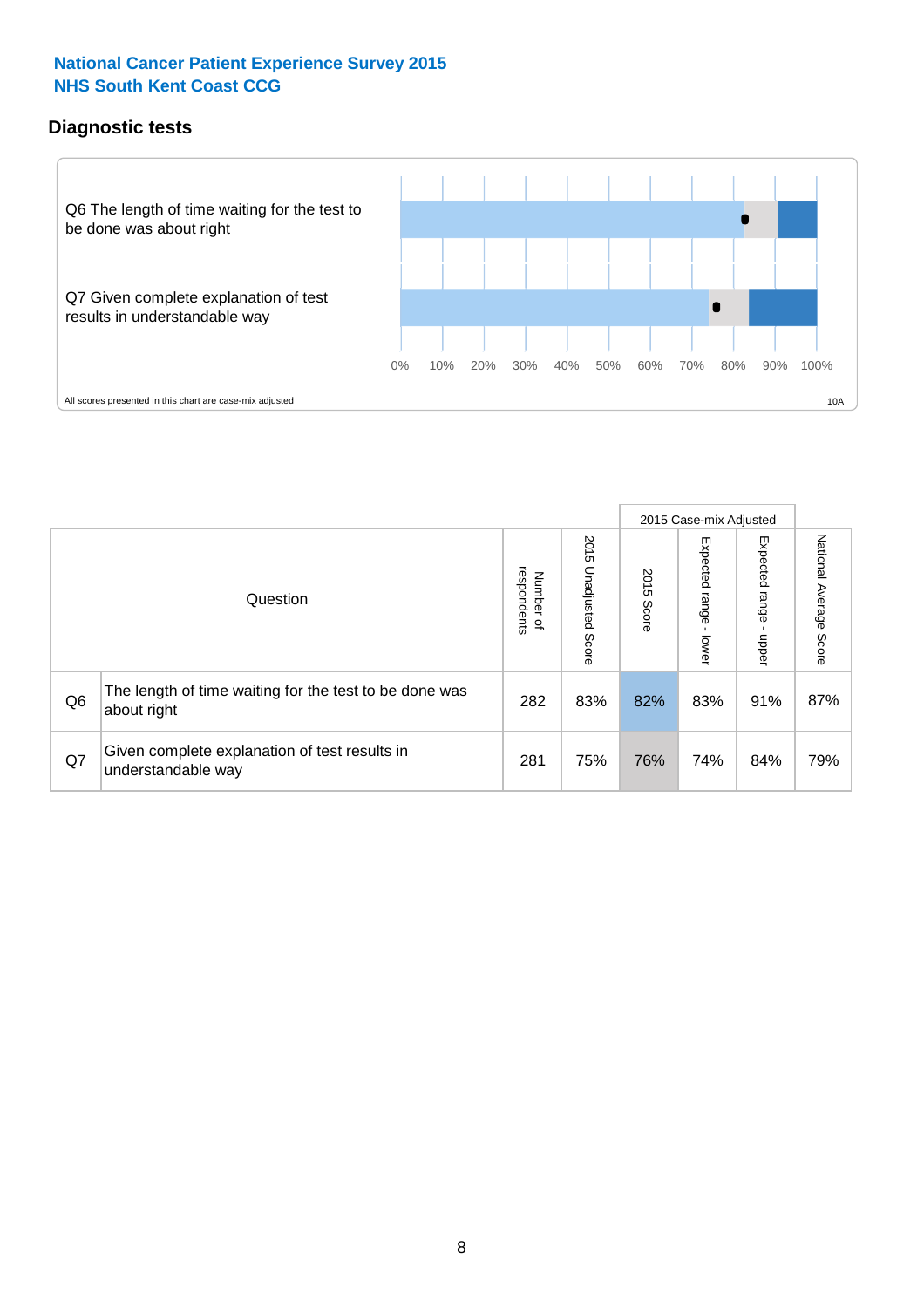#### **Finding out what was wrong with you**



|     |                                                                                            |                          |                          |               | 2015 Case-mix Adjusted |                                         |                           |
|-----|--------------------------------------------------------------------------------------------|--------------------------|--------------------------|---------------|------------------------|-----------------------------------------|---------------------------|
|     | Question                                                                                   | respondents<br>Number of | 2015<br>Unadjusted Score | 2015<br>Score | Expected range - lower | Expected range<br>$\mathbf{r}$<br>nbber | National Average<br>Score |
| Q8  | Patient told they could bring a family member or friend<br>when first told they had cancer | 252                      | 73%                      | 72%           | 74%                    | 84%                                     | 79%                       |
| Q9  | Patient felt they were told sensitively that they had cancer                               | 303                      | 80%                      | 80%           | 80%                    | 88%                                     | 84%                       |
| Q10 | Patient completely understood the explanation of what<br>was wrong                         | 308                      | 75%                      | 74%           | 68%                    | 78%                                     | 73%                       |
| Q11 | Patient given easy to understand written information<br>about the type of cancer they had  | 270                      | 69%                      | 69%           | 66%                    | 77%                                     | 72%                       |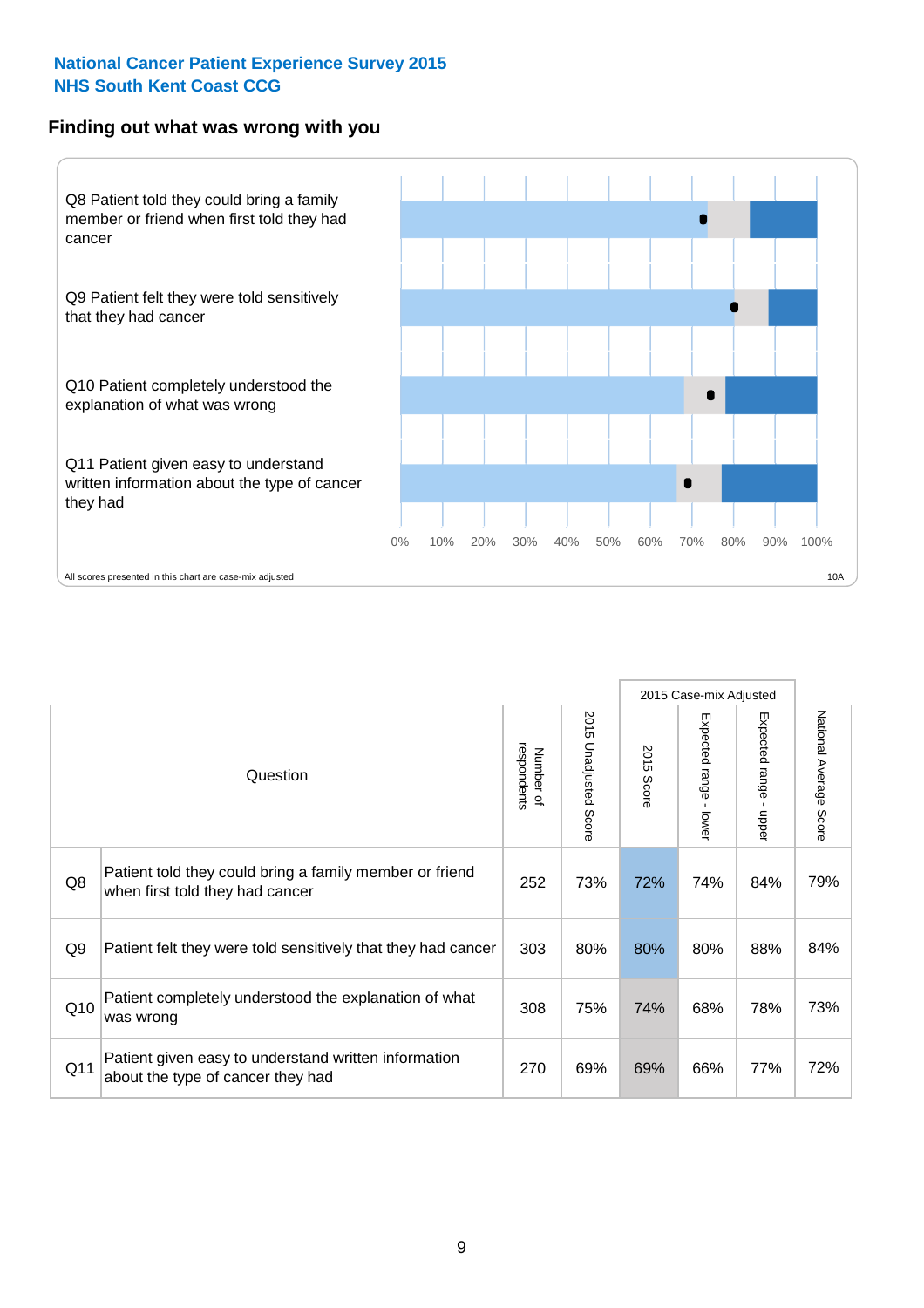#### **Finding out what was wrong with you**



|                 |                                                                                         |                          |                                 | 2015 Case-mix Adjusted |                                           |                        |                        |
|-----------------|-----------------------------------------------------------------------------------------|--------------------------|---------------------------------|------------------------|-------------------------------------------|------------------------|------------------------|
| Question        |                                                                                         | Number of<br>respondents | 2015<br><b>Unadjusted Score</b> | 2015<br>Score          | Expected range<br>$\blacksquare$<br>lower | Expected range - upper | National Average Score |
| Q12             | Patient felt that treatment options were completely<br>explained                        | 263                      | 80%                             | 80%                    | 78%                                       | 87%                    | 83%                    |
| Q13             | Possible side effects explained in an understandable way                                | 299                      | 75%                             | 75%                    | 68%                                       | 78%                    | 73%                    |
| Q14             | Patient given practical advice and support in dealing with<br>side effects of treatment | 296                      | 60%                             | 61%                    | 61%                                       | 72%                    | 66%                    |
| Q <sub>15</sub> | Patient definitely told about side effects that could affect<br>them in the future      | 285                      | 54%                             | 54%                    | 49%                                       | 60%                    | 54%                    |
| Q16             | Patient definitely involved in decisions about care and<br>treatment                    | 301                      | 75%                             | 76%                    | 73%                                       | 82%                    | 78%                    |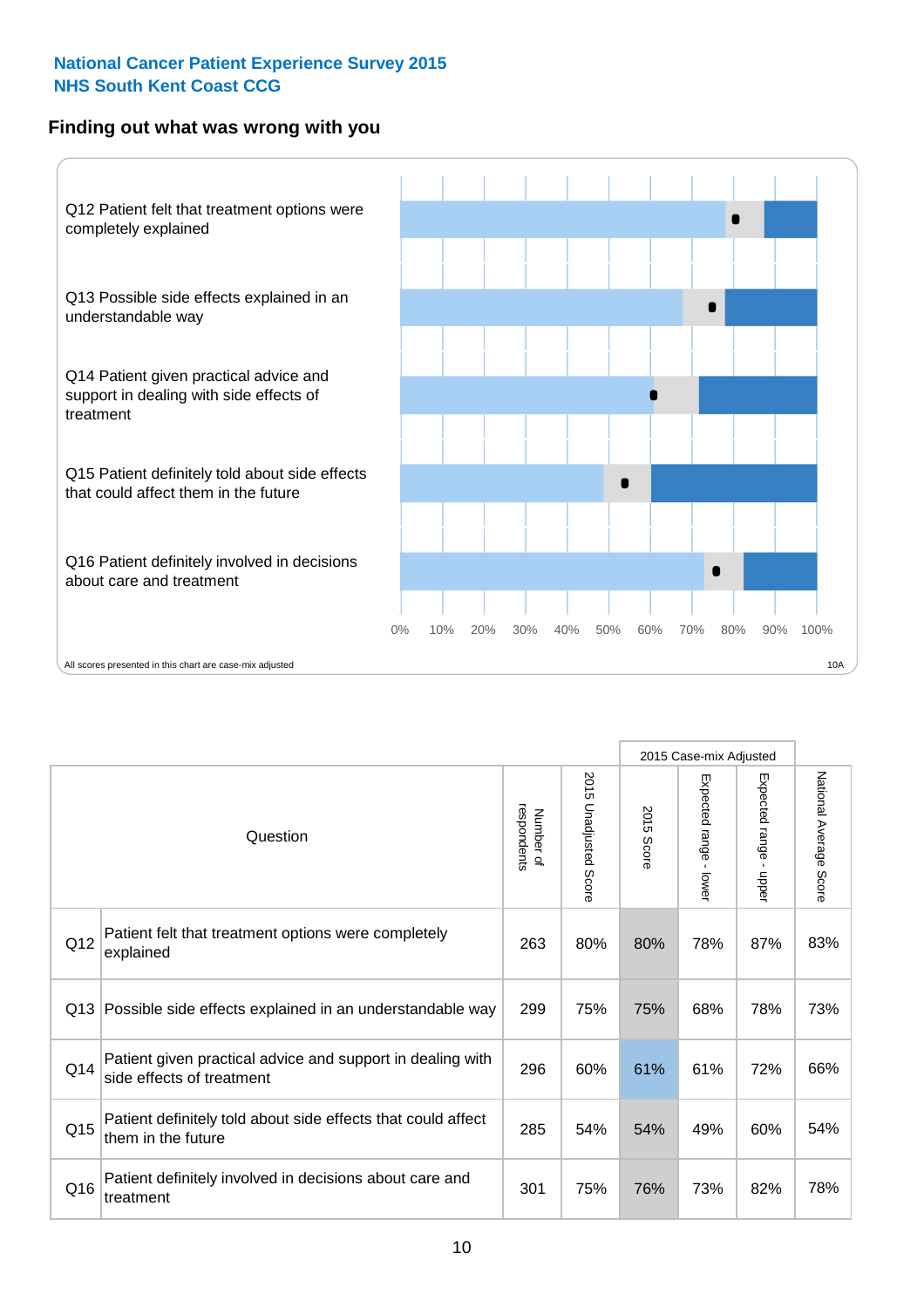#### **Clinical Nurse Specialist**



|     |                                                                                     |                          |                       |               | 2015 Case-mix Adjusted  |                            |                                  |
|-----|-------------------------------------------------------------------------------------|--------------------------|-----------------------|---------------|-------------------------|----------------------------|----------------------------------|
|     | Question                                                                            | respondents<br>Number of | 2015 Unadjusted Score | 2015<br>Score | Expected range<br>lower | Expected<br>range<br>nbber | National Average<br><b>Score</b> |
| Q17 | Patient given the name of the CNS who would support<br>them through their treatment | 299                      | 89%                   | 89%           | 87%                     | 93%                        | 90%                              |
| Q18 | Patient found it easy to contact their CNS                                          | 231                      | 81%                   | 81%           | 82%                     | 92%                        | 87%                              |
| Q19 | Get understandable answers to important questions all or<br>most of the time        | 216                      | 88%                   | 88%           | 84%                     | 93%                        | 89%                              |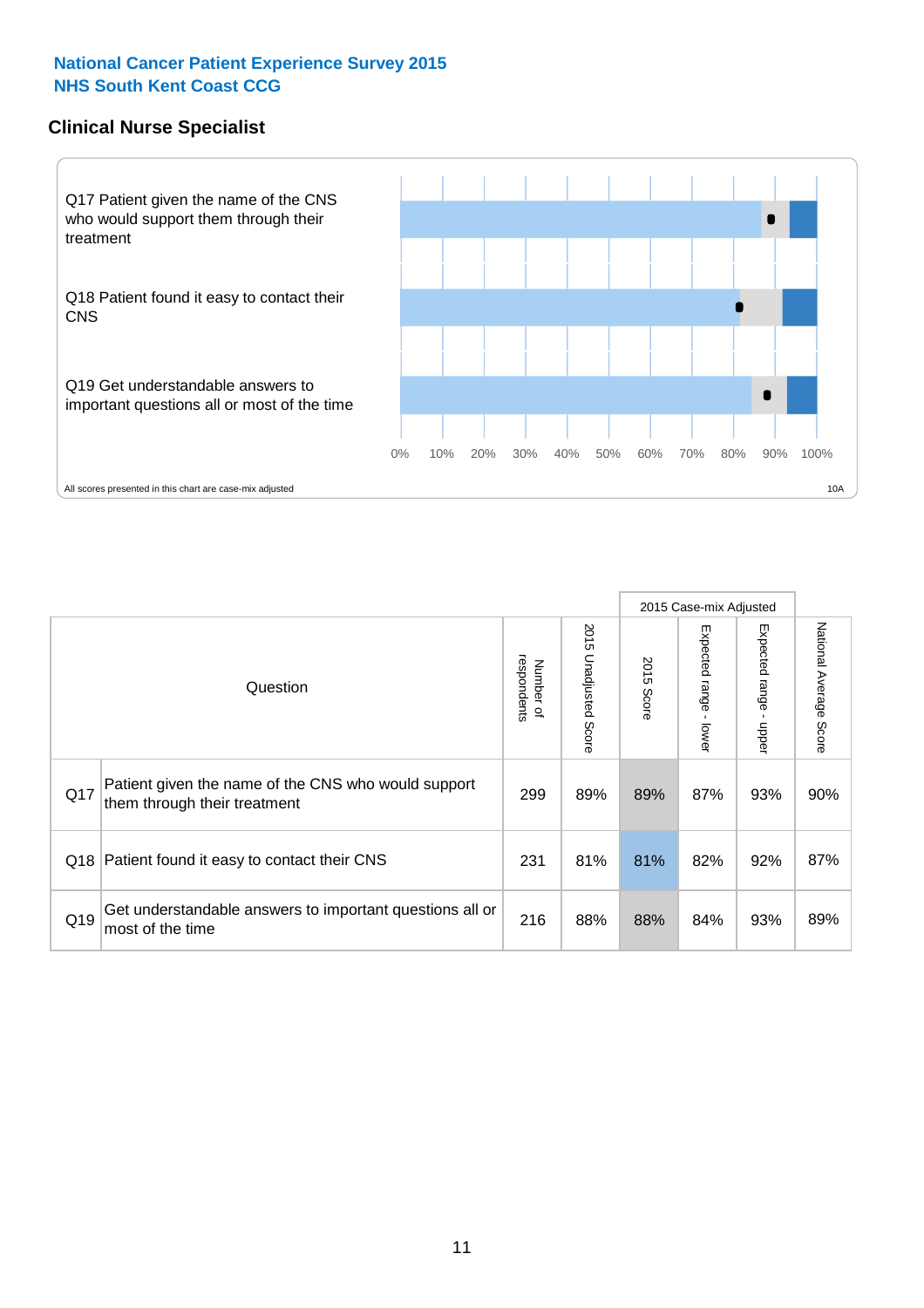#### **Support for people with cancer**



|                 |                                                                                            |                          |                             |               | 2015 Case-mix Adjusted                    |                                           |                        |
|-----------------|--------------------------------------------------------------------------------------------|--------------------------|-----------------------------|---------------|-------------------------------------------|-------------------------------------------|------------------------|
|                 | Question                                                                                   | respondents<br>Number of | 2015<br>Unadjusted<br>Score | 2015<br>Score | Expected range<br>$\blacksquare$<br>lower | Expected range<br>$\blacksquare$<br>nbber | National Average Score |
| Q20             | Hospital staff gave information about support groups                                       | 222                      | 81%                         | 81%           | 78%                                       | 88%                                       | 83%                    |
| Q <sub>21</sub> | Hospital staff gave information about impact cancer could<br>have on day to day activities | 197                      | 78%                         | 79%           | 75%                                       | 86%                                       | 81%                    |
| Q <sub>22</sub> | Hospital staff gave information on getting financial help                                  | 169                      | 43%                         | 43%           | 47%                                       | 62%                                       | 55%                    |
| Q <sub>23</sub> | Hospital staff told patient they could get free prescriptions                              | 133                      | 75%                         | 76%           | 73%                                       | 87%                                       | 80%                    |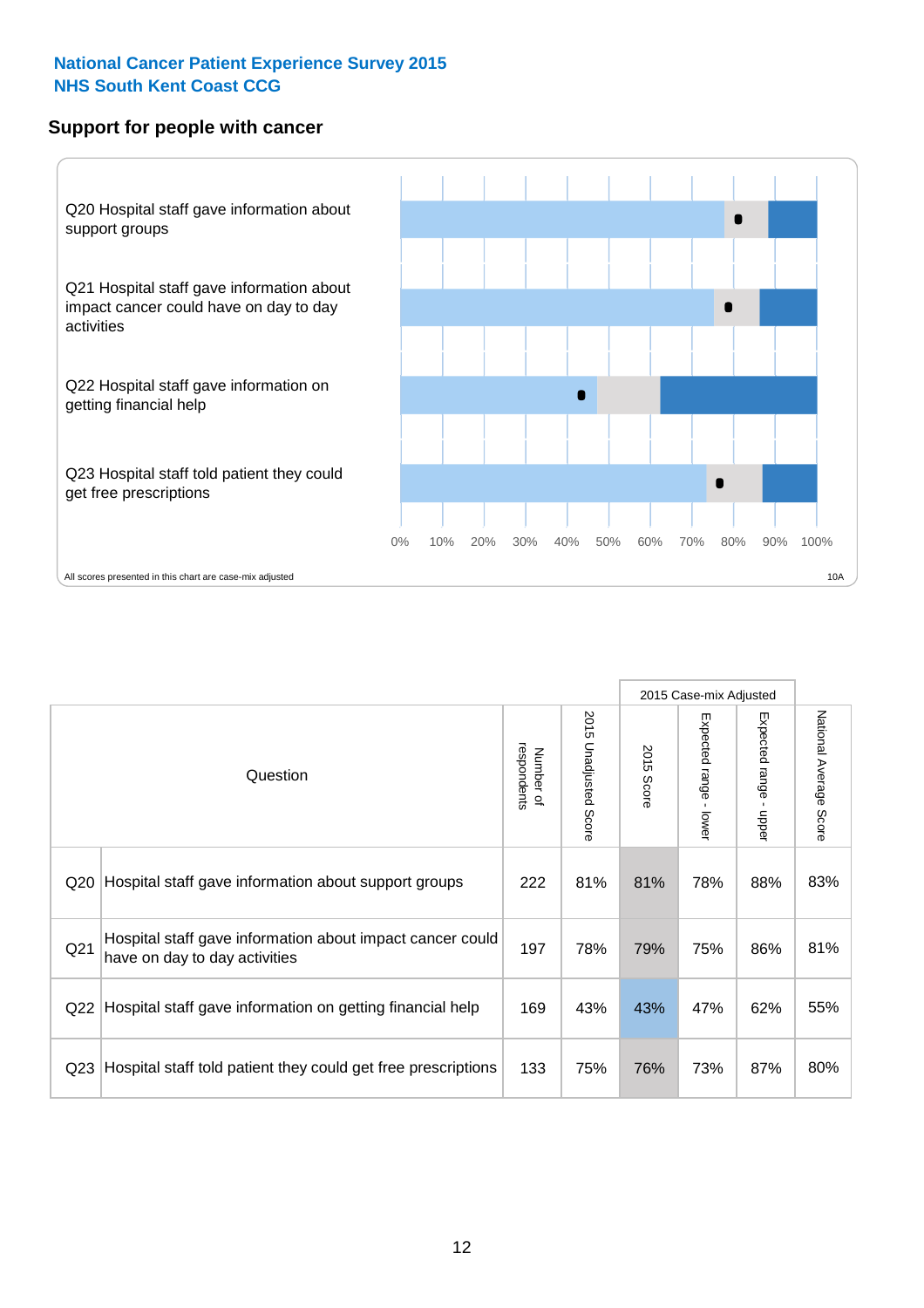#### **Operations**



|     |                                                                 |                                              |                             | 2015 Case-mix Adjusted |                            |                            |                              |
|-----|-----------------------------------------------------------------|----------------------------------------------|-----------------------------|------------------------|----------------------------|----------------------------|------------------------------|
|     | Question                                                        | respondents<br>Number<br>$\overline{\sigma}$ | 2015<br>Unadjusted<br>Score | 201<br>CΠ<br>Score     | Expected<br>range<br>lower | Expected<br>range<br>doper | National<br>Average<br>Score |
| Q26 | Staff explained how operation had gone in<br>understandable way | 169                                          | 78%                         | 78%                    | 71%                        | 84%                        | 78%                          |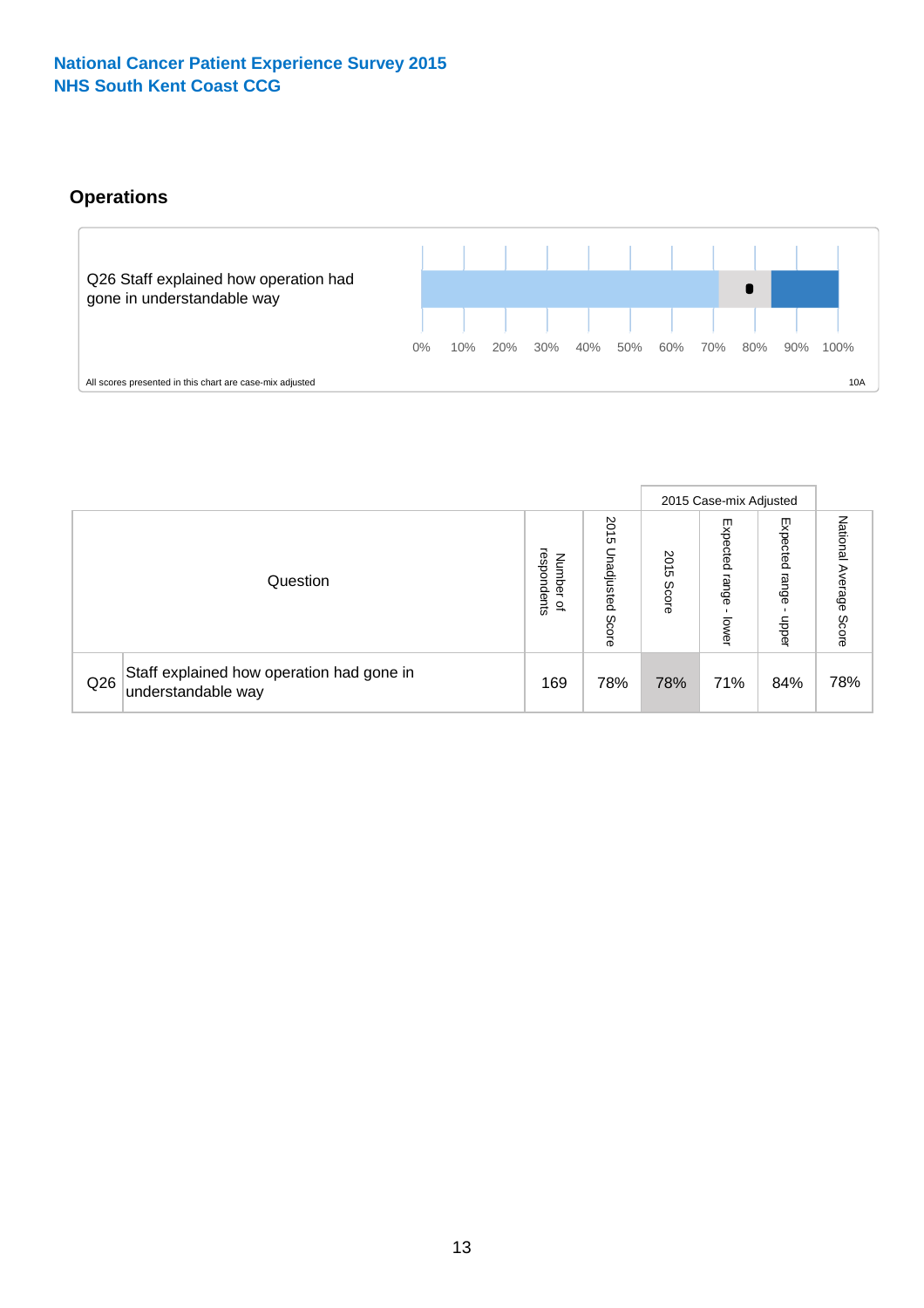#### **Hospital care as an inpatient (Part 1 of 3)**



All scores presented in this chart are case-mix adjusted  $10A$ 

|                 |                                                                                           |                          |                       |                      | 2015 Case-mix Adjusted                    |                                           |                        |
|-----------------|-------------------------------------------------------------------------------------------|--------------------------|-----------------------|----------------------|-------------------------------------------|-------------------------------------------|------------------------|
|                 | Question                                                                                  | respondents<br>Number of | 2015 Unadjusted Score | 2015<br><b>Score</b> | Expected range<br>$\blacksquare$<br>lower | Expected range<br>$\blacksquare$<br>nbber | National Average Score |
| Q28             | Groups of doctors or nurses did not talk in front of patient<br>as if they were not there | 196                      | 81%                   | 81%                  | 76%                                       | 87%                                       | 81%                    |
| Q29             | Patient had confidence and trust in all doctors treating<br>them                          | 196                      | 82%                   | 82%                  | 79%                                       | 89%                                       | 84%                    |
| Q30             | Patient's family or someone close definitely had<br>opportunity to talk to doctor         | 166                      | 71%                   | 71%                  | 65%                                       | 79%                                       | 72%                    |
| Q <sub>31</sub> | Patient had confidence and trust in all ward nurses                                       | 196                      | 73%                   | 73%                  | 66%                                       | 79%                                       | 72%                    |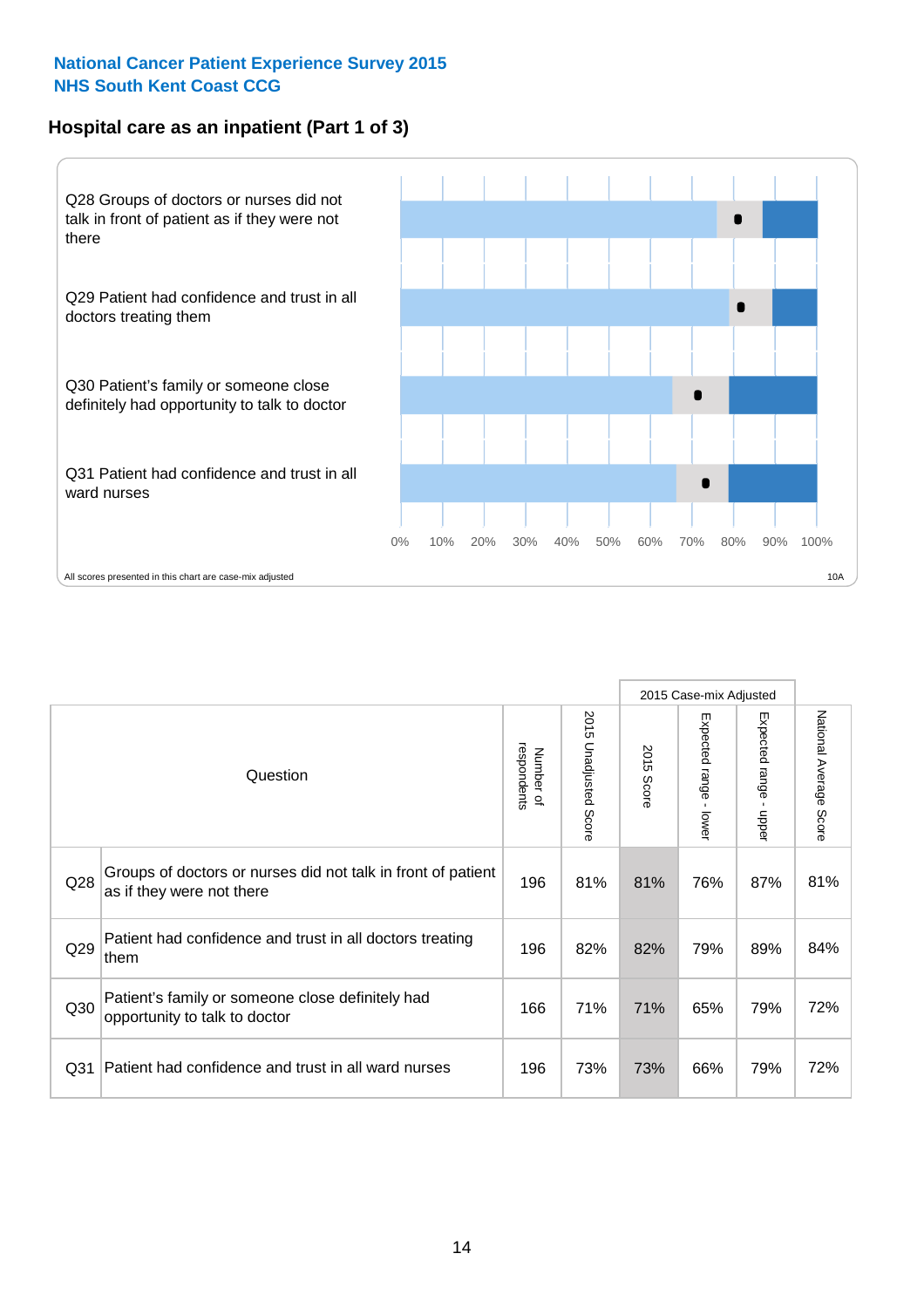#### **Hospital care as an inpatient (Part 2 of 3)**



|                 |                                                                         |                          |                             |               | 2015 Case-mix Adjusted |                           |                           |
|-----------------|-------------------------------------------------------------------------|--------------------------|-----------------------------|---------------|------------------------|---------------------------|---------------------------|
|                 | Question                                                                | respondents<br>Number of | 2015<br>Unadjusted<br>Score | 2015<br>Score | Expected range - lower | Expected range -<br>nbber | National Average<br>Score |
| Q <sub>32</sub> | Always / nearly always enough nurses on duty                            | 195                      | 61%                         | 61%           | 59%                    | 73%                       | 66%                       |
| Q <sub>33</sub> | All staff asked patient what name they preferred to be<br>called by     | 195                      | 62%                         | 62%           | 57%                    | 76%                       | 67%                       |
| Q34             | Always given enough privacy when discussing condition<br>or treatment   | 194                      | 82%                         | 82%           | 80%                    | 90%                       | 85%                       |
| Q <sub>35</sub> | Patient was able to discuss worries or fears with staff<br>during visit | 121                      | 46%                         | 47%           | 43%                    | 61%                       | 52%                       |
|                 |                                                                         |                          |                             |               |                        |                           |                           |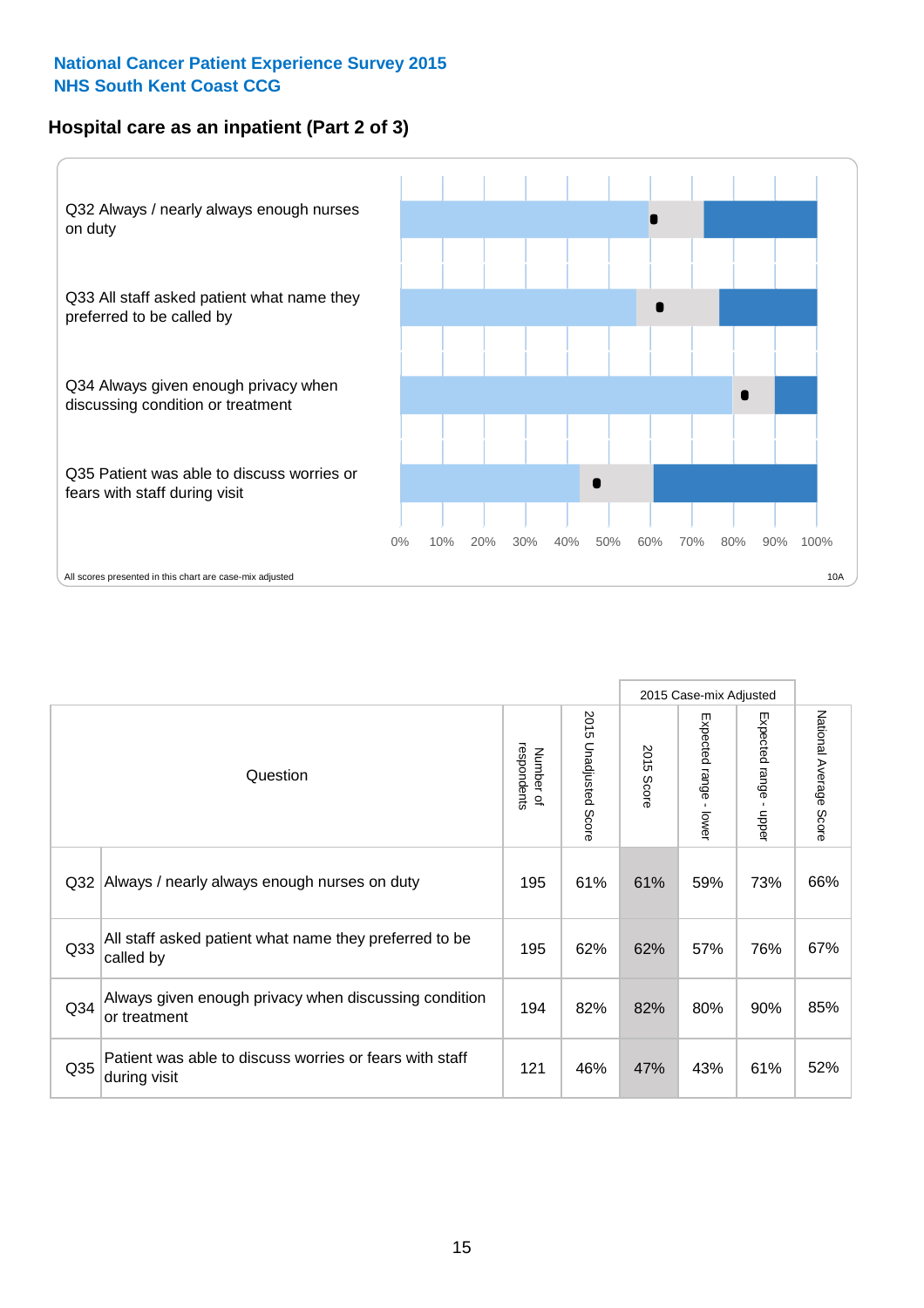#### **Hospital care as an inpatient (Part 3 of 3)**



|     |                                                                                     |                          |                       |            | 2015 Case-mix Adjusted |                                           |                           |
|-----|-------------------------------------------------------------------------------------|--------------------------|-----------------------|------------|------------------------|-------------------------------------------|---------------------------|
|     | Question                                                                            | Number of<br>respondents | 2015 Unadjusted Score | 2015 Score | Expected range - lower | Expected range<br>$\blacksquare$<br>nbber | National Average<br>Score |
| Q36 | Hospital staff definitely did everything to help control pain                       | 163                      | 85%                   | 85%        | 78%                    | 89%                                       | 84%                       |
| Q37 | Always treated with respect and dignity by staff                                    | 197                      | 86%                   | 86%        | 83%                    | 92%                                       | 87%                       |
| Q38 | Given clear written information about what should / should<br>not do post discharge | 184                      | 86%                   | 86%        | 79%                    | 90%                                       | 84%                       |
| Q39 | Staff told patient who to contact if worried post discharge                         | 185                      | 90%                   | 90%        | 90%                    | 97%                                       | 94%                       |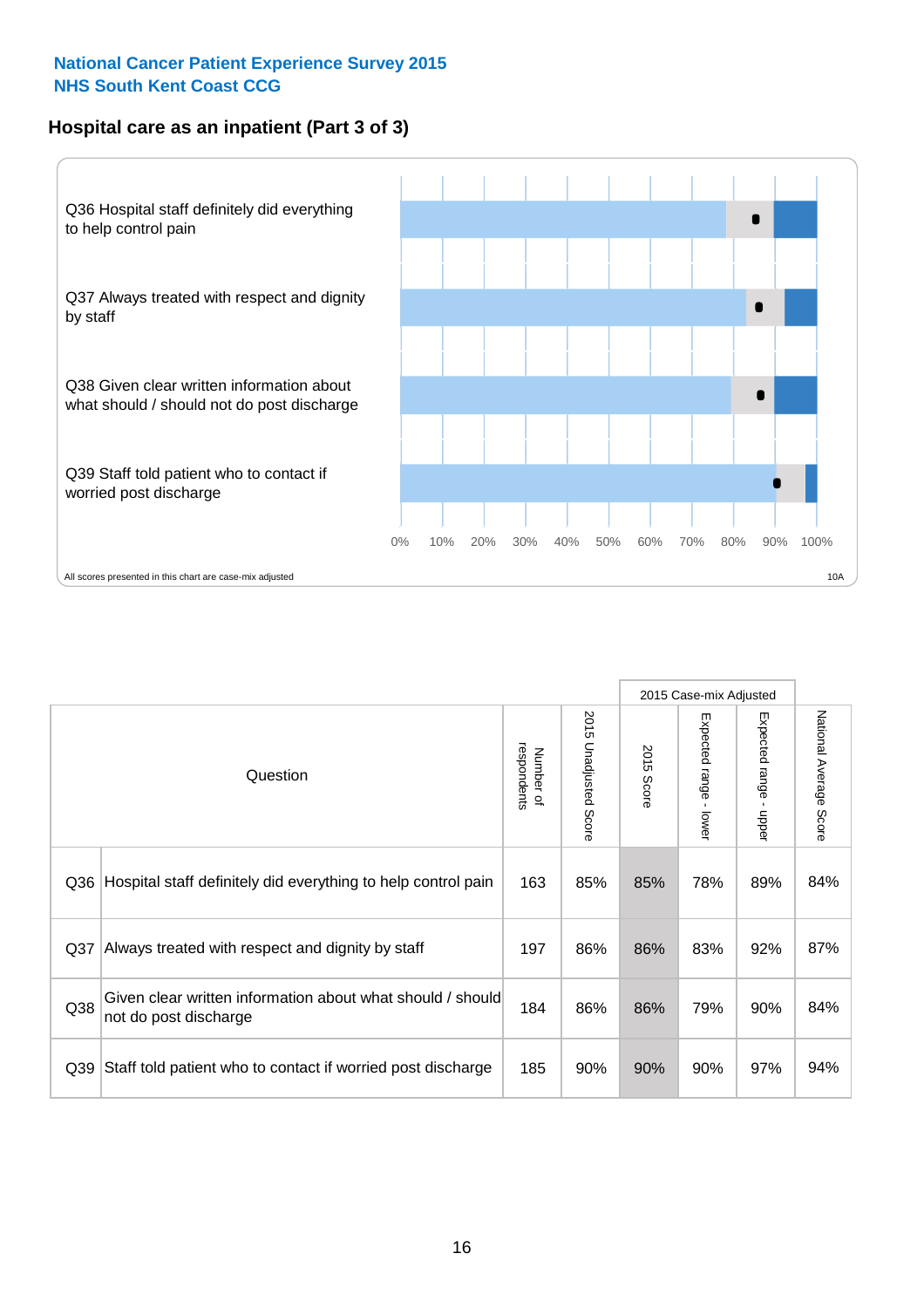#### **Hospital care as a day patient / outpatient (Part 1 of 2)**



|          |                                                                                    |     |                                 | 2015 Case-mix Adjusted |                                         |                                         |                        |
|----------|------------------------------------------------------------------------------------|-----|---------------------------------|------------------------|-----------------------------------------|-----------------------------------------|------------------------|
| Question |                                                                                    |     | 2015<br><b>Unadjusted Score</b> | 2015<br><b>Score</b>   | Expected range<br>$\mathbf{r}$<br>lower | Expected range<br>$\mathbf{I}$<br>nbber | National Average Score |
| Q41      | Patient was able to discuss worries or fears with staff<br>during visit            | 208 | 69%                             | 69%                    | 64%                                     | 76%                                     | 70%                    |
| Q42      | Doctor had the right notes and other documentation with<br>them                    |     | 94%                             | 94%                    | 93%                                     | 98%                                     | 96%                    |
| Q44      | Beforehand patient had all information needed about<br>radiotherapy treatment      | 85  | 81%                             | 82%                    | 79%                                     | 93%                                     | 86%                    |
| Q45      | Patient given understandable information about whether<br>radiotherapy was working | 61  | 62%                             | 62%                    | 47%                                     | 72%                                     | 60%                    |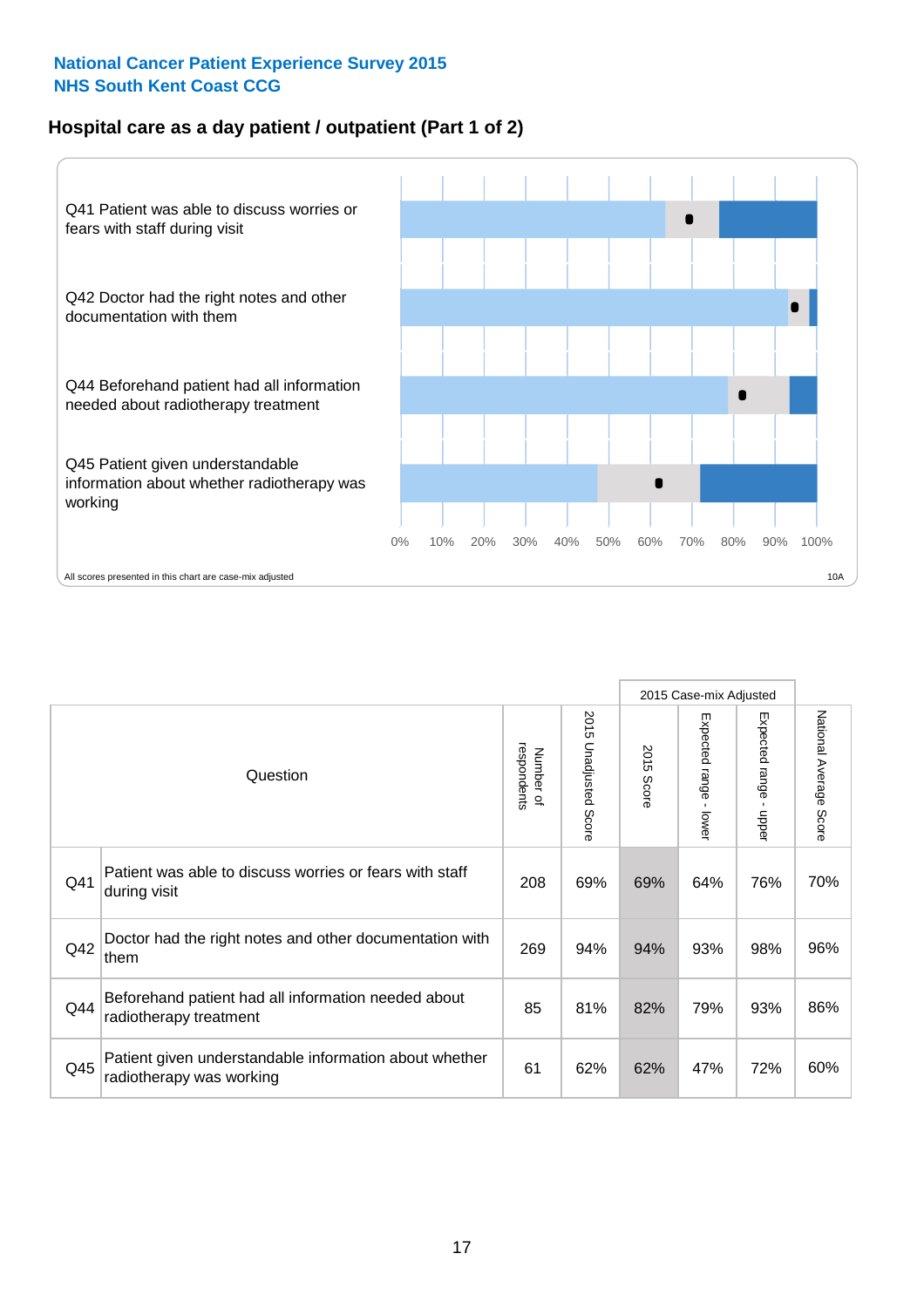#### **Hospital care as a day patient / outpatient (Part 2 of 2)**



|          |                                                                                    |                                       |                             |               | 2015 Case-mix Adjusted       |                         |                           |
|----------|------------------------------------------------------------------------------------|---------------------------------------|-----------------------------|---------------|------------------------------|-------------------------|---------------------------|
| Question |                                                                                    | respondents<br>Number<br>$\mathbf{Q}$ | 2015<br>Unadjusted<br>Score | 2015<br>Score | Expected<br>I range<br>lower | Expected range<br>doper | National Average<br>Score |
| Q47      | Beforehand patient had all information needed about<br>chemotherapy treatment      | 162                                   | 83%                         | 83%           | 79%                          | 90%                     | 84%                       |
| Q48      | Patient given understandable information about whether<br>chemotherapy was working | 140                                   | 63%                         | 63%           | 60%                          | 76%                     | 68%                       |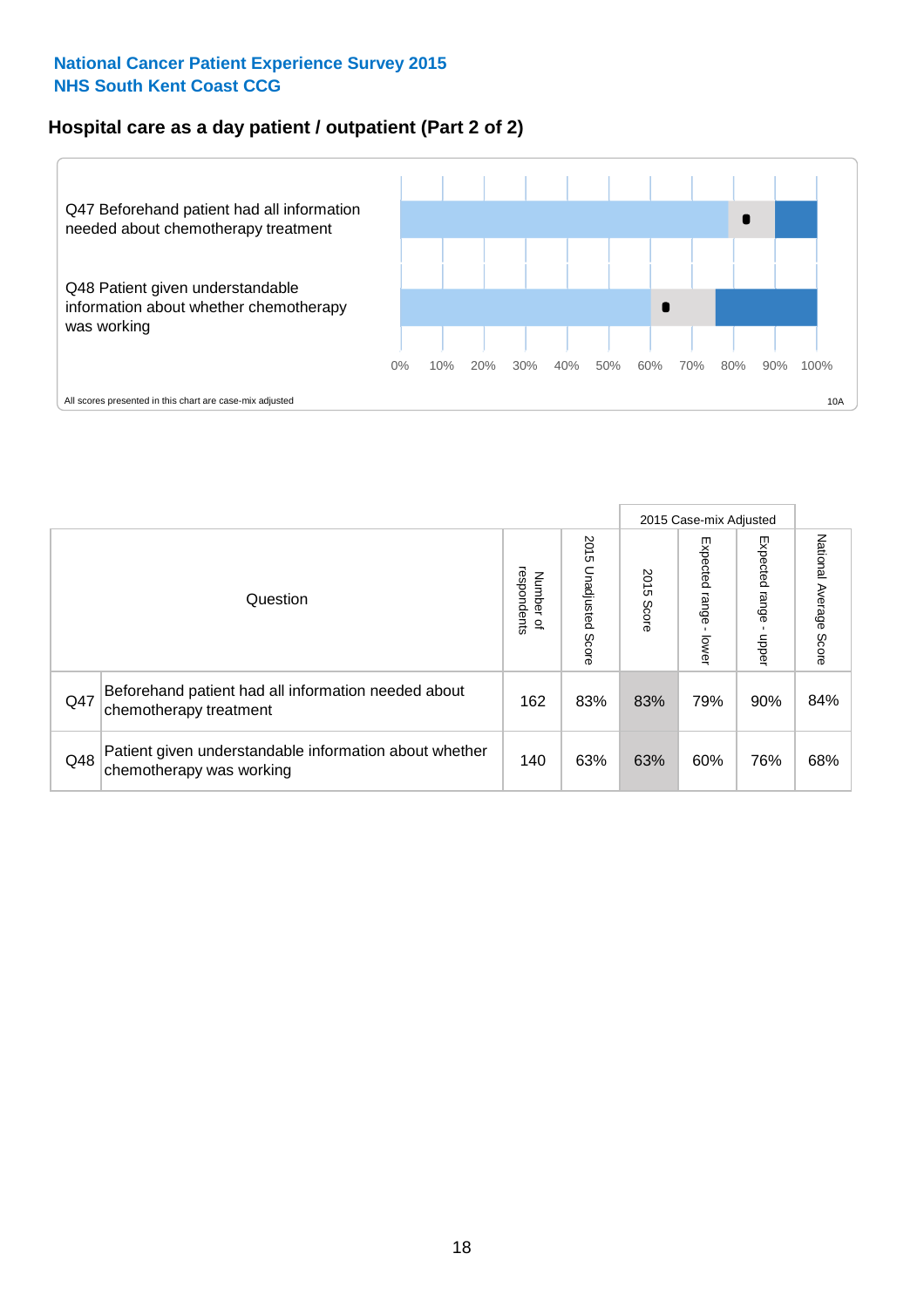#### **Home care and support**



All scores presented in this chart are case-mix adjusted

|                 |                                                                                                     |                          |                          | 2015 Case-mix Adjusted |                         |                         |                        |
|-----------------|-----------------------------------------------------------------------------------------------------|--------------------------|--------------------------|------------------------|-------------------------|-------------------------|------------------------|
|                 | Question                                                                                            | respondents<br>Number of | 2015<br>Unadjusted Score | 2015<br>Score          | Expected range<br>lower | Expected range<br>nbber | National Average Score |
| Q49             | Hospital staff gave family or someone close all the<br>information needed to help with care at home | 241                      | 56%                      | 57%                    | 51%                     | 64%                     | 58%                    |
| Q50             | Patient definitely given enough support from health or<br>social services during treatment          | 176                      | 53%                      | 53%                    | 45%                     | 62%                     | 54%                    |
| Q <sub>51</sub> | Patient definitely given enough support from health or<br>social services after treatment           | 81                       | 40%                      | 39%                    | 34%                     | 56%                     | 45%                    |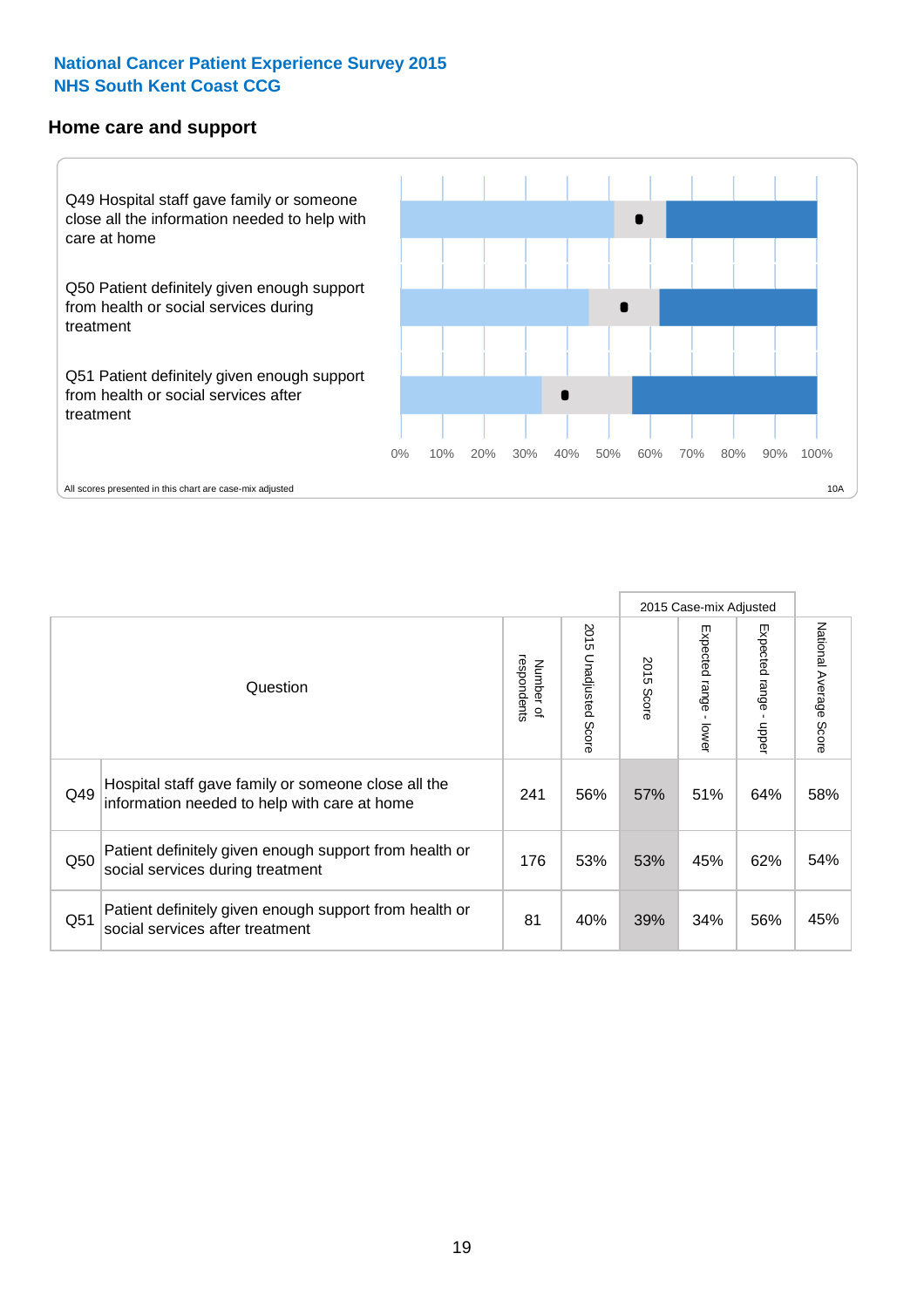#### **Care from your general practice**



|          |                                                                           |     |                             | 2015 Case-mix Adjusted |                            |                            |                           |
|----------|---------------------------------------------------------------------------|-----|-----------------------------|------------------------|----------------------------|----------------------------|---------------------------|
| Question |                                                                           |     | 2015<br>Unadjusted<br>Score | 2015<br>Score          | Expected<br>range<br>lower | Expected<br>range<br>nbber | National Average<br>Score |
| Q52      | GP given enough information about patient's condition<br>and treatment    |     | 96%                         | 95%                    | 93%                        | 98%                        | 95%                       |
| Q53      | Practice staff definitely did everything they could to<br>support patient | 219 | 62%                         | 61%                    | 56%                        | 69%                        | 63%                       |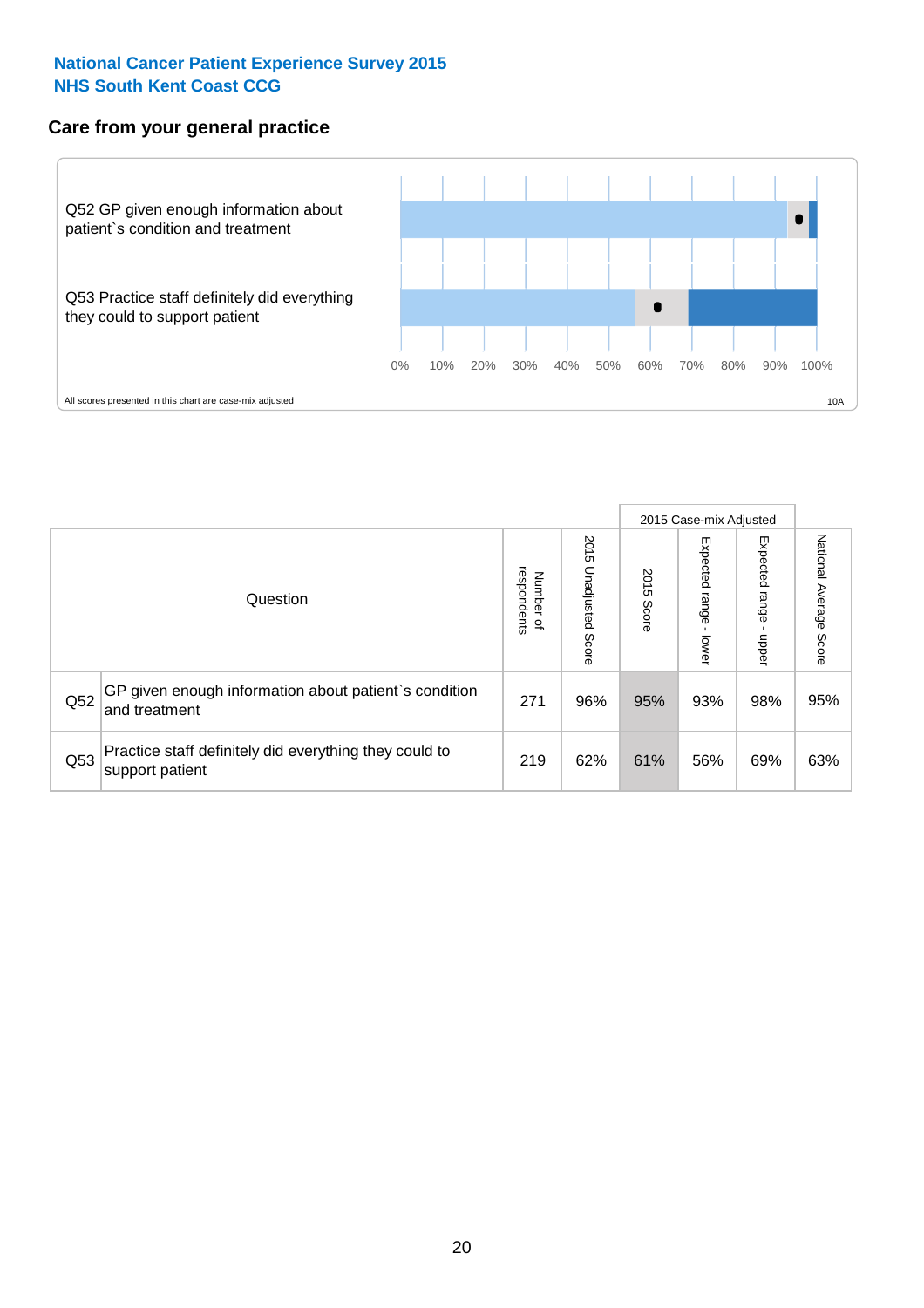#### **Your overall NHS care (Part 1 of 2)**



|     |                                                                    |                          |                          | 2015 Case-mix Adjusted |                                           |                                           |                        |
|-----|--------------------------------------------------------------------|--------------------------|--------------------------|------------------------|-------------------------------------------|-------------------------------------------|------------------------|
|     | Question                                                           | respondents<br>Number of | 2015<br>Unadjusted Score | 2015<br><b>Score</b>   | Expected range<br>$\blacksquare$<br>lower | Expected range<br>$\blacksquare$<br>nbber | National Average Score |
| Q54 | Hospital and community staff always worked well together           | 299                      | 58%                      | 58%                    | 55%                                       | 67%                                       | 61%                    |
| Q55 | Patient given a care plan                                          |                          | 33%                      | 33%                    | 27%                                       | 39%                                       | 33%                    |
| Q56 | Overall the administration of the care was very good /<br>good     | 301                      | 88%                      | 88%                    | 85%                                       | 92%                                       | 89%                    |
| Q57 | Length of time for attending clinics and appointments was<br>right | 299                      | 58%                      | 57%                    | 59%                                       | 73%                                       | 66%                    |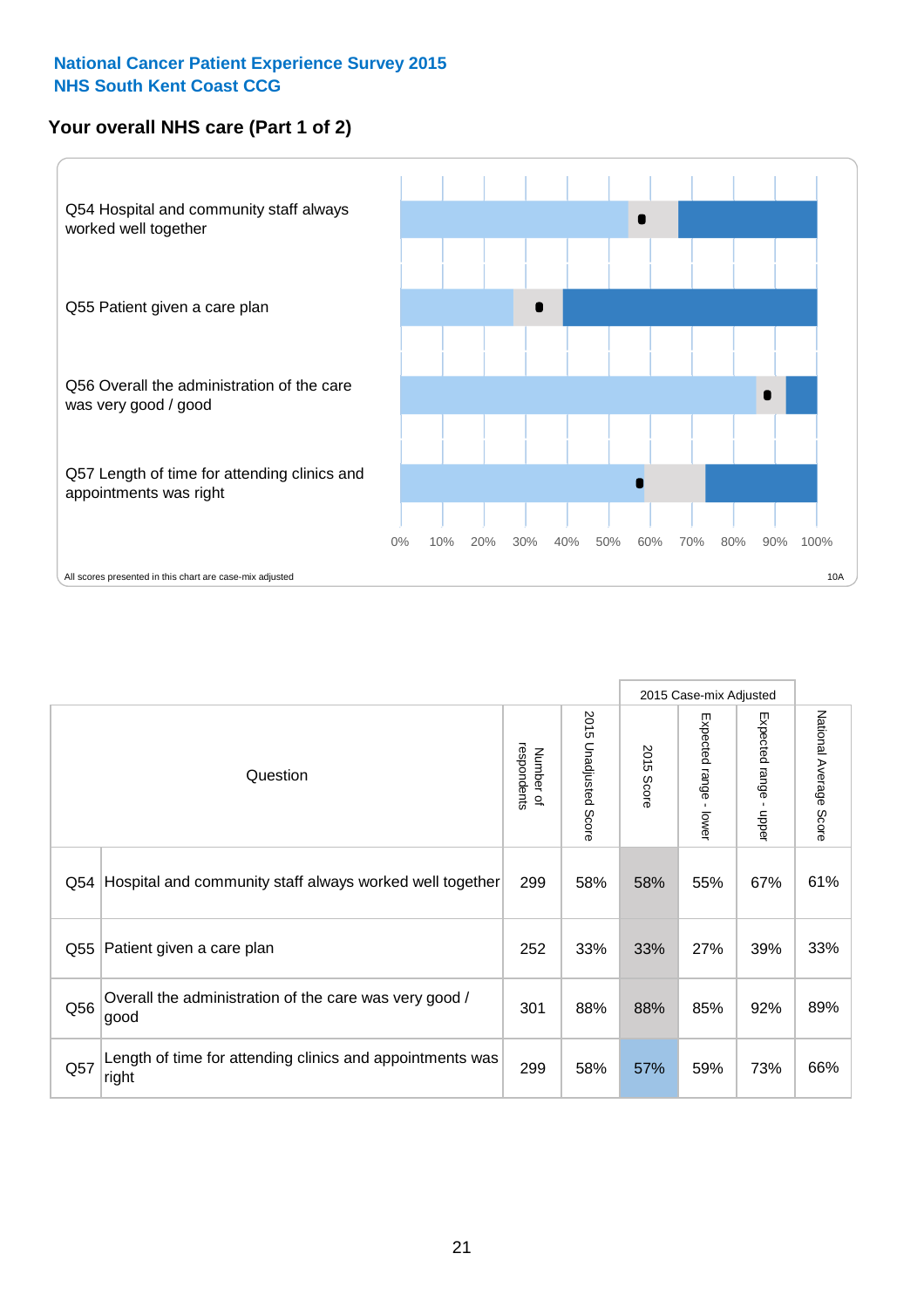#### **Your overall NHS care (Part 2 of 2)**



|          |                                                       |                                         |                             |               |                            | 2015 Case-mix Adjusted     |                           |  |
|----------|-------------------------------------------------------|-----------------------------------------|-----------------------------|---------------|----------------------------|----------------------------|---------------------------|--|
| Question |                                                       | respondents<br>Number<br>$\overline{a}$ | 2015<br>Unadjusted<br>Score | 2015<br>Score | Expected<br>range<br>lower | Expected<br>range<br>doper | National<br>Average Score |  |
| Q58      | Taking part in cancer research discussed with patient | 297                                     | 24%                         | 24%           | 21%                        | 36%                        | 28%                       |  |



|     |                                                                        |                                              |                             |               |                                         | 2015 Case-mix Adjusted                                |                              |  |
|-----|------------------------------------------------------------------------|----------------------------------------------|-----------------------------|---------------|-----------------------------------------|-------------------------------------------------------|------------------------------|--|
|     | Question                                                               | respondents<br>Number<br>$\overline{\sigma}$ | 2015<br>Jnadjusted<br>Score | 2015<br>Score | OWer<br>limit<br>range<br>٩<br>expected | Upper<br>limit<br>range<br>$\overline{a}$<br>expected | National<br>Average<br>Score |  |
| Q59 | Patient's average rating of care scored from very poor to<br>very good | 290                                          | 8.6                         | 8.6           | 8.5                                     | 8.9                                                   | 8.7                          |  |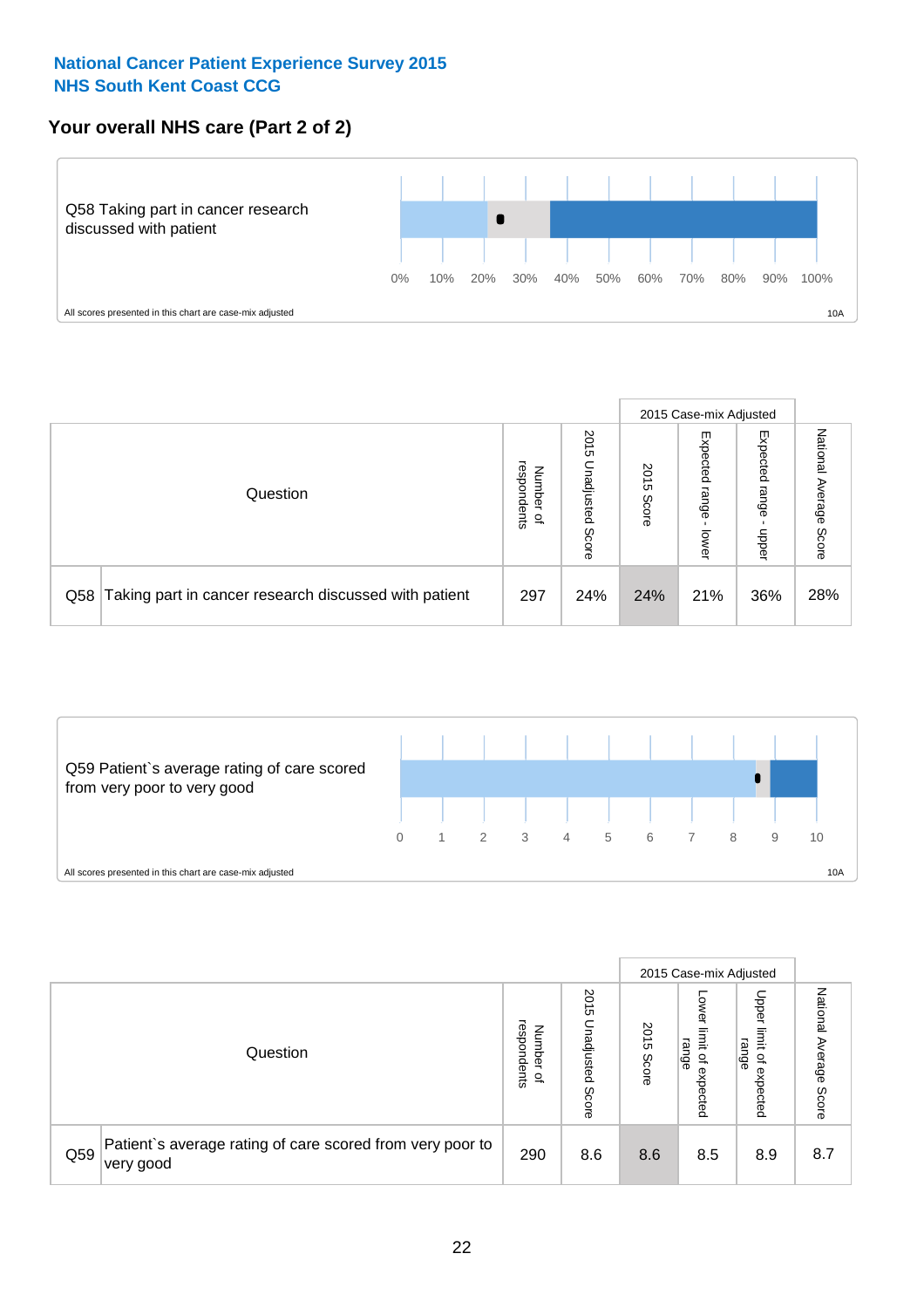### **Comparisons by tumour group for this CCG**

The following tables show the unadjusted CCG and the national percentage scores for each question broken down by tumour group. Where a cell in the table contains an asterisk this indicates that the number of patients in that group was below 21 and too small to display. Where a cell in the table contains "n.a." this indicates that there were no respondents for that tumour group.

### **Seeing your GP**

|                      | Q1. Saw GP once /<br>had to go to hospital | twice before being told | Q2. Patient thought<br>they were seen as<br>soon as necessary |                 |
|----------------------|--------------------------------------------|-------------------------|---------------------------------------------------------------|-----------------|
| <b>Cancer type</b>   | This CCG <sup>\$</sup>                     | <b>National</b>         | This CCG <sup>\$</sup>                                        | <b>National</b> |
| Brain / CNS          | $\star$                                    | 60%                     | $\star$                                                       | 77%             |
| <b>Breast</b>        | 88%                                        | 93%                     | 85%                                                           | 88%             |
| Colorectal / LGT     | 72%<br>72%                                 |                         | 81%                                                           | 80%             |
| Gynaecological       | 67%<br>75%                                 |                         | 78%                                                           | 78%             |
| Haematological       | 68%                                        | 64%                     | 78%                                                           | 80%             |
| <b>Head and Neck</b> | $\star$                                    | 77%                     | $\star$                                                       | 79%             |
| Lung                 | $\star$                                    | 69%                     | $\star$                                                       | 83%             |
| Prostate             | 88%                                        | 79%                     | 90%                                                           | 85%             |
| Sarcoma              | $\star$                                    | 64%                     | $\star$                                                       | 69%             |
| Skin                 | $\star$                                    | 91%                     | $\star$                                                       | 87%             |
| <b>Upper Gastro</b>  | $\star$<br>70%                             |                         | $\star$                                                       | 78%             |
| Urological           | $\star$                                    | 81%                     | 95%                                                           | 84%             |
| Other                | 75%                                        | 70%                     | 67%                                                           | 78%             |
| <b>All Cancers</b>   | 77%                                        | 76%                     | 80%                                                           | 82%             |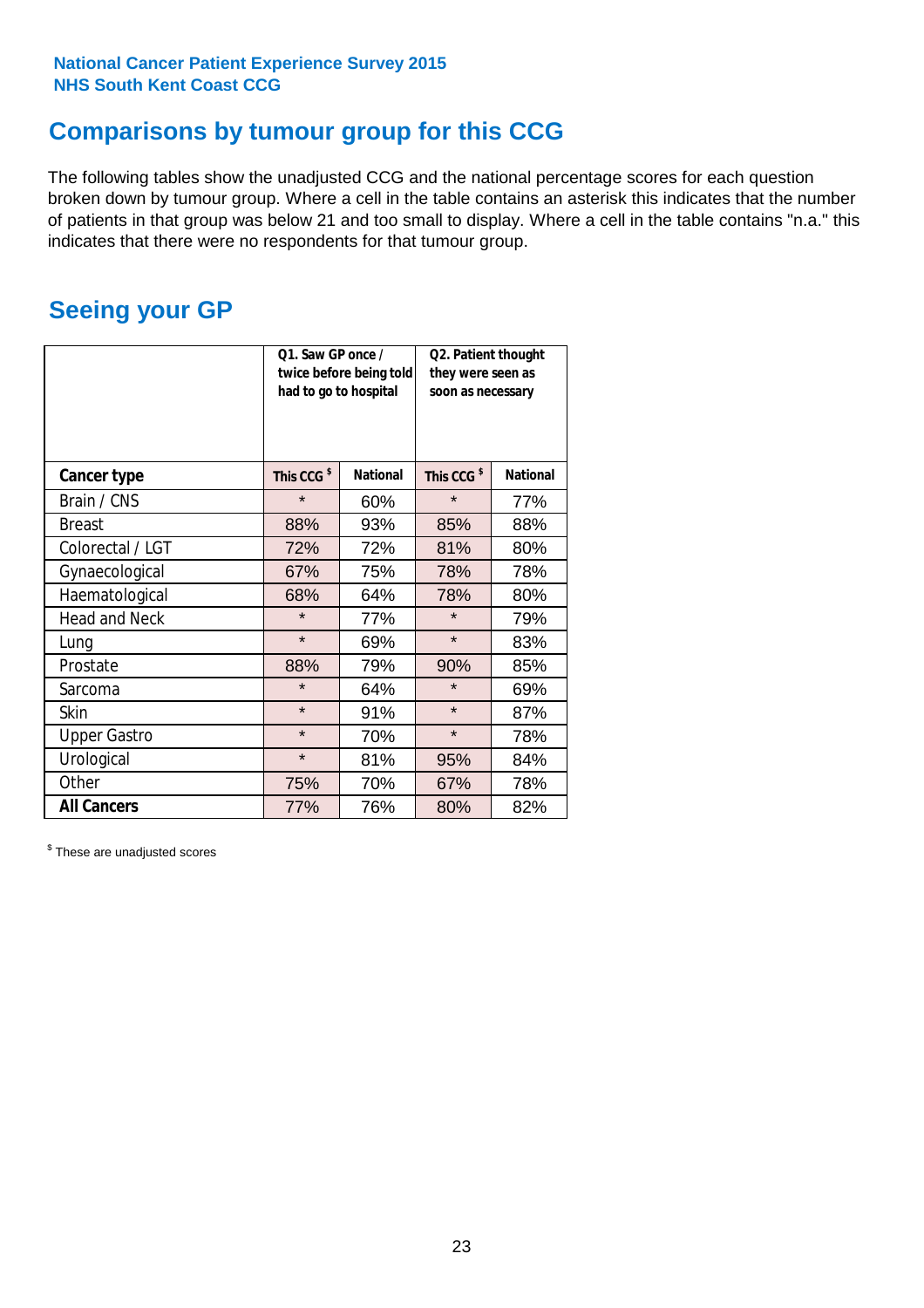### **Diagnostic tests**

|                      | be done was about<br>right | Q6. The length of time<br>waiting for the test to | Q7. Given complete<br>explanation of test<br>results in<br>understandable way |                 |  |  |
|----------------------|----------------------------|---------------------------------------------------|-------------------------------------------------------------------------------|-----------------|--|--|
| <b>Cancer type</b>   | This CCG <sup>\$</sup>     | <b>National</b>                                   | This CCG <sup>\$</sup>                                                        | <b>National</b> |  |  |
| Brain / CNS          | $\star$                    | 87%                                               | $\star$                                                                       | 69%             |  |  |
| <b>Breast</b>        | 94%                        | 90%                                               | 83%                                                                           | 82%             |  |  |
| Colorectal / LGT     | 86%<br>79%                 |                                                   | 79%                                                                           | 81%             |  |  |
| Gynaecological       | 79%                        | 84%                                               | 74%                                                                           | 76%             |  |  |
| Haematological       | 81%                        | 87%                                               | 69%                                                                           | 76%             |  |  |
| <b>Head and Neck</b> | $\star$                    | 84%                                               | $\star$                                                                       | 77%             |  |  |
| Lung                 | $\star$                    | 87%                                               | $\star$                                                                       | 78%             |  |  |
| Prostate             | 80%                        | 85%                                               | 93%                                                                           | 79%             |  |  |
| Sarcoma              | $\star$                    | 81%                                               | $\star$                                                                       | 77%             |  |  |
| Skin                 | $\star$                    | 89%                                               | $\star$                                                                       | 85%             |  |  |
| <b>Upper Gastro</b>  | $\star$<br>83%             |                                                   | $\star$                                                                       | 77%             |  |  |
| Urological           | $\star$                    | 85%                                               | $\star$                                                                       | 78%             |  |  |
| Other                | 82%                        | 85%                                               | 71%                                                                           | 76%             |  |  |
| <b>All Cancers</b>   | 83%                        | 87%                                               | 75%                                                                           | 79%             |  |  |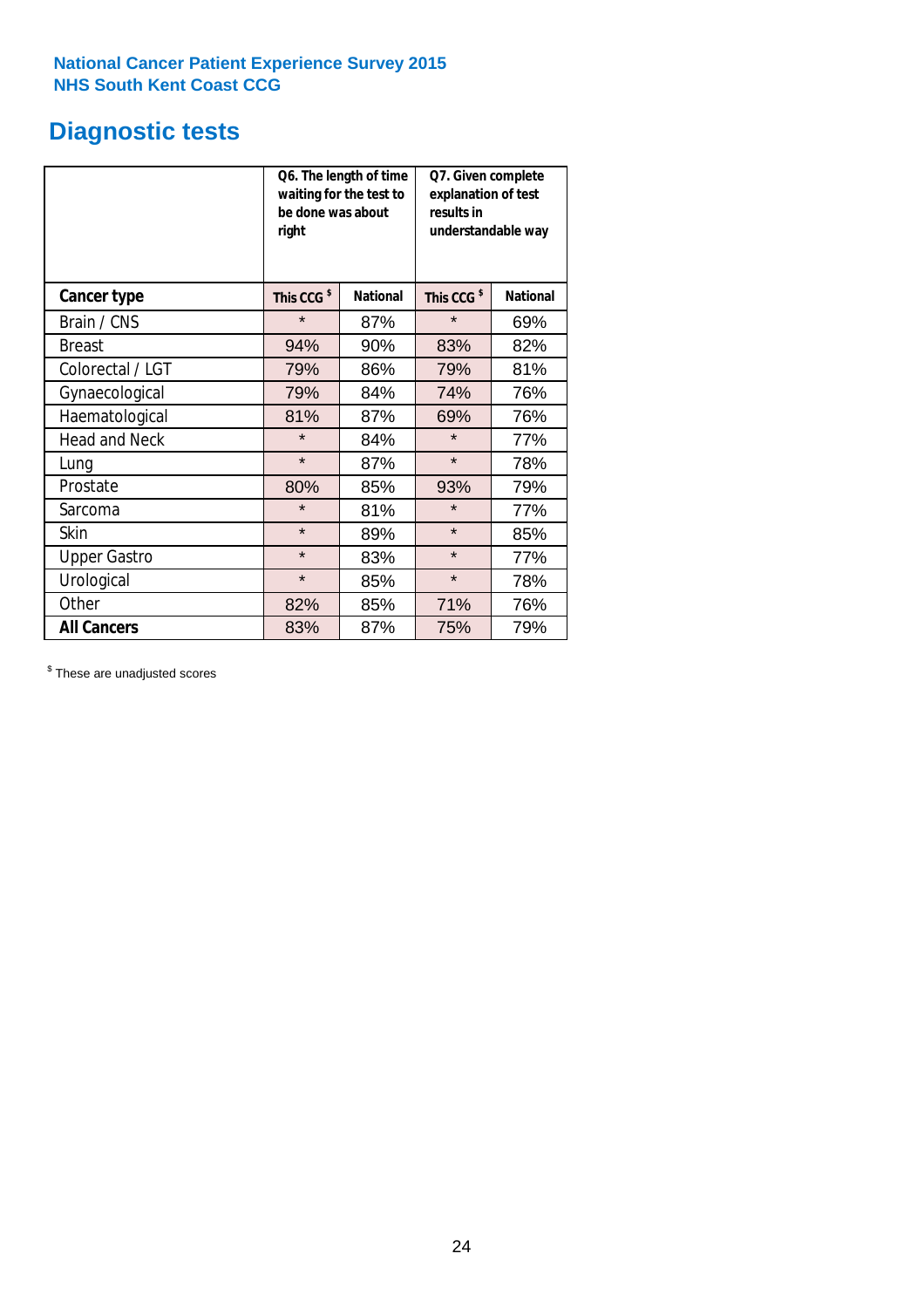### **Finding out what was wrong with you**

|                      | Q8. Patient told they<br>could bring a family<br>member or friend<br>when first told they<br>had cancer |                 | Q9. Patient felt they<br>were told sensitively<br>that they had cancer |                 | Q10. Patient<br>completely understood<br>the explanation of<br>what was wrong |                 | Q11. Patient given<br>easy to understand<br>written information<br>about the type of<br>cancer they had |                 |
|----------------------|---------------------------------------------------------------------------------------------------------|-----------------|------------------------------------------------------------------------|-----------------|-------------------------------------------------------------------------------|-----------------|---------------------------------------------------------------------------------------------------------|-----------------|
| Cancer type          | This CCG <sup>\$</sup>                                                                                  | <b>National</b> | This CCG <sup>\$</sup>                                                 | <b>National</b> | This CCG <sup>\$</sup>                                                        | <b>National</b> | This CCG <sup>\$</sup>                                                                                  | <b>National</b> |
| Brain / CNS          | $\star$                                                                                                 | 85%             | $\star$                                                                | 79%             | $\star$                                                                       | 60%             | $\star$                                                                                                 | 62%             |
| <b>Breast</b>        | 71%                                                                                                     | 83%             | 91%                                                                    | 88%             | 84%                                                                           | 78%             | 86%                                                                                                     | 76%             |
| Colorectal / LGT     | 73%                                                                                                     | 83%             | 84%                                                                    | 85%             | 75%                                                                           | 79%             | 54%                                                                                                     | 71%             |
| Gynaecological       | $\star$                                                                                                 | 75%             | 77%                                                                    | 83%             | 70%                                                                           | 73%             | 74%                                                                                                     | 69%             |
| Haematological       | 61%                                                                                                     | 75%             | 78%                                                                    | 83%             | 71%                                                                           | 60%             | 67%                                                                                                     | 74%             |
| <b>Head and Neck</b> | $\star$                                                                                                 | 73%             | $\star$                                                                | 85%             | $\star$                                                                       | 75%             | $\star$                                                                                                 | 61%             |
| Lung                 | $\star$                                                                                                 | 80%             | $\star$                                                                | 83%             | $\star$                                                                       | 75%             | $\star$                                                                                                 | 66%             |
| Prostate             | 88%                                                                                                     | 80%             | 88%                                                                    | 84%             | 86%                                                                           | 78%             | 85%                                                                                                     | 80%             |
| Sarcoma              | $\star$                                                                                                 | 77%             | $\star$                                                                | 82%             | $\star$                                                                       | 63%             | $\star$                                                                                                 | 61%             |
| Skin                 | $\star$                                                                                                 | 71%             | $\star$                                                                | 90%             | $\star$                                                                       | 83%             | $\star$                                                                                                 | 84%             |
| <b>Upper Gastro</b>  | $\star$                                                                                                 | 79%             | $\star$                                                                | 79%             | $\star$                                                                       | 72%             | $\star$                                                                                                 | 64%             |
| Urological           | $\star$                                                                                                 | 74%             | 67%                                                                    | 82%             | 67%                                                                           | 76%             | $\star$                                                                                                 | 71%             |
| Other                | 76%                                                                                                     | 77%             | 72%                                                                    | 82%             | 68%                                                                           | 72%             | 44%                                                                                                     | 61%             |
| <b>All Cancers</b>   | 73%                                                                                                     | 79%             | 80%                                                                    | 84%             | 75%                                                                           | 73%             | 69%                                                                                                     | 72%             |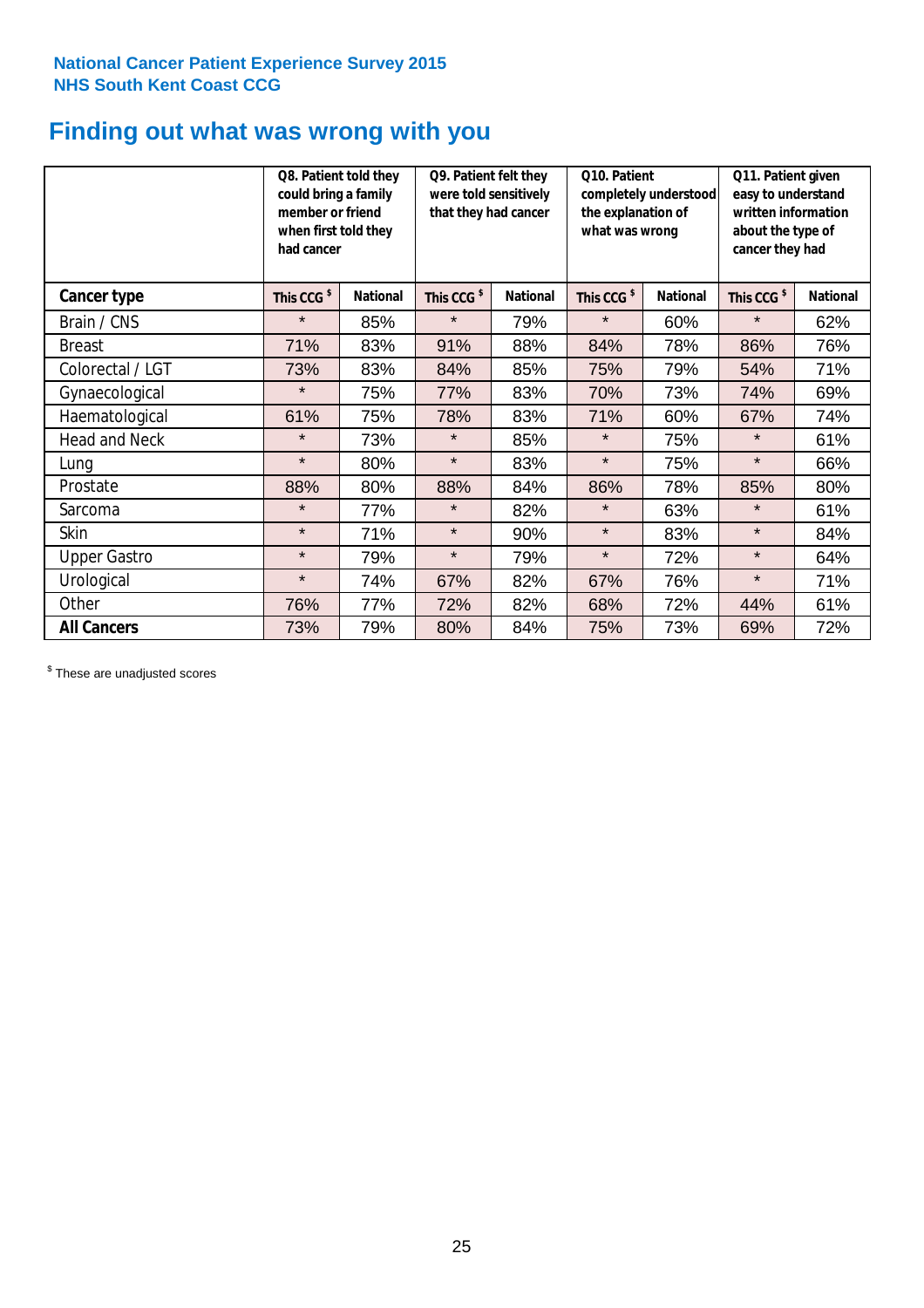### **Deciding the best treatment for you**

|                      | <b>Q12. Patient felt that</b><br>treatment options<br>were completely<br>explained |                 | Q13. Possible side<br>effects explained in an<br>understandable way |                 | Q14. Patient given<br>practical advice and<br>support in dealing with<br>side effects of<br>treatment |                 |
|----------------------|------------------------------------------------------------------------------------|-----------------|---------------------------------------------------------------------|-----------------|-------------------------------------------------------------------------------------------------------|-----------------|
| <b>Cancer type</b>   | This CCG <sup>\$</sup>                                                             | <b>National</b> | This CCG <sup>\$</sup>                                              | <b>National</b> | This CCG <sup>\$</sup>                                                                                | <b>National</b> |
| Brain / CNS          | $\star$                                                                            | 80%             | $\star$                                                             | 71%             | $\star$                                                                                               | 62%             |
| <b>Breast</b>        | 79%                                                                                | 84%             | 85%                                                                 | 76%             | 63%                                                                                                   | 69%             |
| Colorectal / LGT     | 81%                                                                                | 85%             | 77%                                                                 | 75%             | 69%                                                                                                   | 68%             |
| Gynaecological       | 82%                                                                                | 84%             | 67%                                                                 | 76%             | 62%                                                                                                   | 68%             |
| Haematological       | 78%                                                                                | 81%             | 68%                                                                 | 69%             | 58%                                                                                                   | 65%             |
| <b>Head and Neck</b> | $\star$                                                                            | 85%             | $\star$                                                             | 72%             | $\star$                                                                                               | 67%             |
| Lung                 | $\star$                                                                            | 84%             | $\star$                                                             | 74%             | $\star$                                                                                               | 69%             |
| Prostate             | 93%                                                                                | 80%             | 81%                                                                 | 71%             | 63%                                                                                                   | 61%             |
| Sarcoma              | $\star$                                                                            | 82%             | $\star$                                                             | 75%             | $\star$                                                                                               | 66%             |
| Skin                 | $\star$                                                                            | 88%             | $\star$                                                             | 75%             | $\star$                                                                                               | 74%             |
| <b>Upper Gastro</b>  | $\star$                                                                            | 83%             | $\star$                                                             | 72%             | $\star$                                                                                               | 66%             |
| Urological           | $\star$                                                                            | 80%             | $\star$                                                             | 69%             | $\star$                                                                                               | 61%             |
| Other                | 82%                                                                                | 80%             | 71%                                                                 | 72%             | 55%                                                                                                   | 64%             |
| <b>All Cancers</b>   | 80%                                                                                | 83%             | 75%                                                                 | 73%             | 60%                                                                                                   | 66%             |

|                      | in the future          | Q15. Patient definitely<br>told about side effects<br>that could affect them | Q16. Patient definitely<br>involved in decisions<br>about care and<br>treatment |                 |  |
|----------------------|------------------------|------------------------------------------------------------------------------|---------------------------------------------------------------------------------|-----------------|--|
| <b>Cancer type</b>   | This CCG <sup>\$</sup> | <b>National</b>                                                              | This CCG <sup>\$</sup>                                                          | <b>National</b> |  |
| Brain / CNS          | $\star$                | 56%                                                                          | $\star$                                                                         | 74%             |  |
| <b>Breast</b>        | 60%                    | 55%                                                                          | 80%                                                                             | 79%             |  |
| Colorectal / LGT     | 60%                    | 56%                                                                          | 75%                                                                             | 79%             |  |
| Gynaecological       | 54%<br>60%             |                                                                              | 77%                                                                             | 76%             |  |
| Haematological       | 46%                    | 50%                                                                          | 83%                                                                             | 77%             |  |
| <b>Head and Neck</b> | $\star$                | 58%                                                                          | $\star$                                                                         | 76%             |  |
| Lung                 | $\star$                | 54%                                                                          | $\star$                                                                         | 78%             |  |
| Prostate             | 61%                    | 63%                                                                          | 83%                                                                             | 79%             |  |
| Sarcoma              | $\star$                | 54%                                                                          | $\star$                                                                         | 77%             |  |
| Skin                 | $\star$                | 66%                                                                          | $\star$                                                                         | 86%             |  |
| <b>Upper Gastro</b>  | $\star$                | 53%                                                                          | $\star$                                                                         | 77%             |  |
| Urological           | $\star$                | 52%                                                                          | $\star$                                                                         | 75%             |  |
| Other                | 50%                    | 51%                                                                          | 72%                                                                             | 75%             |  |
| <b>All Cancers</b>   | 54%                    | 54%                                                                          | 75%                                                                             | 78%             |  |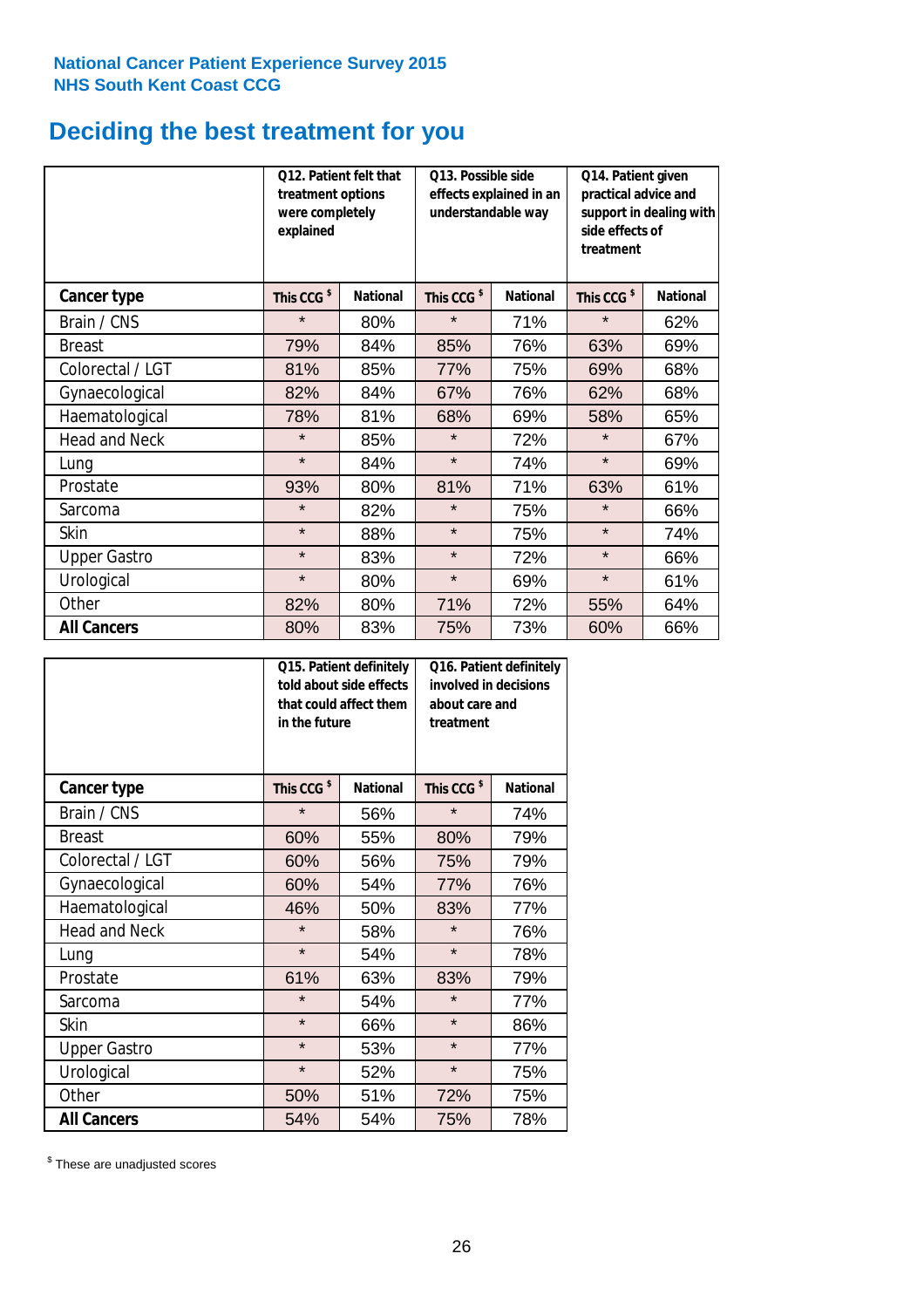### **Clinical Nurse Specialist**

|                      | would support them<br>through their<br>treatment | Q17. Patient given the<br>name of the CNS who | Q18. Patient found it<br>easy to contact their<br><b>CNS</b> |                 | <b>Q19. Get</b><br>understandable<br>answers to important<br>questions all or most<br>of the time |                 |  |
|----------------------|--------------------------------------------------|-----------------------------------------------|--------------------------------------------------------------|-----------------|---------------------------------------------------------------------------------------------------|-----------------|--|
| <b>Cancer type</b>   | This CCG <sup>\$</sup>                           | <b>National</b>                               | This CCG <sup>\$</sup>                                       | <b>National</b> | This CCG <sup>\$</sup>                                                                            | <b>National</b> |  |
| Brain / CNS          | $\star$                                          | 95%                                           | $\star$                                                      | 84%             | $\star$                                                                                           | 85%             |  |
| <b>Breast</b>        | 98%                                              | 94%                                           | 94%                                                          | 85%             | 95%                                                                                               | 88%             |  |
| Colorectal / LGT     | 100%                                             | 91%                                           | 81%                                                          | 88%             | 96%                                                                                               | 90%             |  |
| Gynaecological       | 85%                                              | 93%                                           | $\star$                                                      | 86%             | $\star$                                                                                           | 87%             |  |
| Haematological       | 77%                                              | 89%                                           | 83%                                                          | 89%             | 85%                                                                                               | 90%             |  |
| <b>Head and Neck</b> | $\star$                                          | 88%                                           | $\star$                                                      | 86%             | $\star$                                                                                           | 88%             |  |
| Lung                 | $\star$                                          | 93%                                           | $\star$                                                      | 89%             | $\star$                                                                                           | 89%             |  |
| Prostate             | 93%                                              | 89%                                           | 76%                                                          | 83%             | 86%                                                                                               | 88%             |  |
| Sarcoma              | $\star$                                          | 87%                                           | $\star$                                                      | 86%             | n.a.                                                                                              | 88%             |  |
| Skin                 | $\star$                                          | 88%                                           | $\star$                                                      | 90%             | $\star$                                                                                           | 92%             |  |
| <b>Upper Gastro</b>  | $\star$                                          | 92%                                           | $\star$                                                      | 87%             | $\star$                                                                                           | 88%             |  |
| Urological           | $\star$                                          | 80%                                           | $\star$                                                      | 85%             | $\star$                                                                                           | 88%             |  |
| Other                | 88%                                              | 86%                                           | 82%                                                          | 86%             | 84%                                                                                               | 87%             |  |
| <b>All Cancers</b>   | 89%                                              | 90%                                           | 81%                                                          | 87%             | 88%                                                                                               | 88%             |  |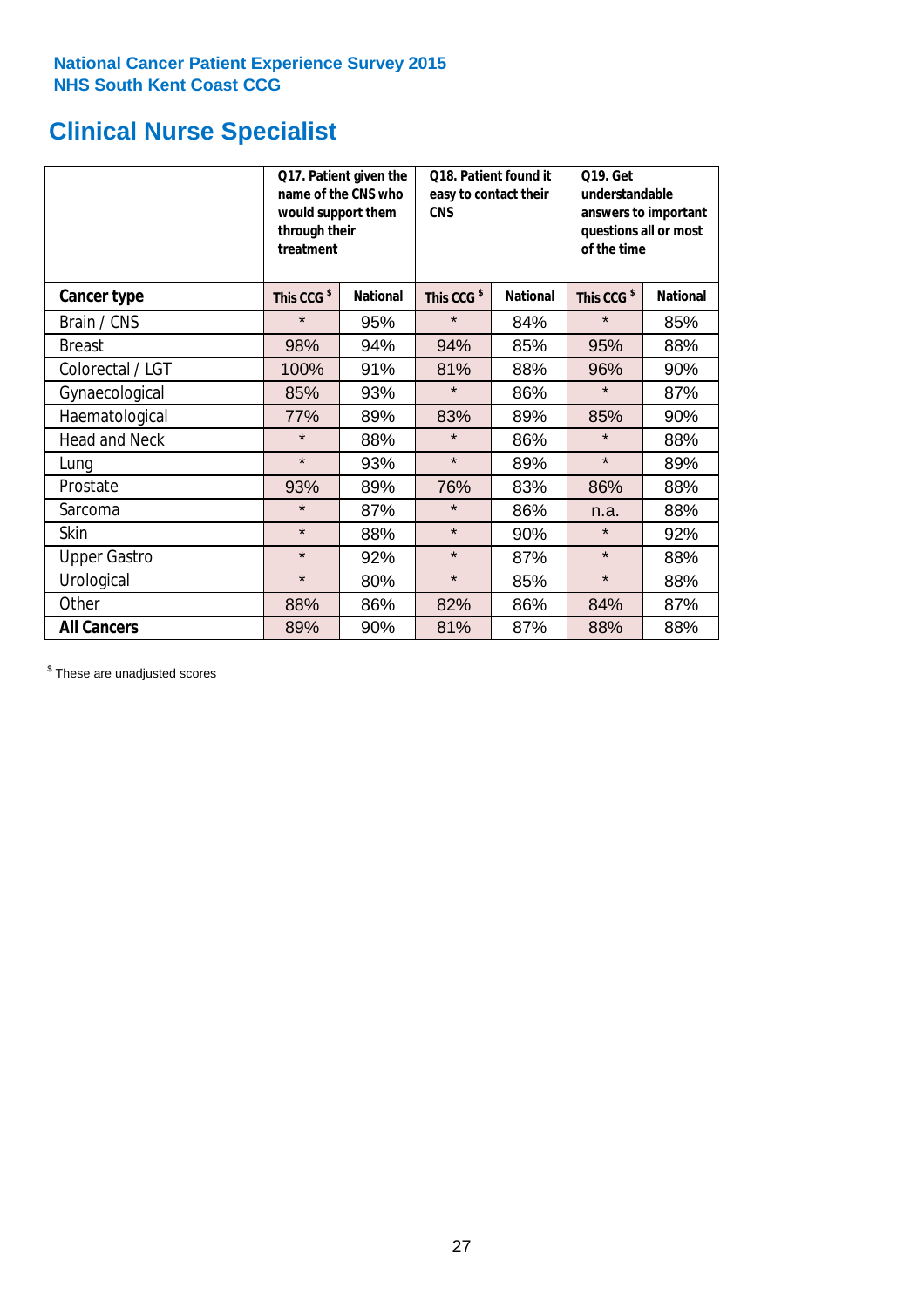### **Support for people with cancer**

|                      | Q20. Hospital staff<br>gave information | about support groups | Q21. Hospital staff<br>gave information<br>about impact cancer<br>could have on day to<br>day activities |                 | Q22. Hospital staff<br>gave information on<br>getting financial help |                 | Q23. Hospital staff told<br>patient they could get<br>free prescriptions |                 |
|----------------------|-----------------------------------------|----------------------|----------------------------------------------------------------------------------------------------------|-----------------|----------------------------------------------------------------------|-----------------|--------------------------------------------------------------------------|-----------------|
| Cancer type          | This CCG <sup>\$</sup>                  | <b>National</b>      | This CCG <sup>\$</sup>                                                                                   | <b>National</b> | This CCG <sup>\$</sup>                                               | <b>National</b> | This CCG <sup>\$</sup>                                                   | <b>National</b> |
| Brain / CNS          | $\star$                                 | 85%                  | $\star$                                                                                                  | 80%             | $\star$                                                              | 72%             | $\star$                                                                  | 79%             |
| <b>Breast</b>        | 83%                                     | 88%                  | 84%                                                                                                      | 85%             | 42%                                                                  | 60%             | 79%                                                                      | 80%             |
| Colorectal / LGT     | 92%                                     | 82%                  | 68%                                                                                                      | 82%             | $\star$                                                              | 52%             | $\star$                                                                  | 83%             |
| Gynaecological       | $\star$                                 | 83%                  | $\star$                                                                                                  | 81%             | $\star$                                                              | 58%             | $\star$                                                                  | 76%             |
| Haematological       | 81%                                     | 82%                  | 80%                                                                                                      | 82%             | 48%                                                                  | 56%             | $\star$                                                                  | 86%             |
| <b>Head and Neck</b> | $\star$                                 | 83%                  | $\star$                                                                                                  | 80%             | n.a.                                                                 | 55%             | $\star$                                                                  | 80%             |
| Lung                 | $\star$                                 | 82%                  | $\star$                                                                                                  | 80%             | $\star$                                                              | 68%             | $\star$                                                                  | 85%             |
| Prostate             | 93%                                     | 85%                  | 85%                                                                                                      | 81%             | $\star$                                                              | 41%             | $\star$                                                                  | 76%             |
| Sarcoma              | $\star$                                 | 82%                  | n.a.                                                                                                     | 80%             | n.a.                                                                 | 57%             | n.a.                                                                     | 75%             |
| Skin                 | $\star$                                 | 85%                  | $\star$                                                                                                  | 85%             | $\star$                                                              | 51%             | $\star$                                                                  | 65%             |
| <b>Upper Gastro</b>  | $\star$                                 | 82%                  | $\star$                                                                                                  | 78%             | $\star$                                                              | 57%             | $\star$                                                                  | 83%             |
| Urological           | $\star$                                 | 71%                  | $\star$                                                                                                  | 70%             | $\star$                                                              | 33%             | $\star$                                                                  | 69%             |
| Other                | 77%                                     | 80%                  | 78%                                                                                                      | 77%             | 48%                                                                  | 53%             | 71%                                                                      | 79%             |
| <b>All Cancers</b>   | 81%                                     | 83%                  | 78%                                                                                                      | 81%             | 43%                                                                  | 55%             | 75%                                                                      | 80%             |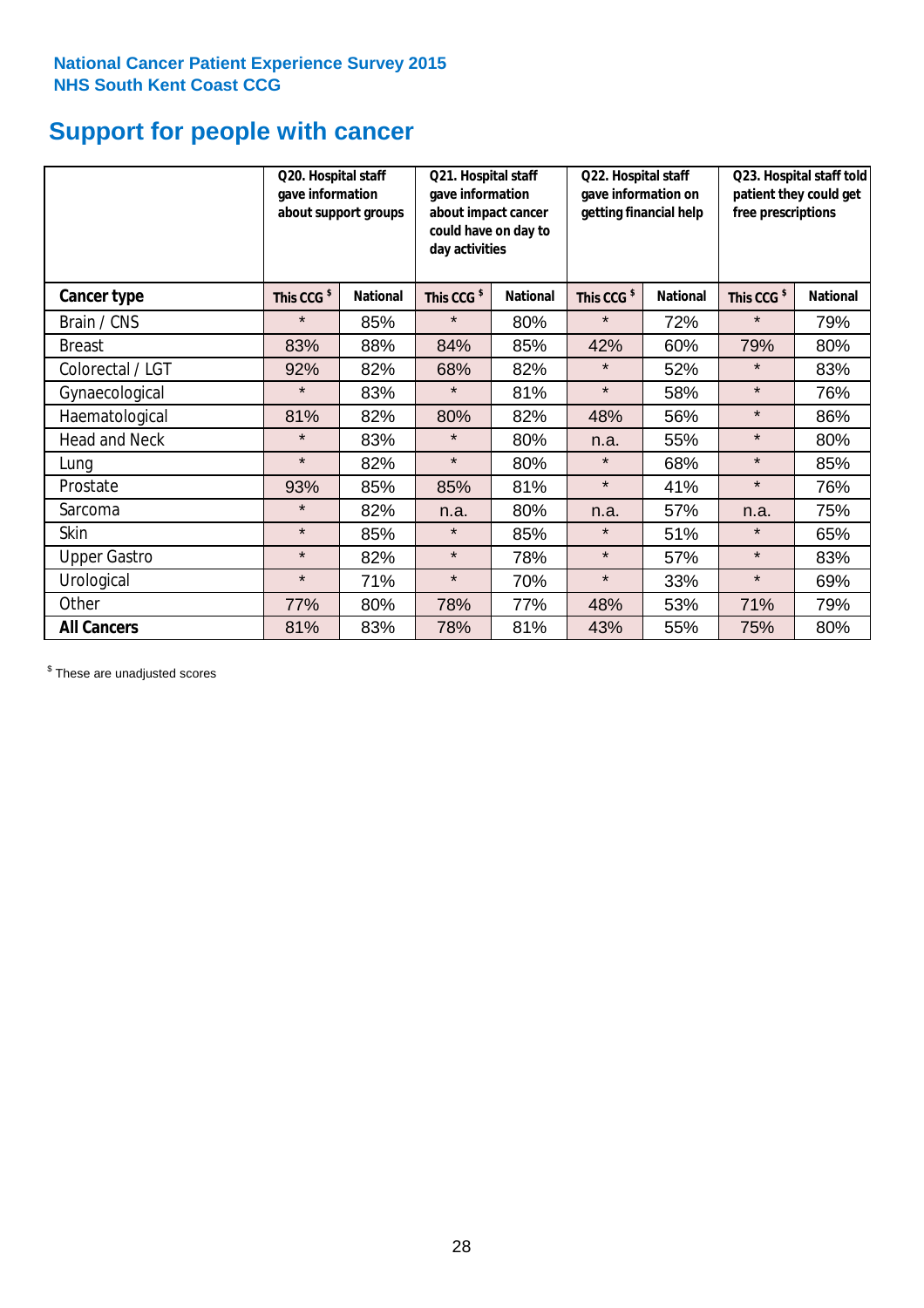### **Operations**

|                      | Q26. Staff explained<br>how operation had<br>gone in<br>understandable way |                 |  |  |  |
|----------------------|----------------------------------------------------------------------------|-----------------|--|--|--|
| <b>Cancer type</b>   | This CCG <sup>\$</sup>                                                     | <b>National</b> |  |  |  |
| Brain / CNS          | n.a.                                                                       | 75%             |  |  |  |
| <b>Breast</b>        | 92%                                                                        | 77%             |  |  |  |
| Colorectal / LGT     | 73%                                                                        | 81%             |  |  |  |
| Gynaecological       | $\star$                                                                    | 79%             |  |  |  |
| Haematological       | $\star$                                                                    | 75%             |  |  |  |
| <b>Head and Neck</b> | $\star$                                                                    | 77%             |  |  |  |
| Lung                 | $\star$                                                                    | 76%             |  |  |  |
| Prostate             | 86%                                                                        | 76%             |  |  |  |
| Sarcoma              | $\star$                                                                    | 80%             |  |  |  |
| Skin                 | $\star$                                                                    | 84%             |  |  |  |
| <b>Upper Gastro</b>  | $\star$                                                                    | 81%             |  |  |  |
| Urological           | $\star$                                                                    | 74%             |  |  |  |
| Other                | 78%<br>68%                                                                 |                 |  |  |  |
| <b>All Cancers</b>   | 78%<br>78%                                                                 |                 |  |  |  |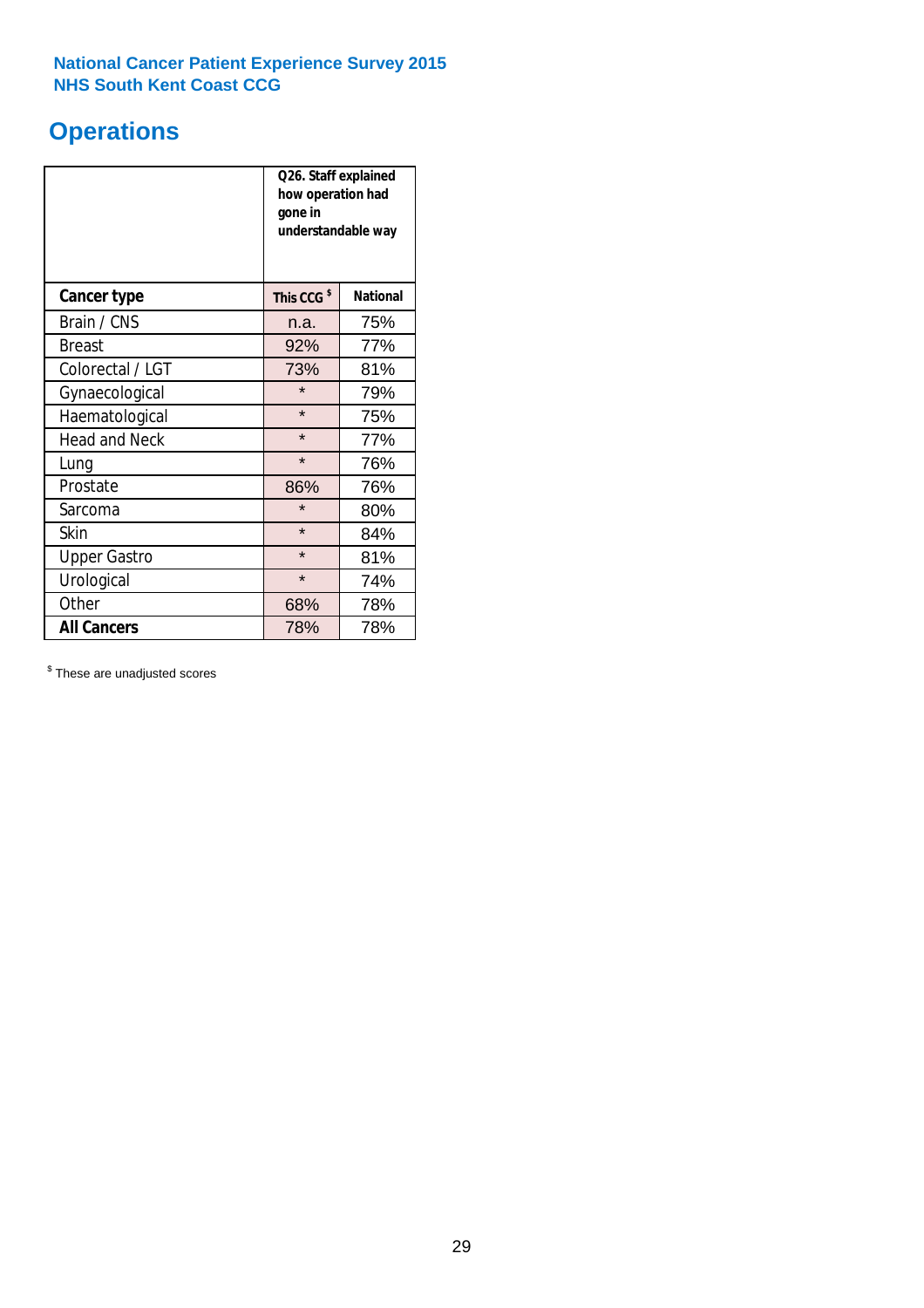## **Hospital care as an inpatient (Part 1 of 2)**

|                      | or nurses did not talk<br>they were not there | Q28. Groups of doctors<br>in front of patient as if | Q29. Patient had<br>confidence and trust in<br>all doctors treating<br>them |                 | Q30. Patient's family<br>or someone close<br>definitely had<br>opportunity to talk to<br>doctor |                 | Q31. Patient had<br>confidence and trust in I<br>all ward nurses |                 |
|----------------------|-----------------------------------------------|-----------------------------------------------------|-----------------------------------------------------------------------------|-----------------|-------------------------------------------------------------------------------------------------|-----------------|------------------------------------------------------------------|-----------------|
| Cancer type          | This CCG <sup>\$</sup>                        | <b>National</b>                                     | This CCG <sup>\$</sup>                                                      | <b>National</b> | This CCG <sup>\$</sup>                                                                          | <b>National</b> | This CCG <sup>\$</sup>                                           | <b>National</b> |
| Brain / CNS          | n.a.                                          | 68%                                                 | n.a.                                                                        | 78%             | n.a.                                                                                            | 65%             | n.a.                                                             | 67%             |
| <b>Breast</b>        | 97%                                           | 89%                                                 | 95%                                                                         | 86%             | 88%                                                                                             | 73%             | 75%                                                              | 74%             |
| Colorectal / LGT     | 75%                                           | 75%                                                 | 75%                                                                         | 85%             | 71%                                                                                             | 72%             | 71%                                                              | 68%             |
| Gynaecological       | 75%                                           | 84%                                                 | 75%                                                                         | 86%             | 64%                                                                                             | 71%             | 67%                                                              | 69%             |
| Haematological       | $\star$                                       | 80%                                                 | $\star$                                                                     | 81%             | $\star$                                                                                         | 75%             | $\star$                                                          | 73%             |
| <b>Head and Neck</b> | $\star$                                       | 79%                                                 | $\star$                                                                     | 85%             | $\star$                                                                                         | 73%             | $\star$                                                          | 72%             |
| Lung                 | $\star$                                       | 75%                                                 | $\star$                                                                     | 82%             | $\star$                                                                                         | 71%             | $\star$                                                          | 73%             |
| Prostate             | 81%                                           | 84%                                                 | 93%                                                                         | 87%             | 78%                                                                                             | 72%             | 81%                                                              | 75%             |
| Sarcoma              | $\star$                                       | 82%                                                 | $\star$                                                                     | 85%             | $\star$                                                                                         | 75%             | $\star$                                                          | 70%             |
| Skin                 | $\star$                                       | 85%                                                 | $\star$                                                                     | 90%             | $\star$                                                                                         | 79%             | $\star$                                                          | 84%             |
| <b>Upper Gastro</b>  | $\star$                                       | 75%                                                 | $\star$                                                                     | 83%             | $\star$                                                                                         | 72%             | $\star$                                                          | 70%             |
| Urological           | $\star$                                       | 80%                                                 | $\star$                                                                     | 84%             | $\star$                                                                                         | 67%             | $\star$                                                          | 75%             |
| Other                | 88%                                           | 79%                                                 | 73%                                                                         | 79%             | $\star$                                                                                         | 70%             | 58%                                                              | 69%             |
| <b>All Cancers</b>   | 81%                                           | 81%                                                 | 82%                                                                         | 84%             | 71%                                                                                             | 72%             | 73%                                                              | 72%             |

|                      | Q32. Always / nearly<br>always enough nurses<br>on duty |                 | Q33. All staff asked<br>patient what name<br>they preferred to be<br>called by |                 | Q34. Always given<br>enough privacy when<br>discussing condition or<br>treatment |                 | Q35. Patient was able<br>to discuss worries or<br>fears with staff during<br>visit |                 |
|----------------------|---------------------------------------------------------|-----------------|--------------------------------------------------------------------------------|-----------------|----------------------------------------------------------------------------------|-----------------|------------------------------------------------------------------------------------|-----------------|
| <b>Cancer type</b>   | This CCG <sup>\$</sup>                                  | <b>National</b> | This CCG <sup>\$</sup>                                                         | <b>National</b> | This CCG <sup>\$</sup>                                                           | <b>National</b> | This CCG <sup>\$</sup>                                                             | <b>National</b> |
| Brain / CNS          | n.a.                                                    | 64%             | n.a.                                                                           | 69%             | n.a.                                                                             | 80%             | n.a.                                                                               | 44%             |
| <b>Breast</b>        | 60%                                                     | 69%             | 64%                                                                            | 60%             | 82%                                                                              | 86%             | 50%                                                                                | 53%             |
| Colorectal / LGT     | 54%                                                     | 61%             | 63%                                                                            | 70%             | 88%                                                                              | 84%             | $\star$                                                                            | 54%             |
| Gynaecological       | 63%                                                     | 65%             | 50%                                                                            | 63%             | 83%                                                                              | 82%             | $\star$                                                                            | 50%             |
| Haematological       | $\star$                                                 | 63%             | $\star$                                                                        | 67%             | $\star$                                                                          | 86%             | $\star$                                                                            | 55%             |
| <b>Head and Neck</b> | $\star$                                                 | 67%             | $\star$                                                                        | 66%             | $\star$                                                                          | 85%             | $\star$                                                                            | 50%             |
| Lung                 | $\star$                                                 | 68%             | $\star$                                                                        | 71%             | $\star$                                                                          | 84%             | $\star$                                                                            | 49%             |
| Prostate             | 67%                                                     | 71%             | 56%                                                                            | 67%             | 82%                                                                              | 87%             | $\star$                                                                            | 52%             |
| Sarcoma              | $\star$                                                 | 68%             | $\star$                                                                        | 71%             | $\star$                                                                          | 87%             | $\star$                                                                            | 52%             |
| Skin                 | $\star$                                                 | 81%             | $\star$                                                                        | 67%             | $\star$                                                                          | 89%             | $\star$                                                                            | 61%             |
| <b>Upper Gastro</b>  | $\star$                                                 | 62%             | $\star$                                                                        | 75%             | $\star$                                                                          | 83%             | $\star$                                                                            | 53%             |
| Urological           | $\star$                                                 | 68%             | $\star$                                                                        | 71%             | $\star$                                                                          | 84%             | $\star$                                                                            | 46%             |
| Other                | 58%                                                     | 62%             | 62%                                                                            | 66%             | 77%                                                                              | 82%             | $\star$                                                                            | 48%             |
| <b>All Cancers</b>   | 61%                                                     | 66%             | 62%                                                                            | 67%             | 82%                                                                              | 85%             | 46%                                                                                | 52%             |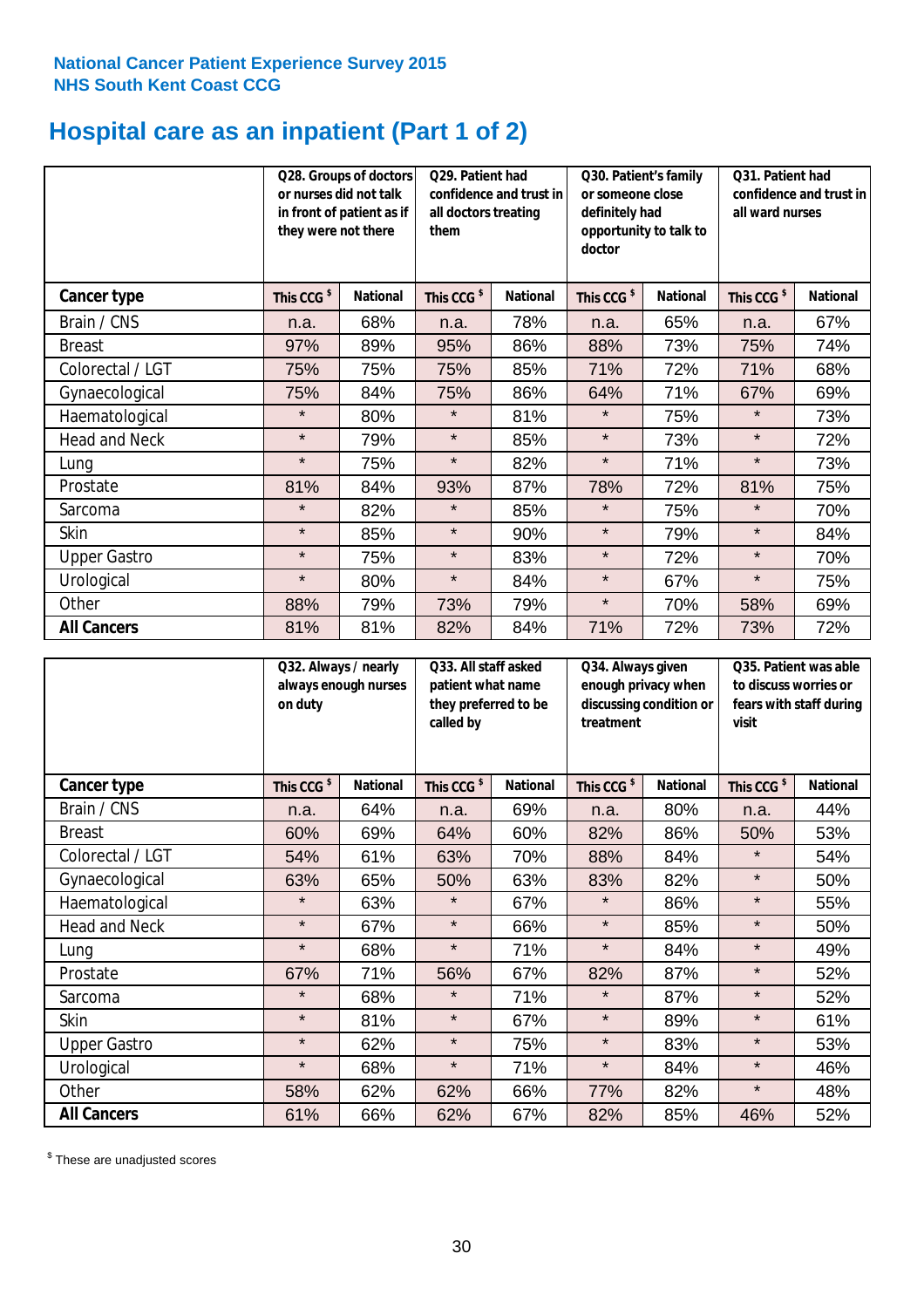## **Hospital care as an inpatient (Part 2 of 2)**

|                      | Q36. Hospital staff<br>definitely did<br>everything to help<br>control pain |                 | Q37. Always treated<br>with respect and<br>dignity by staff |                 | Q38. Given clear<br>written information<br>about what should /<br>should not do post<br>discharge |                 | Q39. Staff told patient<br>who to contact if<br>worried post discharge |                 |
|----------------------|-----------------------------------------------------------------------------|-----------------|-------------------------------------------------------------|-----------------|---------------------------------------------------------------------------------------------------|-----------------|------------------------------------------------------------------------|-----------------|
| <b>Cancer type</b>   | This CCG <sup>\$</sup>                                                      | <b>National</b> | This CCG <sup>\$</sup>                                      | <b>National</b> | This CCG <sup>\$</sup>                                                                            | <b>National</b> | This CCG <sup>\$</sup>                                                 | <b>National</b> |
| Brain / CNS          | n.a.                                                                        | 82%             | n.a.                                                        | 84%             | n.a.                                                                                              | 79%             | n.a.                                                                   | 91%             |
| <b>Breast</b>        | 94%                                                                         | 86%             | 92%                                                         | 88%             | 79%                                                                                               | 90%             | 94%                                                                    | 95%             |
| Colorectal / LGT     | 79%                                                                         | 84%             | 88%                                                         | 86%             | $\star$                                                                                           | 83%             | 91%                                                                    | 94%             |
| Gynaecological       | $\star$                                                                     | 83%             | 71%                                                         | 85%             | 96%                                                                                               | 86%             | 92%                                                                    | 93%             |
| Haematological       | $\star$                                                                     | 84%             | $\star$                                                     | 89%             | $\star$                                                                                           | 79%             | $\star$                                                                | 95%             |
| <b>Head and Neck</b> | $\star$                                                                     | 84%             | $\star$                                                     | 88%             | $\star$                                                                                           | 86%             | $\star$                                                                | 92%             |
| Lung                 | $\star$                                                                     | 83%             | $\star$                                                     | 87%             | $\star$                                                                                           | 81%             | $\star$                                                                | 92%             |
| Prostate             | 83%                                                                         | 85%             | 93%                                                         | 91%             | 96%                                                                                               | 87%             | 96%                                                                    | 94%             |
| Sarcoma              | $\star$                                                                     | 86%             | $\star$                                                     | 91%             | $\star$                                                                                           | 83%             | $\star$                                                                | 94%             |
| Skin                 | $\star$                                                                     | 88%             | $\star$                                                     | 93%             | $\star$                                                                                           | 91%             | $\star$                                                                | 97%             |
| <b>Upper Gastro</b>  | $\star$                                                                     | 83%             | $\star$                                                     | 86%             | $\star$                                                                                           | 79%             | $\star$                                                                | 93%             |
| Urological           | $\star$                                                                     | 80%             | $\star$                                                     | 88%             | $\star$                                                                                           | 83%             | $\star$                                                                | 90%             |
| Other                | 88%                                                                         | 82%             | 88%                                                         | 85%             | 91%                                                                                               | 80%             | 92%                                                                    | 92%             |
| <b>All Cancers</b>   | 85%                                                                         | 84%             | 86%                                                         | 87%             | 86%                                                                                               | 84%             | 90%                                                                    | 94%             |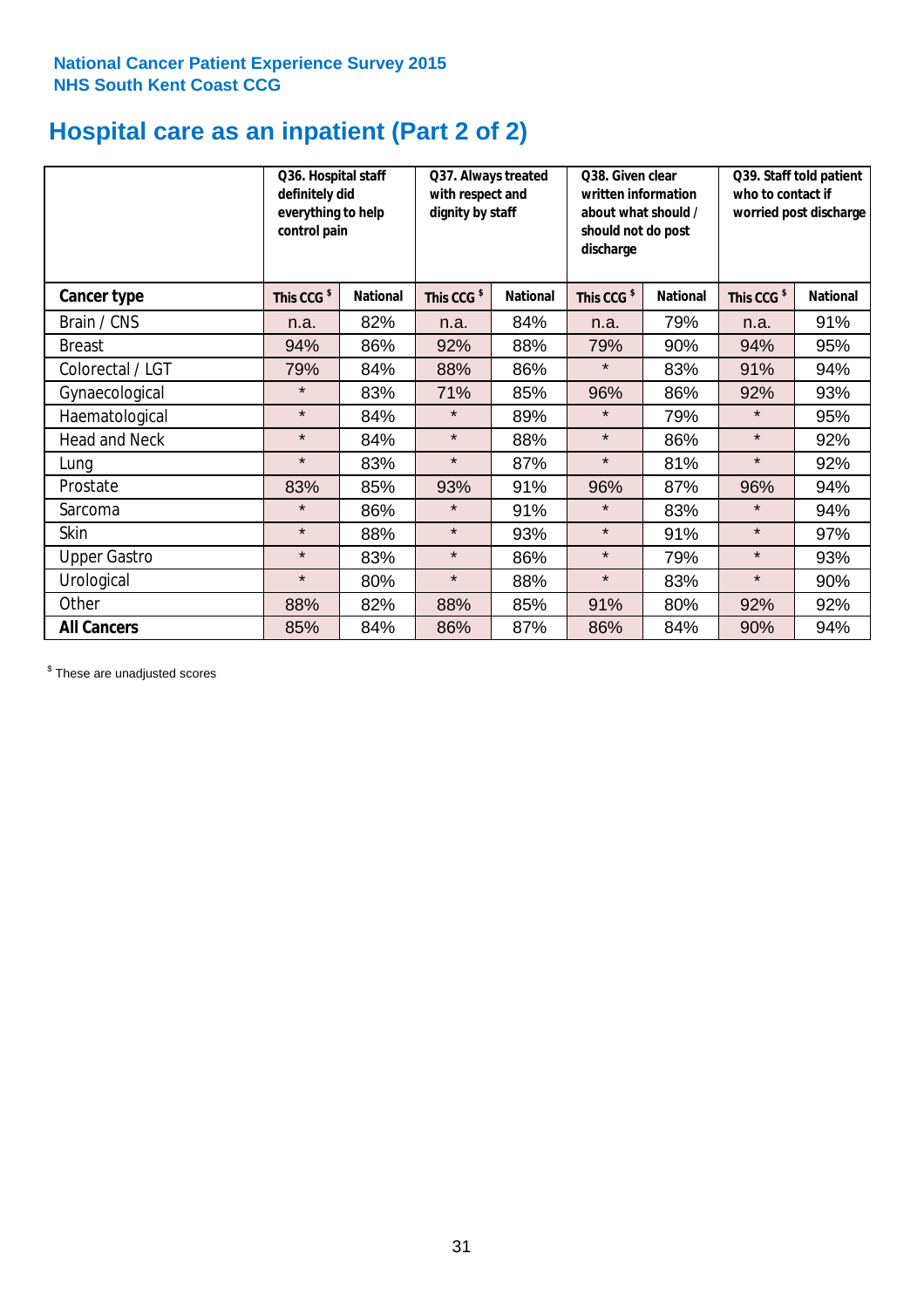## **Hospital care as a day patient / outpatient**

|                      | to discuss worries or<br>visit | Q41. Patient was able<br>Q42. Doctor had the<br>right notes and other<br>documentation with<br>fears with staff during<br>them |                        |                 | Q44. Beforehand<br>patient had all<br>information needed<br>about radiotherapy<br>treatment |                 | Q45. Patient given<br>understandable<br>information about<br>whether radiotherapy<br>was working |                 |
|----------------------|--------------------------------|--------------------------------------------------------------------------------------------------------------------------------|------------------------|-----------------|---------------------------------------------------------------------------------------------|-----------------|--------------------------------------------------------------------------------------------------|-----------------|
| <b>Cancer type</b>   | This CCG <sup>\$</sup>         | <b>National</b>                                                                                                                | This CCG <sup>\$</sup> | <b>National</b> | This CCG <sup>\$</sup>                                                                      | <b>National</b> | This CCG <sup>\$</sup>                                                                           | <b>National</b> |
| Brain / CNS          | $\star$                        | 65%                                                                                                                            | $\star$                | 94%             | n.a.                                                                                        | 85%             | n.a.                                                                                             | 52%             |
| <b>Breast</b>        | 69%                            | 70%                                                                                                                            | 98%                    | 95%             | 88%                                                                                         | 87%             | $\star$                                                                                          | 60%             |
| Colorectal / LGT     | 72%                            | 73%                                                                                                                            | 100%                   | 95%             | $\star$                                                                                     | 85%             | $\star$                                                                                          | 55%             |
| Gynaecological       | $\star$                        | 70%                                                                                                                            | 100%                   | 96%             | $\star$                                                                                     | 85%             | $\star$                                                                                          | 64%             |
| Haematological       | 80%                            | 74%                                                                                                                            | 92%                    | 97%             | $\star$                                                                                     | 82%             | $\star$                                                                                          | 64%             |
| <b>Head and Neck</b> | $\star$                        | 69%                                                                                                                            | $\star$                | 95%             | $\star$                                                                                     | 86%             | $\star$                                                                                          | 60%             |
| Lung                 | $\star$                        | 69%                                                                                                                            | $\star$                | 96%             | $\star$                                                                                     | 86%             | $\star$                                                                                          | 59%             |
| Prostate             | 65%                            | 69%                                                                                                                            | 94%                    | 95%             | $\star$                                                                                     | 88%             | $\star$                                                                                          | 61%             |
| Sarcoma              | $\star$                        | 68%                                                                                                                            | $\star$                | 97%             | n.a.                                                                                        | 88%             | n.a.                                                                                             | 63%             |
| Skin                 | $\star$                        | 73%                                                                                                                            | $\star$                | 96%             | $\star$                                                                                     | 81%             | $\star$                                                                                          | 63%             |
| <b>Upper Gastro</b>  | $\star$                        | 68%                                                                                                                            | $\star$                | 95%             | $\star$                                                                                     | 85%             | $\star$                                                                                          | 57%             |
| Urological           | $\star$                        | 65%                                                                                                                            | $\star$                | 95%             | n.a.                                                                                        | 81%             | n.a.                                                                                             | 53%             |
| Other                | 64%                            | 67%                                                                                                                            | 92%                    | 95%             | $\star$                                                                                     | 83%             | $\star$                                                                                          | 59%             |
| <b>All Cancers</b>   | 69%                            | 70%                                                                                                                            | 94%                    | 96%             | 81%                                                                                         | 86%             | 62%                                                                                              | 60%             |

|                      | O47. Beforehand<br>patient had all<br>information needed<br>about chemotherapy<br>treatment |                 | Q48. Patient given<br>understandable<br>information about<br>whether<br>chemotherapy was<br>working |                 |  |
|----------------------|---------------------------------------------------------------------------------------------|-----------------|-----------------------------------------------------------------------------------------------------|-----------------|--|
| <b>Cancer type</b>   | This CCG <sup>\$</sup>                                                                      | <b>National</b> | This CCG <sup>\$</sup>                                                                              | <b>National</b> |  |
| Brain / CNS          | $\star$                                                                                     | 82%             | $\star$                                                                                             | 57%             |  |
| <b>Breast</b>        | 84%                                                                                         | 83%             | 61%                                                                                                 | 62%             |  |
| Colorectal / LGT     | 92%                                                                                         | 86%             | $\star$                                                                                             | 65%             |  |
| Gynaecological       | $\star$                                                                                     | 86%             | $\star$                                                                                             | 68%             |  |
| Haematological       | 83%<br>85%                                                                                  |                 | 74%                                                                                                 | 75%             |  |
| <b>Head and Neck</b> | n.a.                                                                                        | 80%             | n.a.                                                                                                | 52%             |  |
| Lung                 | $\star$                                                                                     | 85%             | $\star$                                                                                             | 68%             |  |
| Prostate             | $\star$                                                                                     | 83%             | $\star$                                                                                             | 69%             |  |
| Sarcoma              | $\star$                                                                                     | 82%             | $\star$                                                                                             | 70%             |  |
| Skin                 | n.a.                                                                                        | 92%             | n.a.                                                                                                | 80%             |  |
| <b>Upper Gastro</b>  | $\star$                                                                                     | 83%             | $\star$                                                                                             | 64%             |  |
| Urological           | $\star$                                                                                     | 83%             | $\star$                                                                                             | 66%             |  |
| Other                | $\star$                                                                                     | 85%             | $\star$                                                                                             | 70%             |  |
| <b>All Cancers</b>   | 83%                                                                                         | 84%             | 63%                                                                                                 | 68%             |  |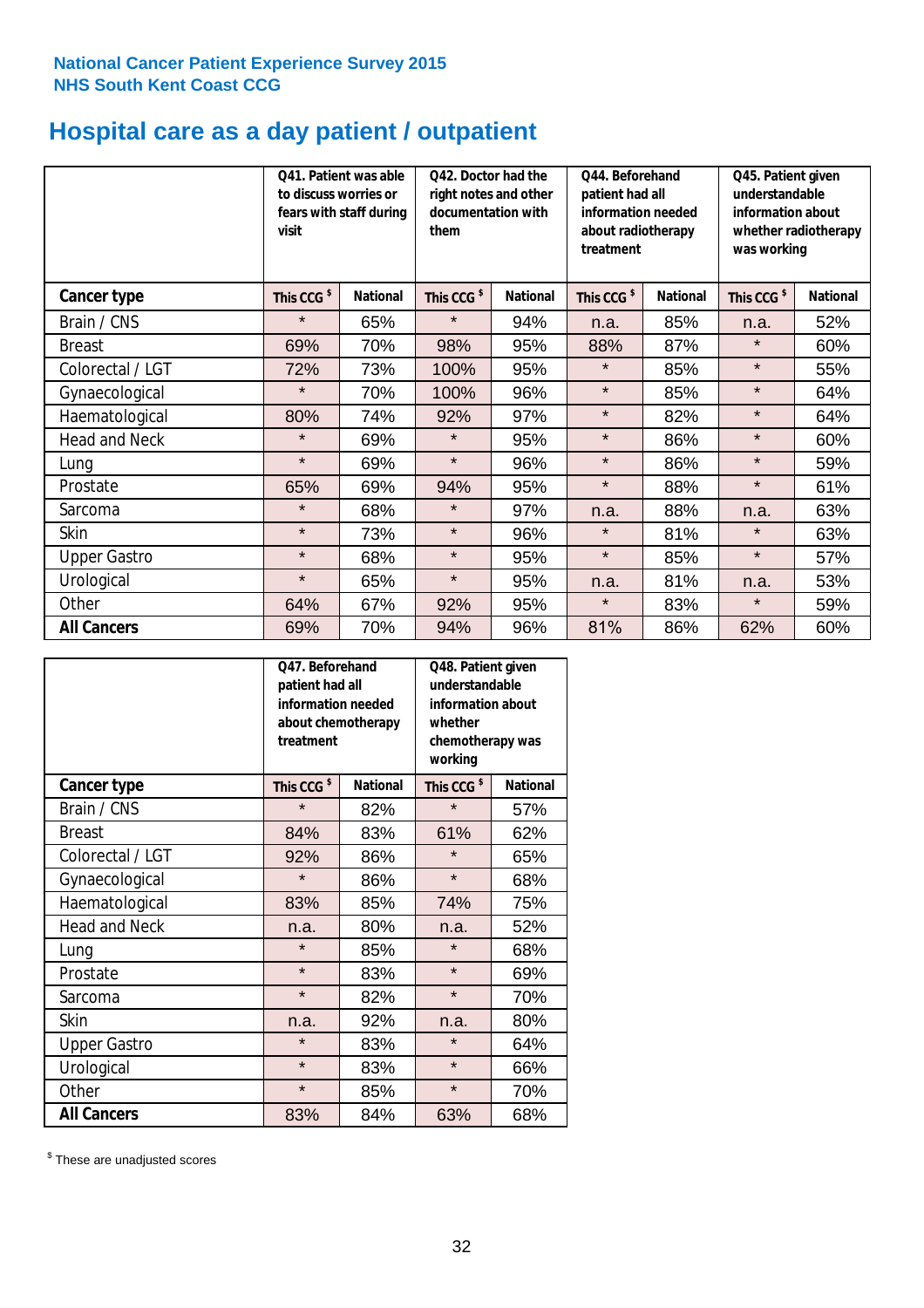## **Home care and support**

|                      | Q49. Hospital staff<br>gave family or | someone close all the<br>information needed to<br>help with care at home | Q50. Patient definitely<br>given enough support<br>from health or social<br>services during<br>treatment |                 | Q51. Patient definitely<br>given enough support<br>from health or social<br>services after<br>treatment |                 |
|----------------------|---------------------------------------|--------------------------------------------------------------------------|----------------------------------------------------------------------------------------------------------|-----------------|---------------------------------------------------------------------------------------------------------|-----------------|
| <b>Cancer type</b>   | This CCG <sup>\$</sup>                | <b>National</b>                                                          | This CCG <sup>\$</sup>                                                                                   | <b>National</b> | This CCG <sup>\$</sup>                                                                                  | <b>National</b> |
| Brain / CNS          | $\star$                               | 56%                                                                      | $\star$                                                                                                  | 44%             | n.a.                                                                                                    | 44%             |
| <b>Breast</b>        | 58%                                   | 57%                                                                      | 53%                                                                                                      | 54%             | $\star$                                                                                                 | 40%             |
| Colorectal / LGT     | 48%                                   | 60%                                                                      | 75%                                                                                                      | 62%             | $\star$                                                                                                 | 52%             |
| Gynaecological       | 59%                                   | 56%                                                                      | $\star$<br>52%                                                                                           |                 | $\star$                                                                                                 | 42%             |
| Haematological       | 59%                                   | 60%                                                                      | 43%                                                                                                      | 52%             | $\star$                                                                                                 | 43%             |
| <b>Head and Neck</b> | $\star$                               | 59%                                                                      | $\star$                                                                                                  | 53%             | n.a.                                                                                                    | 50%             |
| Lung                 | $\star$                               | 57%                                                                      | $\star$                                                                                                  | 52%             | $\star$                                                                                                 | 42%             |
| Prostate             | 56%                                   | 55%                                                                      | 44%                                                                                                      | 47%             | $\star$                                                                                                 | 43%             |
| Sarcoma              | $\star$                               | 59%                                                                      | $\star$                                                                                                  | 58%             | $\star$                                                                                                 | 53%             |
| Skin                 | $\star$                               | 67%                                                                      | $\star$                                                                                                  | 58%             | $\star$                                                                                                 | 61%             |
| <b>Upper Gastro</b>  | $\star$                               | 59%                                                                      | $\star$                                                                                                  | 54%             | $\star$                                                                                                 | 45%             |
| Urological           | $\star$                               | 55%                                                                      | $\star$                                                                                                  | 47%             | $\star$                                                                                                 | 44%             |
| Other                | 50%                                   | 54%                                                                      | 50%                                                                                                      | 55%             | $\star$                                                                                                 | 48%             |
| <b>All Cancers</b>   | 56%                                   | 58%                                                                      | 53%                                                                                                      | 54%             | 40%                                                                                                     | 45%             |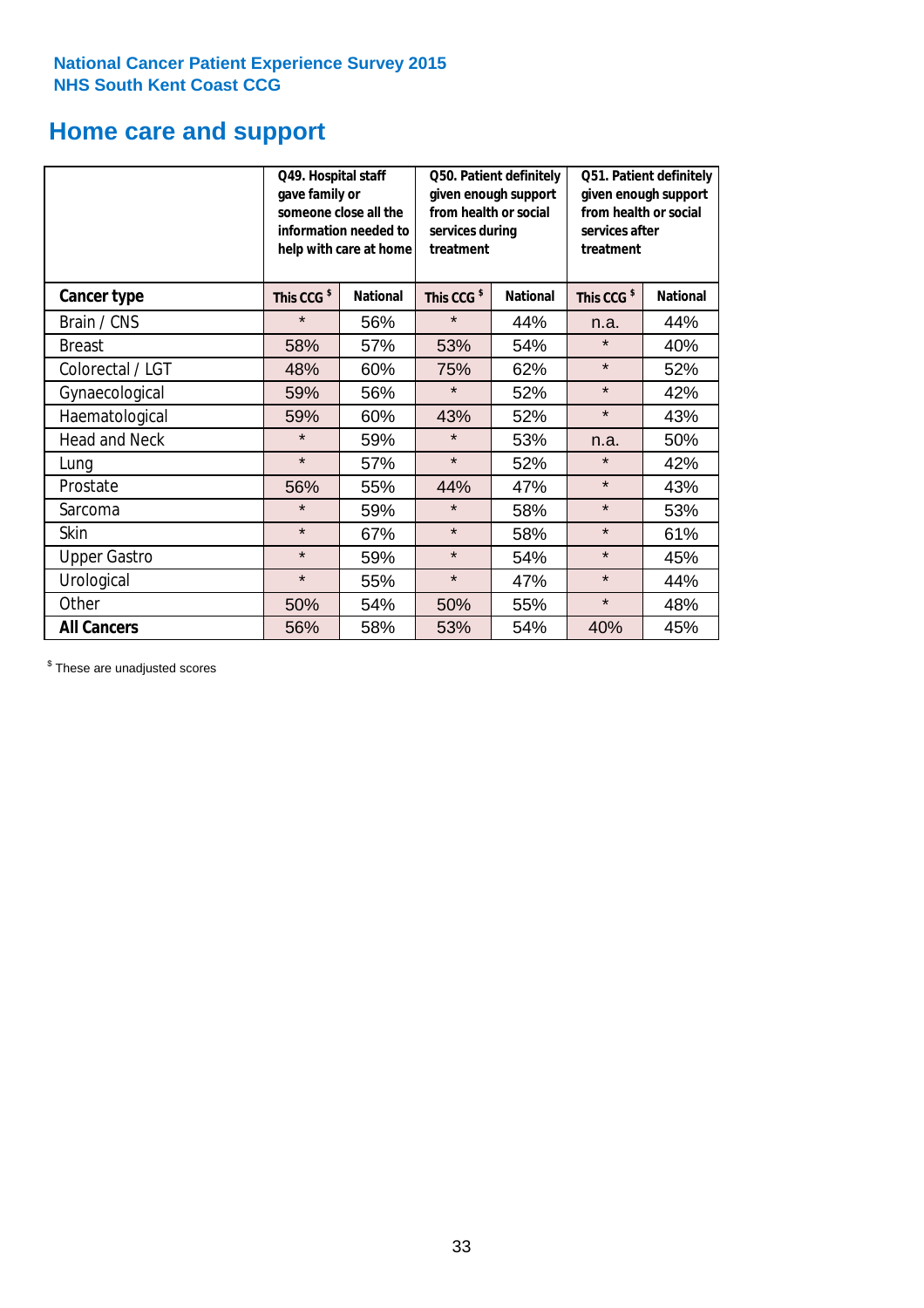### **Care from your general practice**

|                      | information about<br>treatment | Q52. GP given enough<br>patient's condition and | O53. Practice staff<br>definitely did<br>everything they could<br>to support patient |                 |  |
|----------------------|--------------------------------|-------------------------------------------------|--------------------------------------------------------------------------------------|-----------------|--|
| <b>Cancer type</b>   | This CCG <sup>\$</sup>         | <b>National</b>                                 | This CCG <sup>\$</sup>                                                               | <b>National</b> |  |
| Brain / CNS          | $\star$                        | 94%                                             | n.a.                                                                                 | 59%             |  |
| <b>Breast</b>        | 96%                            | 96%                                             | 69%                                                                                  | 63%             |  |
| Colorectal / LGT     | 96%                            | 95%                                             | 58%                                                                                  | 63%             |  |
| Gynaecological       | 96%                            | 95%                                             | $\star$                                                                              | 59%             |  |
| Haematological       | 97%                            | 96%                                             | 56%                                                                                  | 61%             |  |
| <b>Head and Neck</b> | $\star$                        | 93%                                             | $\star$                                                                              | 60%             |  |
| Lung                 | $\star$                        | 95%                                             | $\star$                                                                              | 62%             |  |
| Prostate             | 94%                            | 95%                                             | 61%                                                                                  | 67%             |  |
| Sarcoma              | $\star$                        | 97%                                             | $\star$                                                                              | 65%             |  |
| Skin                 | $\star$                        | 97%                                             | $\star$                                                                              | 71%             |  |
| <b>Upper Gastro</b>  | $\star$                        | 94%                                             | $\star$                                                                              | 62%             |  |
| Urological           | $\star$                        | 95%                                             | $\star$                                                                              | 64%             |  |
| Other                | 90%                            | 95%                                             | 58%                                                                                  | 61%             |  |
| <b>All Cancers</b>   | 96%                            | 95%                                             | 62%                                                                                  | 63%             |  |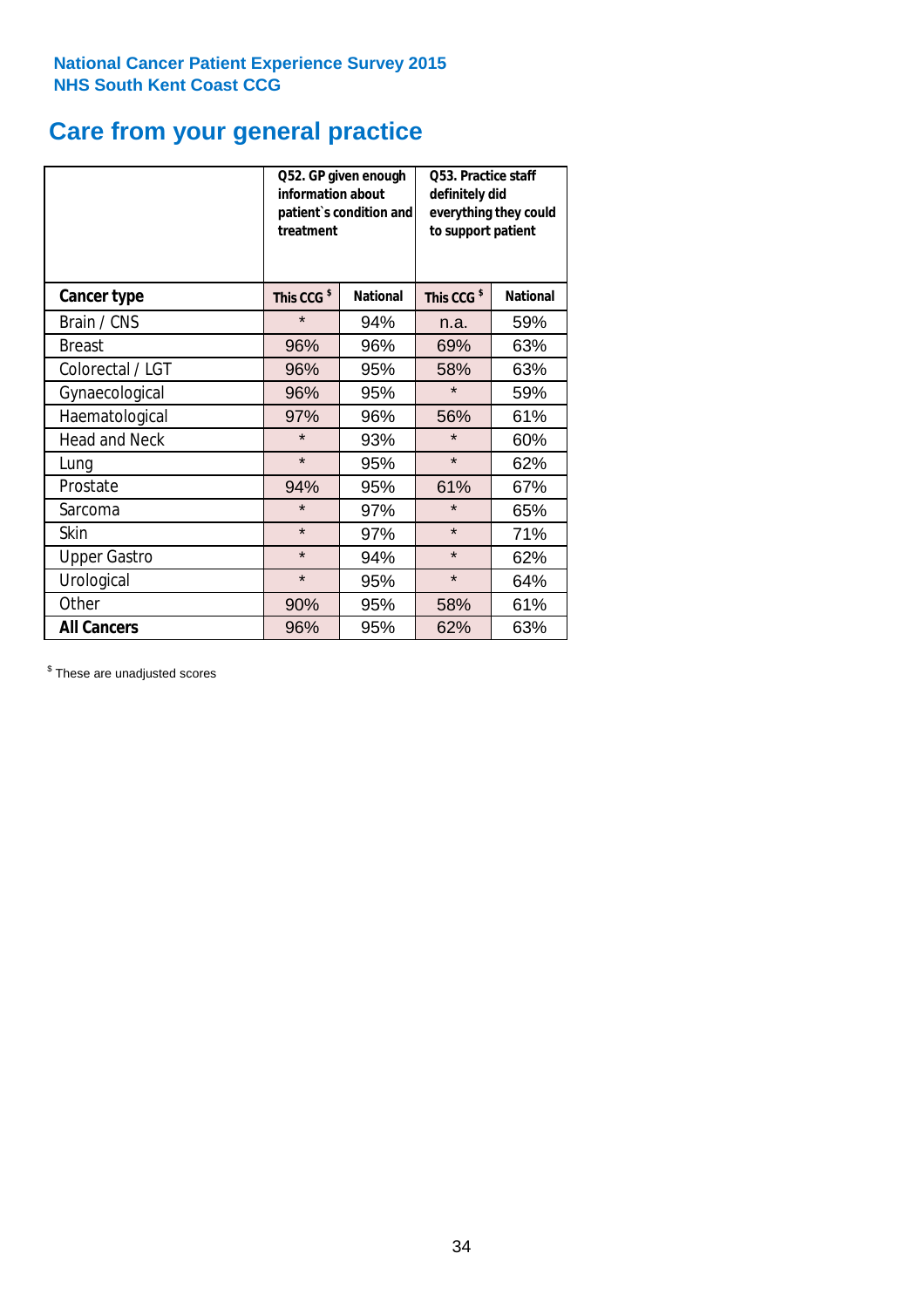### **Your overall NHS care**

|                      | Q54. Hospital and<br>community staff<br>always worked well<br>together |                 | Q55. Patient given a<br>care plan |                 | Q56. Overall the<br>administration of the<br>care was very good /<br>qood |                 | Q57. Length of time for<br>attending clinics and<br>appointments was<br>right |                 |
|----------------------|------------------------------------------------------------------------|-----------------|-----------------------------------|-----------------|---------------------------------------------------------------------------|-----------------|-------------------------------------------------------------------------------|-----------------|
| <b>Cancer type</b>   | This CCG <sup>\$</sup>                                                 | <b>National</b> | This CCG <sup>\$</sup>            | <b>National</b> | This CCG <sup>\$</sup>                                                    | <b>National</b> | This CCG <sup>\$</sup>                                                        | <b>National</b> |
| Brain / CNS          | $\star$                                                                | 45%             | $\star$                           | 29%             | $\star$                                                                   | 84%             | $\star$                                                                       | 60%             |
| <b>Breast</b>        | 53%                                                                    | 60%             | 31%                               | 35%             | 93%                                                                       | 90%             | 50%                                                                           | 64%             |
| Colorectal / LGT     | 48%                                                                    | 60%             | 32%                               | 36%             | 84%                                                                       | 88%             | 56%                                                                           | 68%             |
| Gynaecological       | 52%                                                                    | 58%             | 43%                               | 29%             | 92%                                                                       | 89%             | 65%                                                                           | 66%             |
| Haematological       | 60%                                                                    | 63%             | 23%                               | 33%             | 90%                                                                       | 92%             | 38%                                                                           | 62%             |
| <b>Head and Neck</b> | $\star$                                                                | 58%             | $\star$                           | 34%             | $\star$                                                                   | 89%             | $\star$                                                                       | 65%             |
| Lung                 | $\star$                                                                | 63%             | $\star$                           | 32%             | $\star$                                                                   | 89%             | $\star$                                                                       | 70%             |
| Prostate             | 68%                                                                    | 63%             | 32%                               | 36%             | 92%                                                                       | 87%             | 66%                                                                           | 71%             |
| Sarcoma              | $\star$                                                                | 60%             | $\star$                           | 31%             | $\star$                                                                   | 90%             | $\star$                                                                       | 63%             |
| Skin                 | $\star$                                                                | 69%             | $\star$                           | 39%             | $\star$                                                                   | 89%             | $\star$                                                                       | 73%             |
| <b>Upper Gastro</b>  | $\star$                                                                | 58%             | $\star$                           | 36%             | $\star$                                                                   | 88%             | $\star$                                                                       | 66%             |
| Urological           | 52%                                                                    | 62%             | $\star$                           | 26%             | 68%                                                                       | 84%             | 57%                                                                           | 73%             |
| Other                | 52%                                                                    | 56%             | 38%                               | 29%             | 84%                                                                       | 87%             | 57%                                                                           | 61%             |
| <b>All Cancers</b>   | 58%                                                                    | 61%             | 33%                               | 33%             | 88%                                                                       | 89%             | 58%                                                                           | 66%             |

|                      | Q58. Taking part in<br>cancer research | discussed with patient | Q59. Patient's average<br>rating of care scored<br>from very poor to very<br>good |                 |  |
|----------------------|----------------------------------------|------------------------|-----------------------------------------------------------------------------------|-----------------|--|
| <b>Cancer type</b>   | This CCG <sup>\$</sup>                 | <b>National</b>        | This CCG <sup>\$</sup>                                                            | <b>National</b> |  |
| Brain / CNS          | $\star$                                | 32%                    | $\star$                                                                           | 8.5             |  |
| <b>Breast</b>        | 23%                                    | 28%                    | 8.7                                                                               | 8.8             |  |
| Colorectal / LGT     | 17%                                    | 22%                    | 8.7                                                                               | 8.7             |  |
| Gynaecological       | 15%                                    | 27%                    | 8.6                                                                               | 8.7             |  |
| Haematological       | 46%                                    | 36%                    | 8.6                                                                               | 8.8             |  |
| <b>Head and Neck</b> | $\star$                                | 21%                    | $\star$                                                                           | 8.6             |  |
| Lung                 | $\star$                                | 34%                    | $\star$                                                                           | 8.6             |  |
| Prostate             | 26%                                    | 35%                    | 8.7                                                                               | 8.6             |  |
| Sarcoma              | $\star$                                | 29%                    | $\star$                                                                           | 8.7             |  |
| Skin                 | $\star$                                | 17%                    | $\star$                                                                           | 8.9             |  |
| <b>Upper Gastro</b>  | $\star$                                | 30%                    | $\star$                                                                           | 8.6             |  |
| Urological           | 5%                                     | 14%                    | 7.8                                                                               | 8.5             |  |
| Other                | 14%                                    | 31%                    | 8.6                                                                               | 8.6             |  |
| <b>All Cancers</b>   | 24%                                    | 28%                    | 8.6                                                                               | 8.7             |  |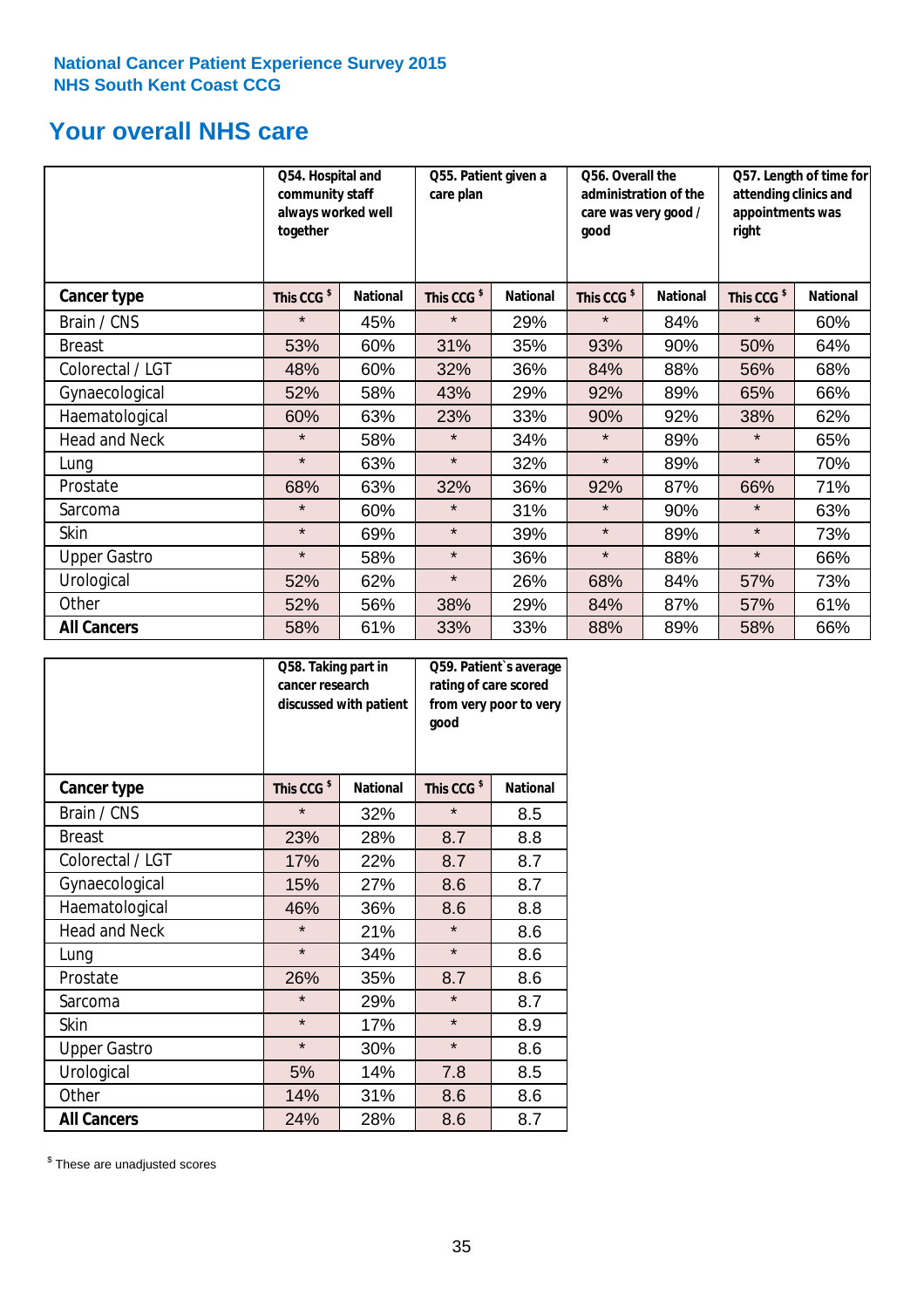### **Annex**

### **Methodology**

The sample for the survey included all adult (aged 16 and over) NHS patients, with a confirmed primary diagnosis of cancer, discharged from an NHS Trust after an inpatient episode or day case attendance for cancer related treatment in the months of April, May and June 2015.

The patients included in the sample had relevant cancer ICD10 codes (C00-99 excluding C44 and C84, and D05) in the first diagnosis field of their patient records, applied to their patient files by the relevant NHS Trust, and were alive at the point at which fieldwork commenced. Deceased checks were undertaken on up to three occasions during fieldwork, to ensure that questionnaires were not sent to patients who had died since their treatment.

Trust samples were checked rigorously for duplicates and patient lists were also de-duplicated nationally to ensure that patients did not receive multiple copies of questionnaires.

The fieldwork for the survey was undertaken between October 2015 and March 2016.

For the first time, the survey used a mixed mode methodology. Questionnaires were sent by post with two reminders where necesssary, but also included an option to complete online. A Freephone helpline was available for respondents to ask questions about the survey, to enable them to complete their questionnaires over the phone, and to provide access to a translation and interpreting facility for those whose first language was not English.

The Health Research Authority supported the survey by granting Section 251 approval.

#### **Further information**

Further information on survey methodology, as well as all of the national and local reports and data, is available at www.ncpes.co.uk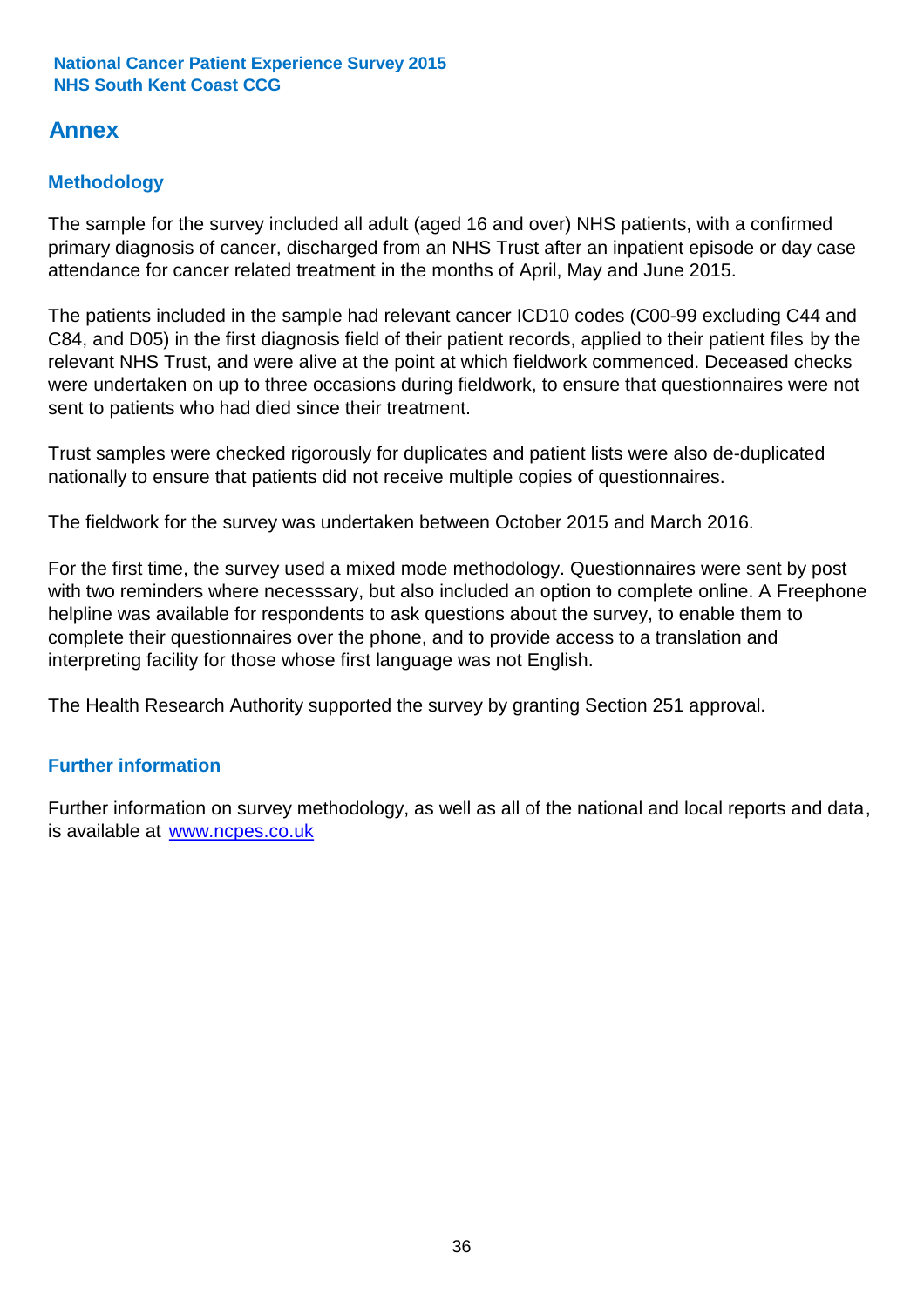#### **Redevelopment of the 2015 survey**

A number of significant changes have been made to the National Cancer Patient Experience Survey in 2015:

- the length of the questionnaire has been reduced
- response options have been reviewed and changed to make them consistent throughout the survey
- some of the questions and / or answer options have been changed so that they are now in line with questions in other patient surveys (e.g. the Care Quality Commission national patient surveys), to improve comparability between them
- the topic areas within the questionnaire have been redesigned to capture the whole patient journey.

There are 50 questions in the questionnaire that relate directly to patient experience. Of these, 14 remain unchanged from previous years; and a further 21 have been slightly amended. We draw caution in directly comparing data from the 2015 survey to the findings of the previous CPES surveys, even for identical questions. Changes in the structure of the survey instrument (questionnaire) and also the administration of the survey (calendar period and length of time from sampling to field work start and completion) may influence nationwide averages, although these features will not greatly impact on relative comparisons (e.g. between patient groups or hospitals).

The other 15 questions are either new or substantially changed from previous years.

It is expected that there will be few, if any changes, to the questionnaire going forward so we will be able to compare the results year on year. Where changes are necessary they are expected to be for methodological reasons or to improve question reliability.

Another significant change in 2015 is that an online version of the questionnaire has been developed. The online version was developed to make the questionnaire more accessible for respondents. This may have an impact on the demographic characteristics of the respondents. This may be an improvement if previously underrepresented groups have responded. However, changes to the demographics of respondents may have implications on the overall results - and again, leads us to draw caution in directly comparing results with previous years.

#### **Official Statistics**

The 2015 survey data has been published for the first time as Official Statistics. The 2015 survey data has been produced and published in line with the Code of Practice for Official Statistics.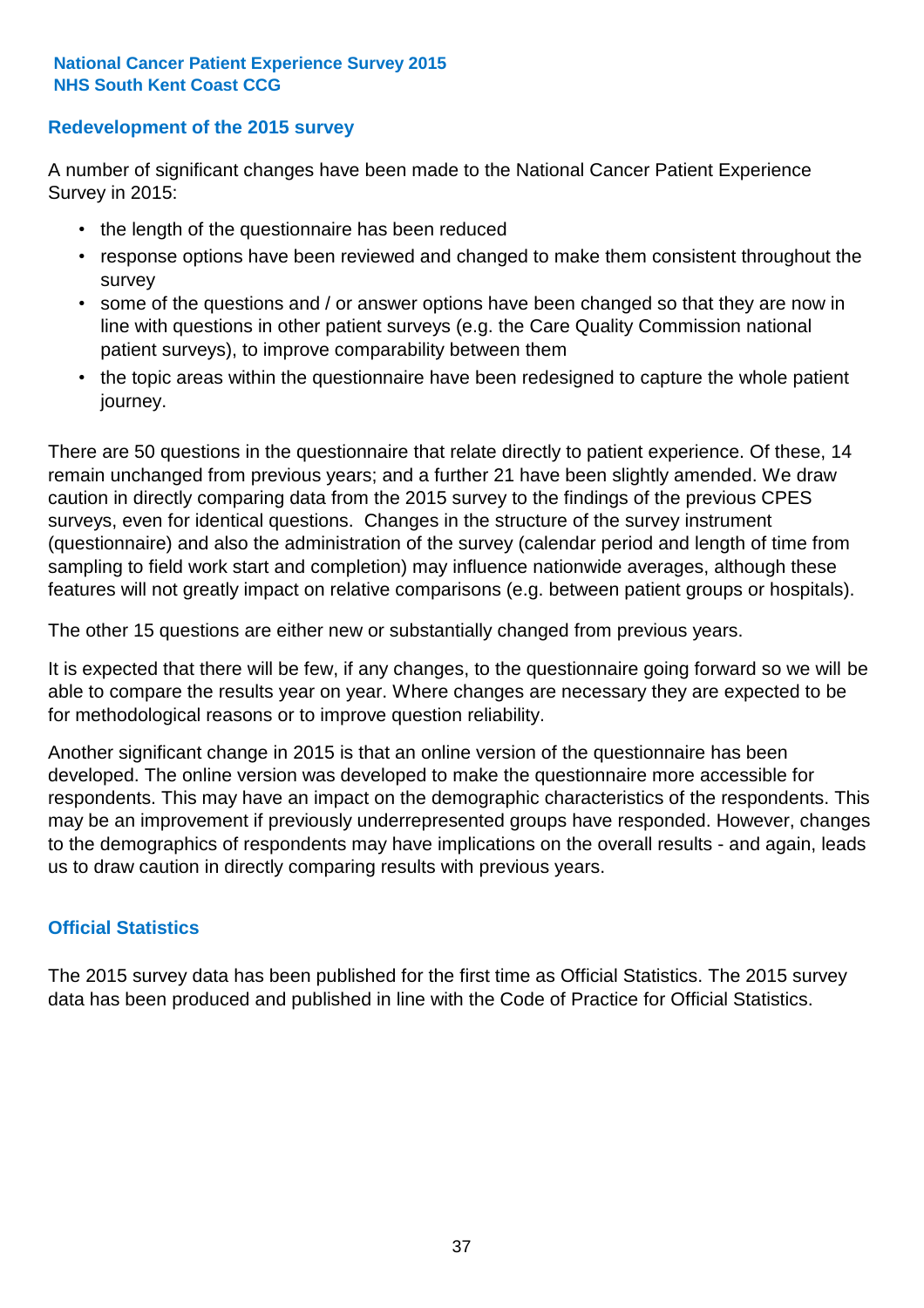#### **Scoring methodologies**

49 of the 50 questions relating directly to patient experience have been summarised as the score of the percentage of patients who reported a positive experience. For example:

- question 6 asks: "Overall, how did you feel about the length of time you had to wait for your test to be done?". Responses have been recorded as positive only for those patients who selected the first option ("It was about right")
- question 11 asks: "When you were told you had cancer, were you given written information about the type of cancer you had?". Responses have been recorded as positive only for those patients who selected the first option ("Yes, and it was easy to understand").

Where options do not provide any information on positive/negative patient experience (e.g. "Don't know / can't remember"), they are excluded from the score.

The other question (question 59) asks respondents to rate their overall care on a scale of 0 to 10. Scores have been given as an average on this scale.

A copy of the 2015 questionnaire, marked up with all of these scoring conventions, is available at www.ncpes.co.uk

Further details on the scoring methodology can be found in the technical document for the survey, available at <u>www.ncpes.co.uk</u>

#### **Case-mix adjustment**

For the first time in 2015, case-mix adjusted findings are being presented alongside unadjusted results for CCGs. Case-mix adjustment allows us to account for the impact that differing patient populations might have on results. By using the case-mix adjusted estimates we can obtain a greater understanding of how a CCG is performing given their patient population.

The factors taken into account in this case-mix adjustment are gender, age, ethnic group, deprivation, and tumour group.

For further details on case-mix adjustment, please refer to the technical document for the survey, available at www.ncpes.co.uk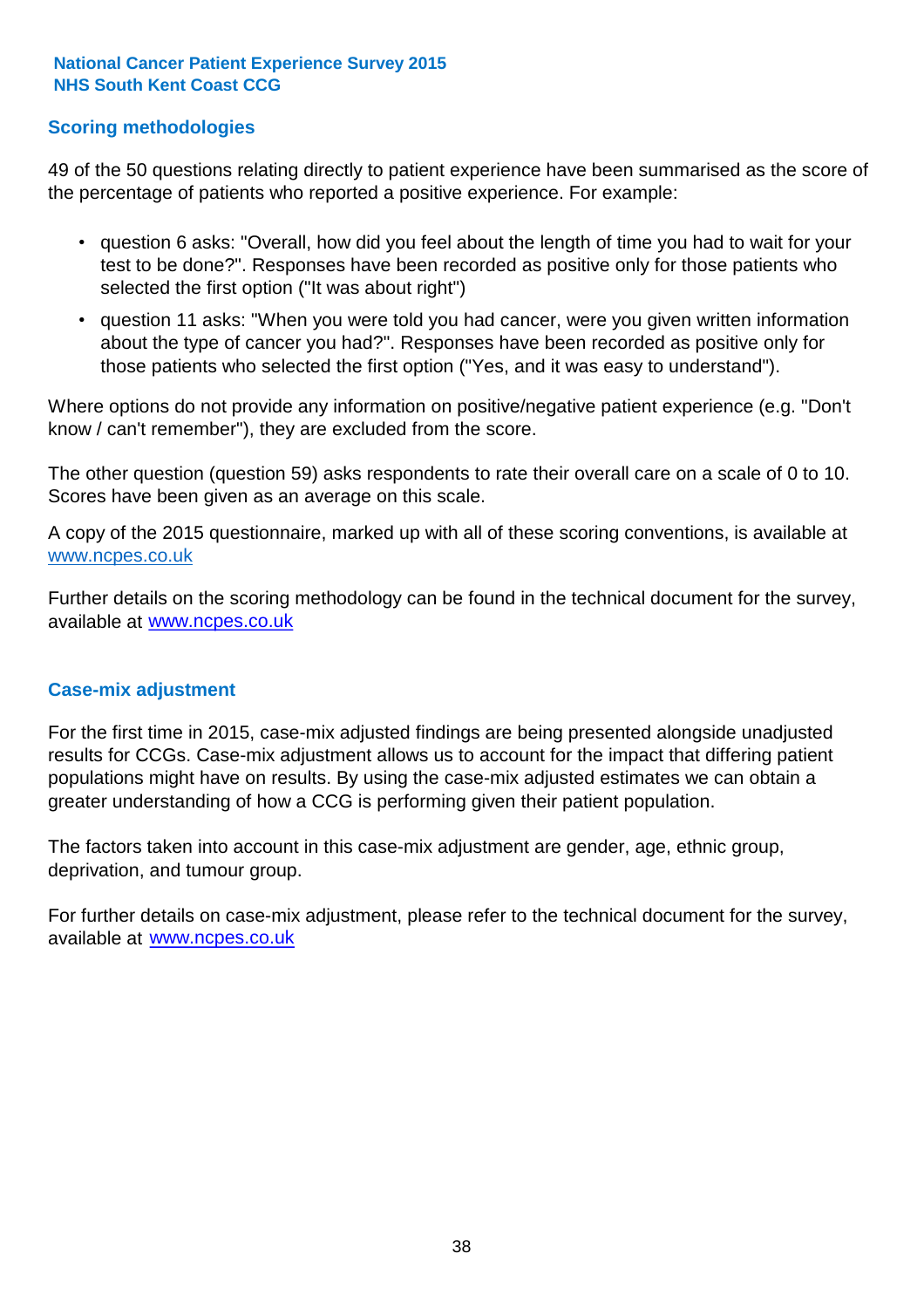#### **Response Rates**

|                 | Sample<br><b>Size</b> | <b>Excluded</b> | Adjusted<br><b>Sample</b> | <b>Not</b><br><b>Returned Refused</b> | Blank / | Completed | Response<br>Rate |
|-----------------|-----------------------|-----------------|---------------------------|---------------------------------------|---------|-----------|------------------|
| <b>National</b> | 116,991               | 8.719           | 108,272                   | 33,168                                | 3.918   | 71,186    | 66%              |
| <b>10A</b>      | 521                   | 35              | 486                       | 156                                   | 17      | 313       | 64%              |

#### **Respondents by tumour group**

The tables below show the numbers of patients from each tumour group and the age and gender distribution of these patients.

| <b>Tumour Group</b>  | Number of<br>respondents* |
|----------------------|---------------------------|
| Brain / CNS          | $\overline{2}$            |
| <b>Breast</b>        | 55                        |
| Gynaecological       | 27                        |
| Colorectal / LGT     | 32                        |
| Lung                 | 18                        |
| <b>Skin</b>          | 7                         |
| Haematological       | 45                        |
| <b>Upper Gastro</b>  | 20                        |
| Other                | 30                        |
| Urological           | 24                        |
| Prostate             | 43                        |
| Sarcoma              | $\overline{2}$            |
| <b>Head and Neck</b> | 8                         |

*\* These figures may not match the numerator for all questions in the 'Comparisons by tumour group' section of this report, because not all questions were answered by all respondents.*

#### **Respondents by age and gender**

The questionnaire asked respondents to give their year of birth. This information has been amalgamated into 8 age bands. The age and gender distribution for the CCG was as follows:

|             | 16-24 | 25-34 | 35-44 | 45-54 | 55-64 | 65-74 | 75-84 | $85+$ | Total |
|-------------|-------|-------|-------|-------|-------|-------|-------|-------|-------|
| <b>Male</b> |       |       |       | C     | 38    | 62    | 39    |       | 154   |
| Female      |       |       |       | 33    | 26    | 55    | 30    |       | 159   |
| Total       |       |       | 9     | 38    | 64    | 117   | 69    | 15    | 313   |